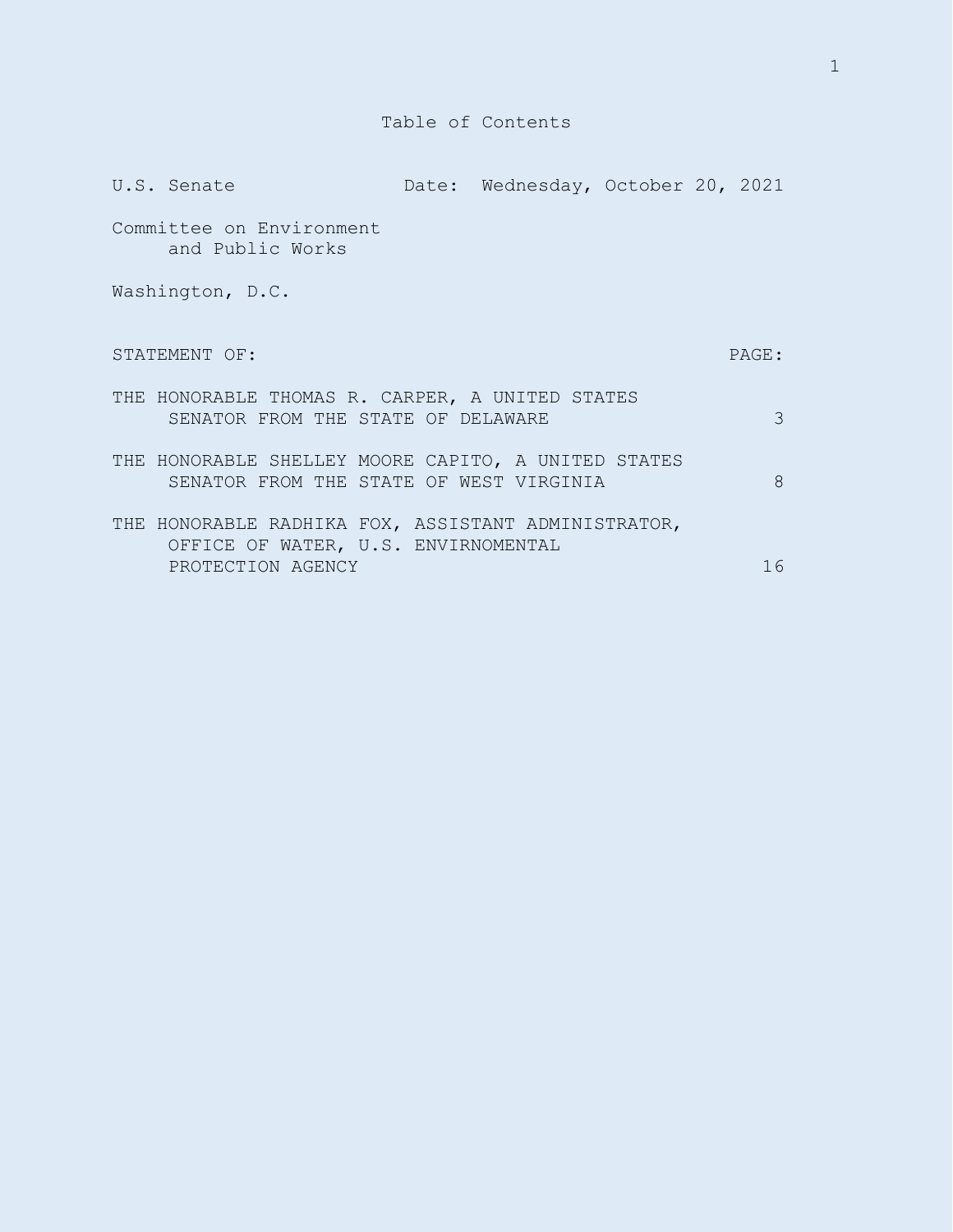EVALUATING THE FEDERAL RESPONSE TO THE PERSISTENCE AND IMPACTS OF PFAS CHEMICALS ON OUR ENVIRONMENT

Wednesday, October 20, 2021

United States Senate

Committee on Environment and Public Works

Washington, D.C.

The committee, met, pursuant to notice, at 10:04 a.m. in room 406, Dirksen Senate Office Building, the Honorable Thomas R. Carper [chairman of the committee] presiding.

Present: Senators Carper, Capito, Cardin, Whitehouse, Duckworth, Stabenow, Kelly, Inhofe, Cramer, Lummis, Boozman, Sullivan, Ernst.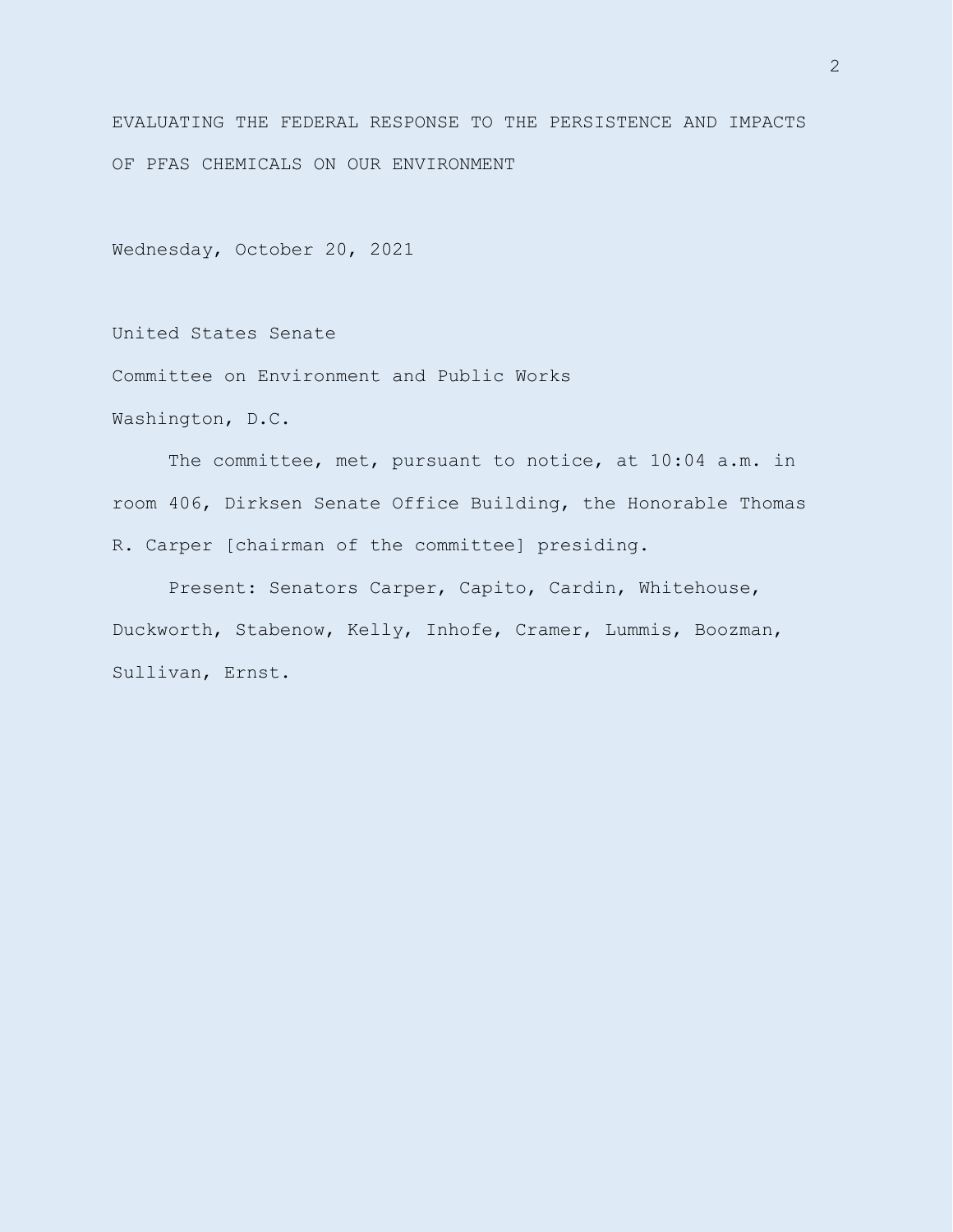STATEMENT OF THE HONORABLE THOMAS R. CARPER, A UNITED STATES SENATOR FROM DELAWARE

Senator Carper. Good morning, everyone. I am pleased to call this hearing to order.

I am particularly pleased to welcome back to our hearing room Assistant Administrator Radhika Fox. After your confirmation hearing, we took a vote off the record, a secret ballot, and voted that you have the coolest name of any nominee to come before us is a long time.

[Laughter.]

Senator Carper. As you well know, Ms. Fox, we are all quite interested to learn more about EPA's plan to tackle complicated challenges associated with the presence of forever chemicals, known as PFAS, in the environment and our lives. I very much appreciate your leadership in pulling EPA's strategic roadmap together to confront PFAS contamination head-on.

As a former Naval flight officer, I flew with the confidence that firefighting crews on the ground would have the backs of my aircrew and others in the event of an accident. After all, the firefighting crews had a PFAS-containing foam that could be dispensed and used to extinguish fires, in many cases, quickly.

Like most Americans, I welcomed many of the products created through modern chemistry, from nonstick pans and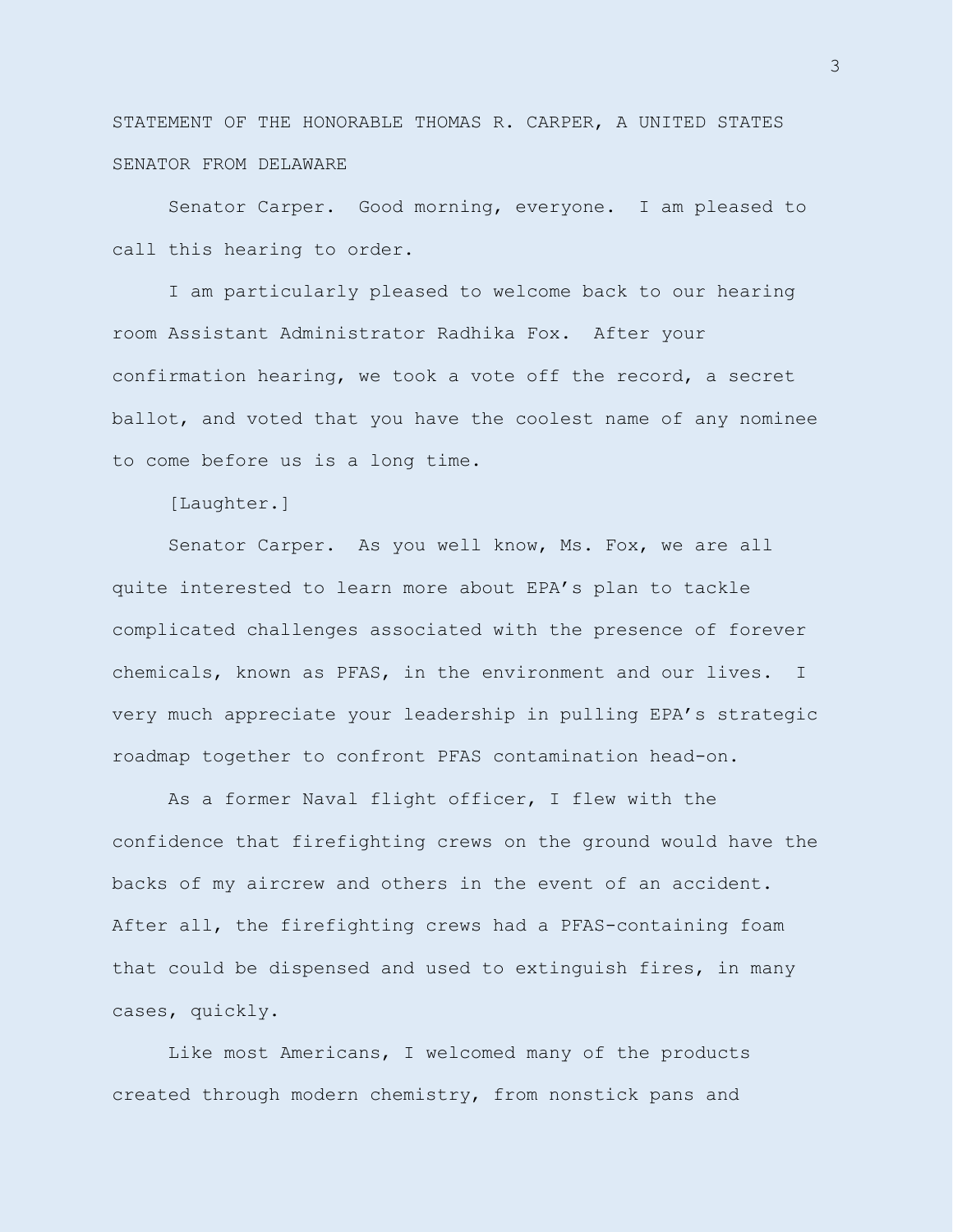waterproof jackets to stain-proof furniture fabric and even dental floss. My guess is that every one of us in the room have maybe used one of these products even today, even today. It is some amazing stuff. It can resist sticky and staining food while smothering flames and lasting, seemingly, forever.

But that is not all these chemicals can do. Because they are so persistent, hence the name "forever chemicals," the lion's share of these substances do not break down in the environment. Instead, what they do is accumulate. Where do they accumulate? Well, they accumulate in plants, in animals, and ultimately, in our bodies, and in the bodies of our children and our grandchildren.

In fact, according to the Center for Disease Control, 97 percent of us carry PFAS inside of our bodies, and several of these forever chemicals have proven to be toxic, causing among other maladies liver damage, thyroid disease, fertility problems, immune issues, and even cancer.

There is no question that these chemicals are widely used, and understandably so. Since the 1940s, it is estimated that more than 9,000 PFAS chemicals have been manufactured and used in a variety of industries around the world. Creative chemists are finding ever more uses for these chemicals, from enabling lighter-weight materials for our electric vehicles, better components for the batteries of the future, to high-efficiency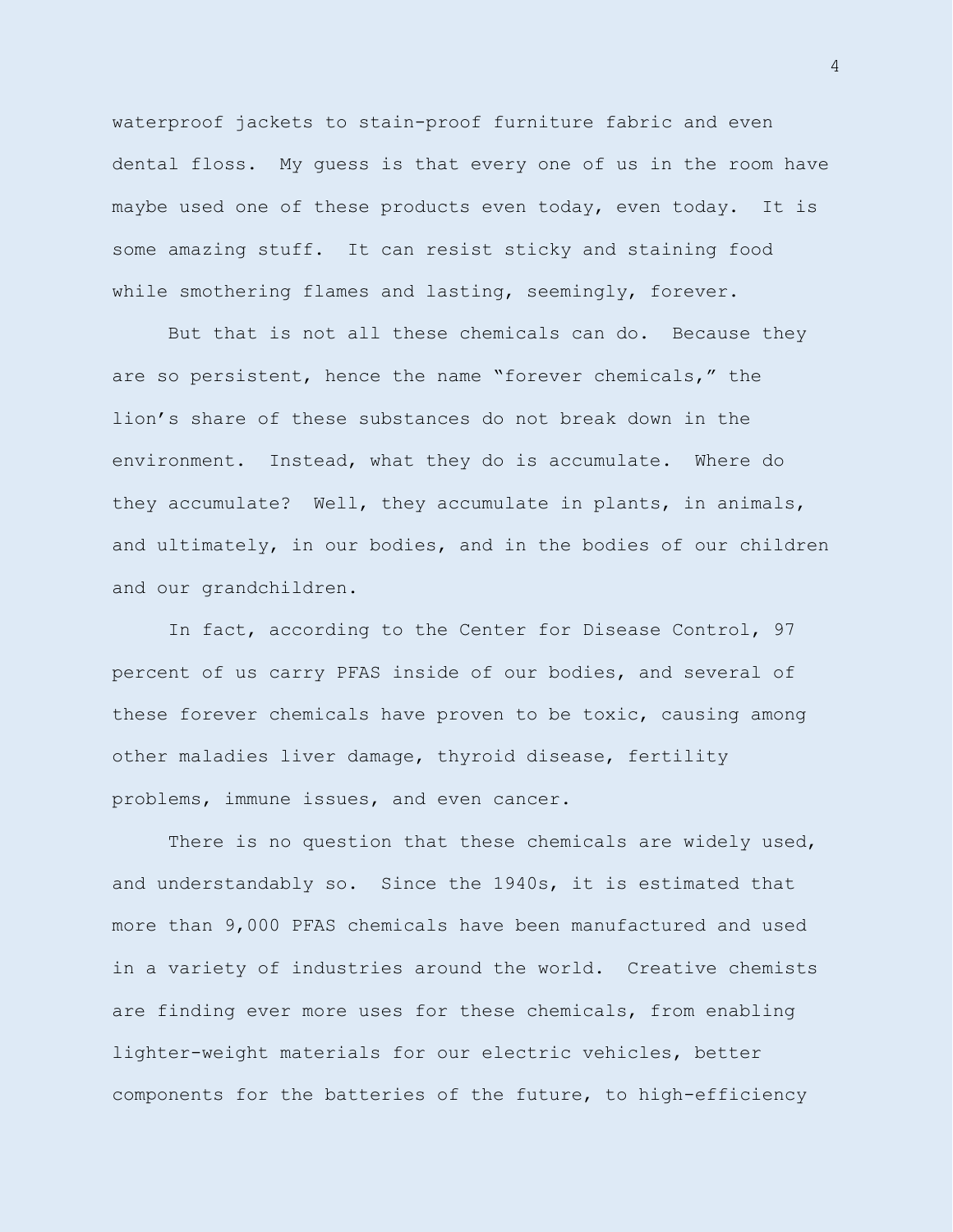methods for cooling huge and energy-hungry servers that keep us connected.

Embracing the miracle of modern chemistry comes with a price, though, and a grave responsibility. We have to keep the lessons of Parkersburg, West Virginia, Hoosick Falls, New York, and Cape Fear in North Carolina fresh in our minds as we in government, in business, and in communities across the Country plot our course going forward.

As has so often been the case, many times we embrace the miracles of modern chemistry before we fully understand the complete consequences of doing so. Remember chemicals like PCBs, DDT, and dioxins? Sadly, with PFAS, as with many of its predecessors, we have invested billions of dollars to develop the chemistry and not enough in anticipating and preventing their adverse effects. So, that leaves us with a grave predicament on our hands and an extraordinarily complex and expensive process to deal with.

That brings us to the topic of our hearing today. We are extremely grateful to you, Ms. Fox, and all of the hardworking career staff at EPA for investing the time to thoughtfully and strategically address our daunting PFAS challenges, not only the legacy of past contamination in our land and our waters and our bodies, but also the future threats posed by our ongoing and future use of these compounds.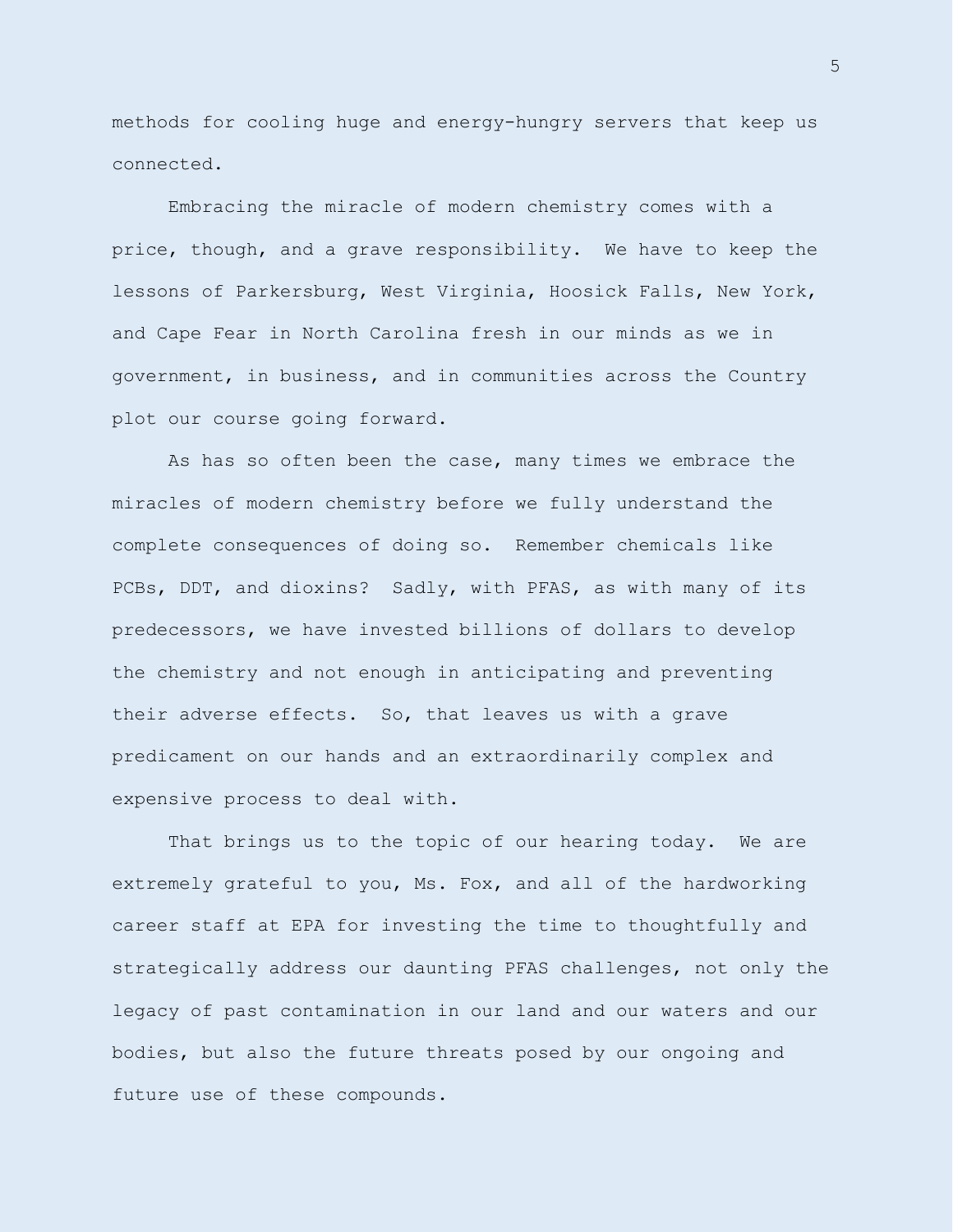We have heard from the witnesses who participated in our hearing on PFAS contamination earlier this year Americans deserve a robust, national strategy when it comes to addressing this pervasive public health threat.

While I am encouraged by EPA's issuance of a new PFAS roadmap, the key to meaningful change lies in its timely, complete implementation. This will no doubt be a heavy lift, especially for EPA, but also for the rest of us.

Ranking Member Capito, sitting here to my right, I just want to say that I look forward to working with you on this challenge, along with all our other EPW colleagues and our Senate colleagues who are not members of this committee, and with other stakeholders in order to support and supplement EPA's work as needed to ensure that we avoid the mistakes and heartbreak we have witnessed with novel compounds too often in the past.

With that, I am going to recognize our Ranking Member, Senator Capito, for her opening statement. Before I do, let me just note that Senator Capito has, unfortunately, had a great deal of experience in my native State of West Virginia with PFAS pollution in the mountain State. I want to thank her for her leadership on this important issue, this important matter, and to acknowledge the suffering of her constituents and far too many families and far too many communities across our Country.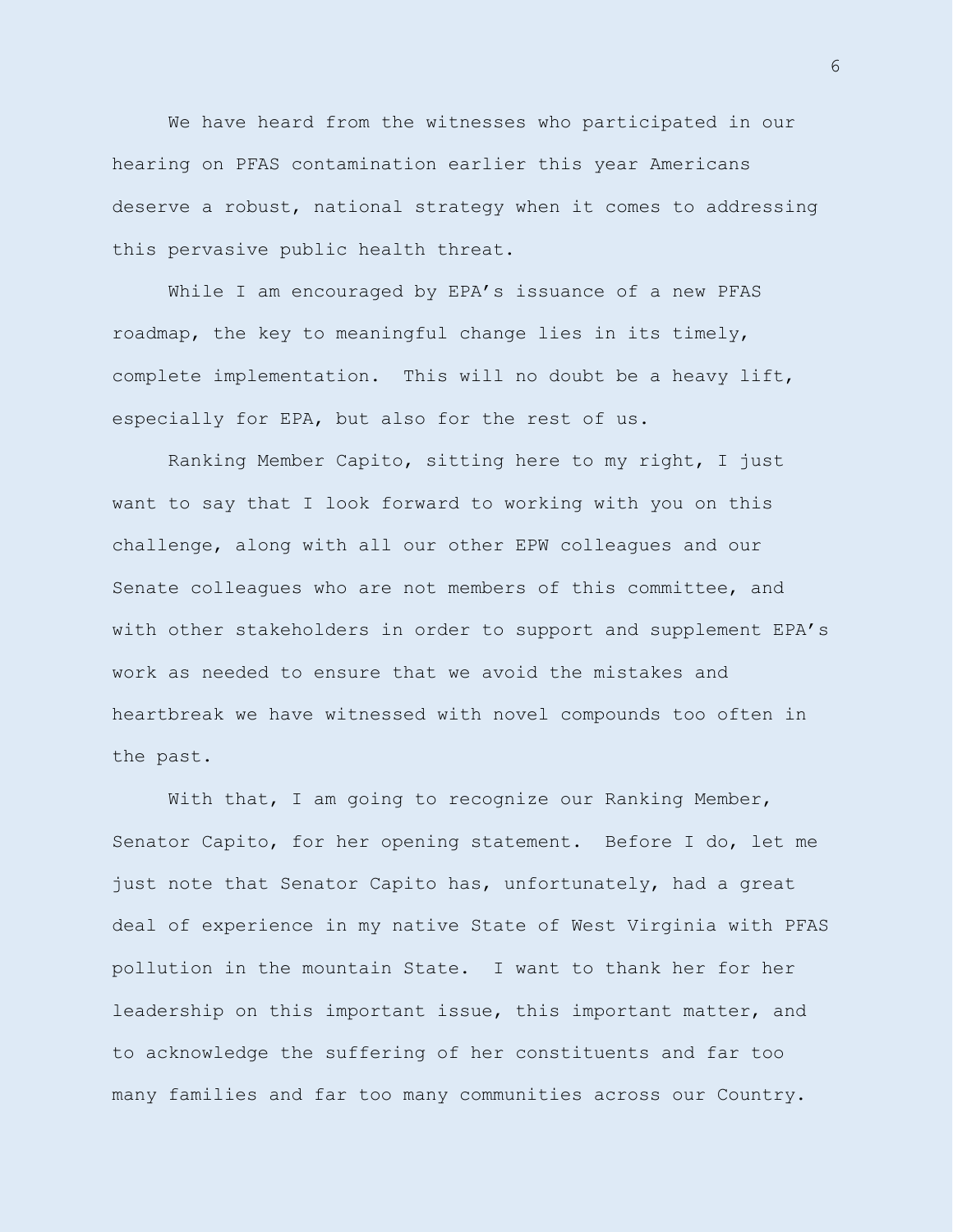So, thank you, and we look forward to working with you in getting more good stuff done. Thank you.

Senator Capito?

[The prepared statement of Senator Carper follows:]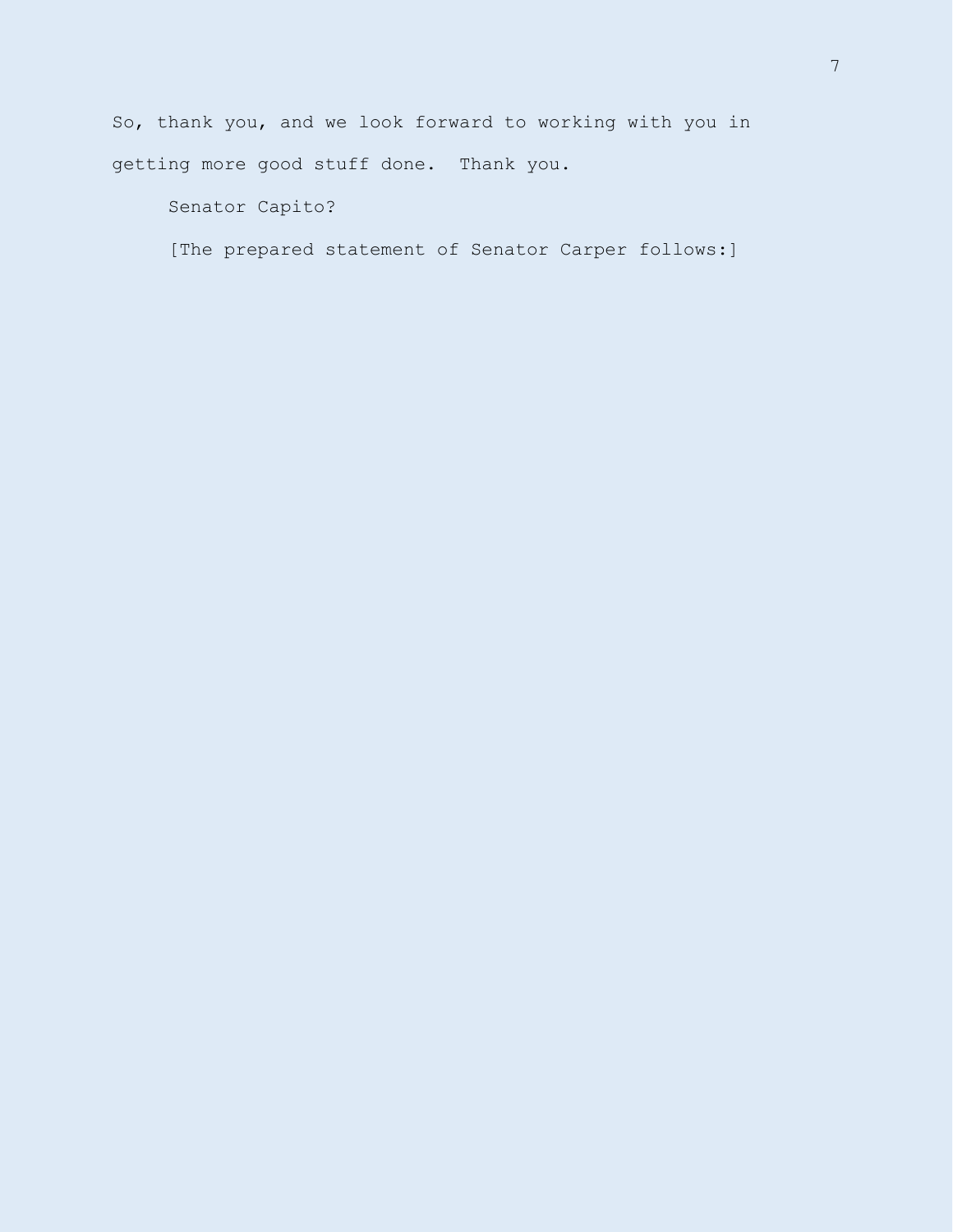STATEMENT OF THE HONORABLE SHELLEY MOORE CAPITO, A UNITED STATES SEANTOR FROM WEST VIRGINIA

Senator Capito. Thank you. Thank you, Chairman Carper, for calling this hearing today, and thank you, Assistant Administrator Fox, for being here to discuss, as the Chairman said, EPA's efforts to address PFAS, including the new PFAS Strategic Roadmap that was just released earlier in the week.

Before I turn to PFAS, I would like to take a moment to thank you for all of the agency's efforts in helping us to deal with the lead issues that were discovered in Clarksburg, West Virginia. While there remain some process questions about how we got to where we are, I appreciate EPA's close coordination with the State of West Virginia and the city of Clarksburg to ensure that the citizens of Clarksburg have safe drinking water, so that you for that.

As you know, addressing PFAS contamination is extremely important to me and has been one of my highest priorities as EPW Ranking Member. EPA has been working hard to understand and address PFAS for many years now, and across multiple administrations. I would note that there is increased interest and increased awareness among our membership here in the Senate of the pervasiveness of PFAS and in what forms.

So, while I applaud all the EPA for the progress, I think much work remains.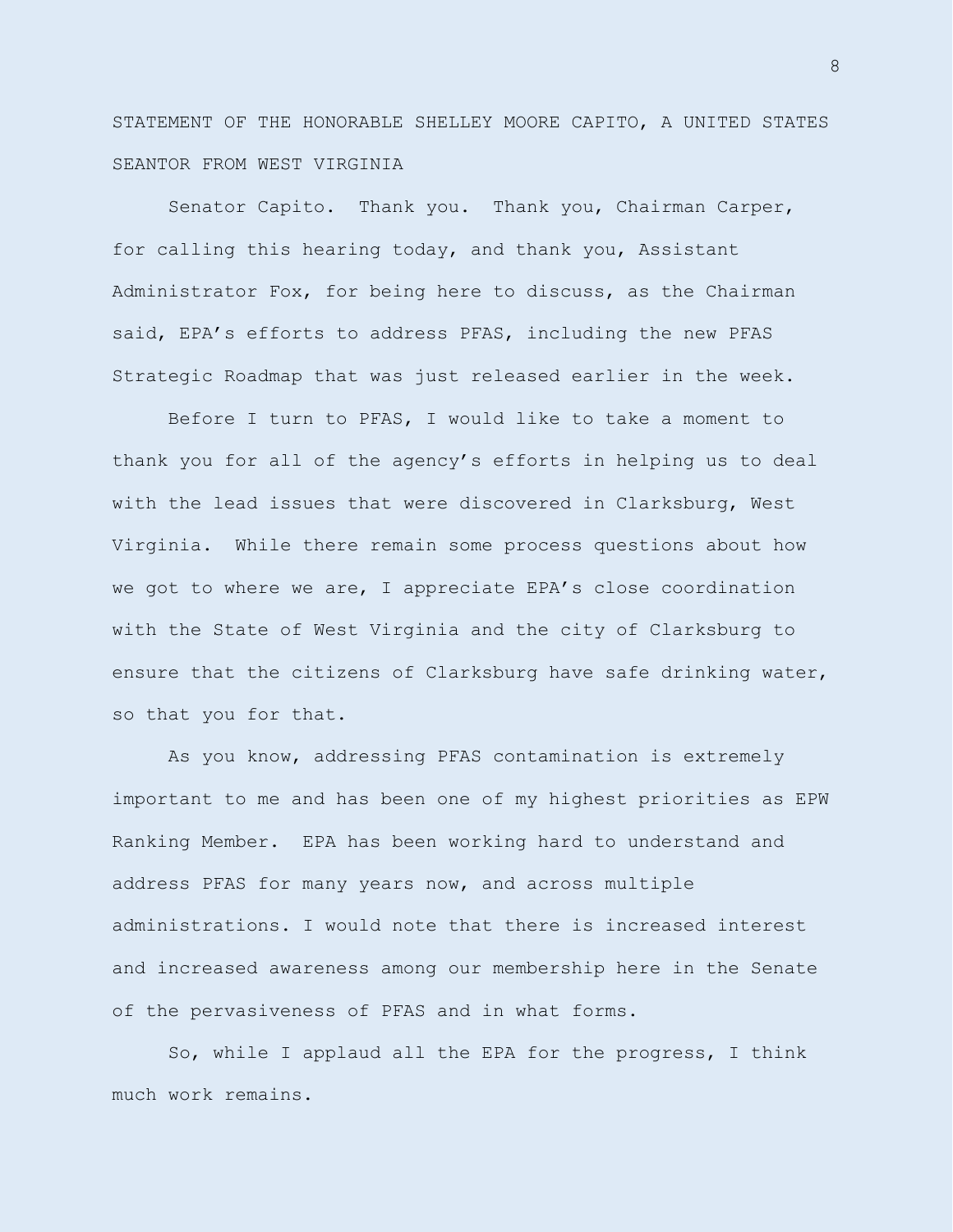Of utmost importance to me is that EPA expeditiously sets a drinking water standard for two specific PFAS: PFOS and PFOA. This has been a longstanding priority of mine through the past administration and this one, and we have talked about it on the phone, and I am pleased that the Biden Administration has stated it will complete these standards in the Roadmap under a process initiated by the Trump Administration.

I also appreciated that the White House, and EPA specifically, responded quickly to my February 17th letter by lifting the Biden Administration's freeze on promulgating those regulations. It is vital that Americans have safe drinking water, and these regulations will help to ensure that. I look forward to hearing an update.

I do have some issues with the roadmap because it touches on a whole host of EPA offices and statutory authorities, and often, the details, particularly on timing within the document are vague and several years down the line. The American people deserve to have the transparency into how EPA plans to address these regulatory matters, when and how the science will be to leading to those conclusions and outcomes.

I look forward to hearing detailed updates on other potential regulatory actions and EPA's PFAS research activities in your office and others which I know are necessary to form the basis of appropriate federal action.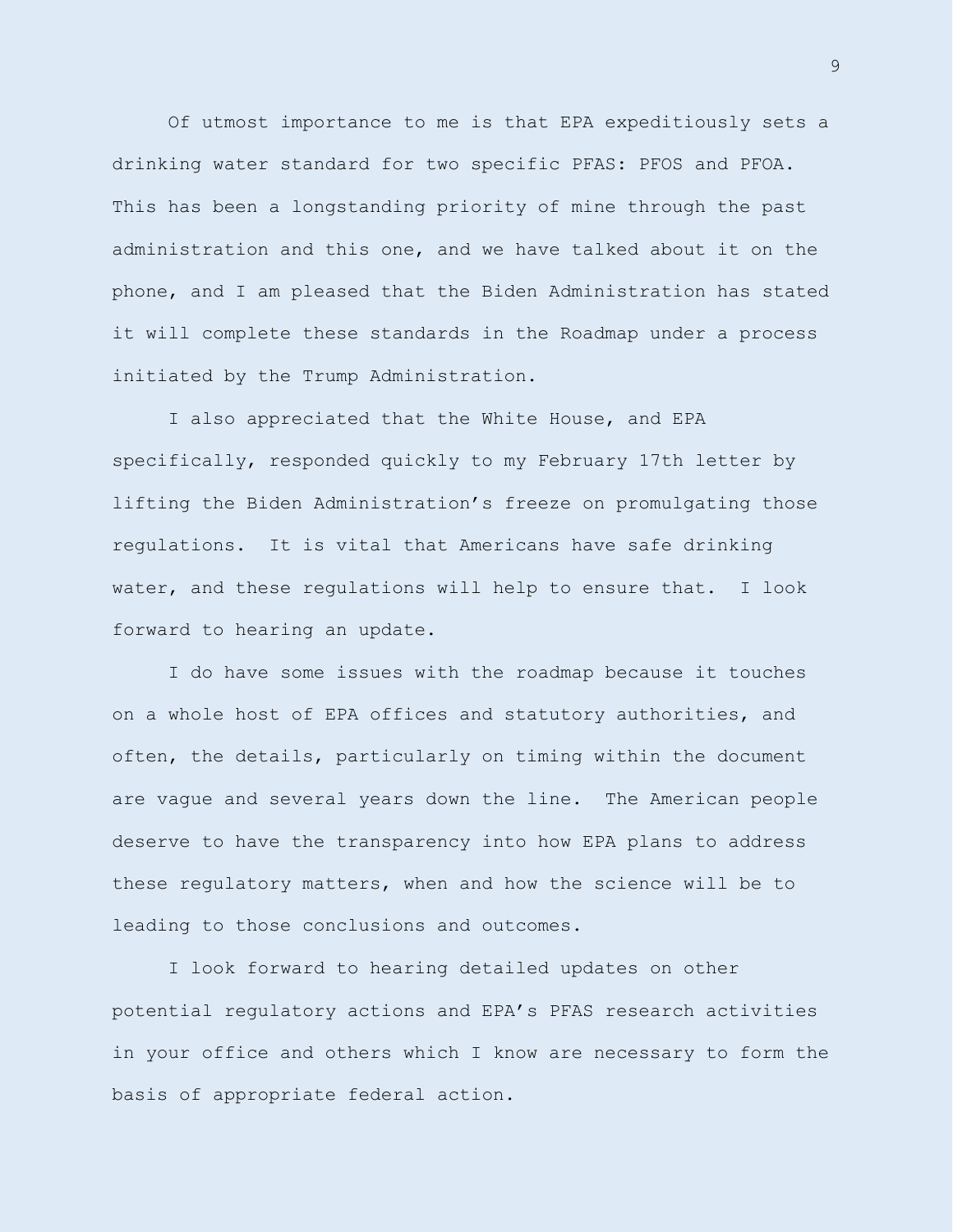Back in April, I wrote to EPA requesting an update on the agency's research initiatives. I was a bit disappointed that EPA's reply did not really provide any of the specificity of the information that I had requested. As I had stated in my April letter, many of the regulatory and enforcement actions the Federal Government and States may pursue hinge on continued research. Quite simply, we need a more in-depth understanding of the chemistry and environmental and health challenges posed by this broad class of compounds.

The Roadmap released only on Monday fails to describe what new research or technological breakthroughs are triggering or modifying EPA's approach to addressing PFAS.

As EPA stated, "Robust research is a prerequisite to improving EPA's understanding of the risks associated with PFAS and helping the agency make more informed decisions to protect public health." I assure you, Administrator Fox, I hope that you are prepared to share the current status and current expected completion dates for EPA's incomplete research and regulatory efforts today and why, after a history of missed internal deadlines on this issue, keeping in mind that you probably weren't there when they were missed, we would expect something different. It is vital that EPA ensures that science and not politics is driving the regulatory decisions.

My colleagues and I cannot determine that this is the case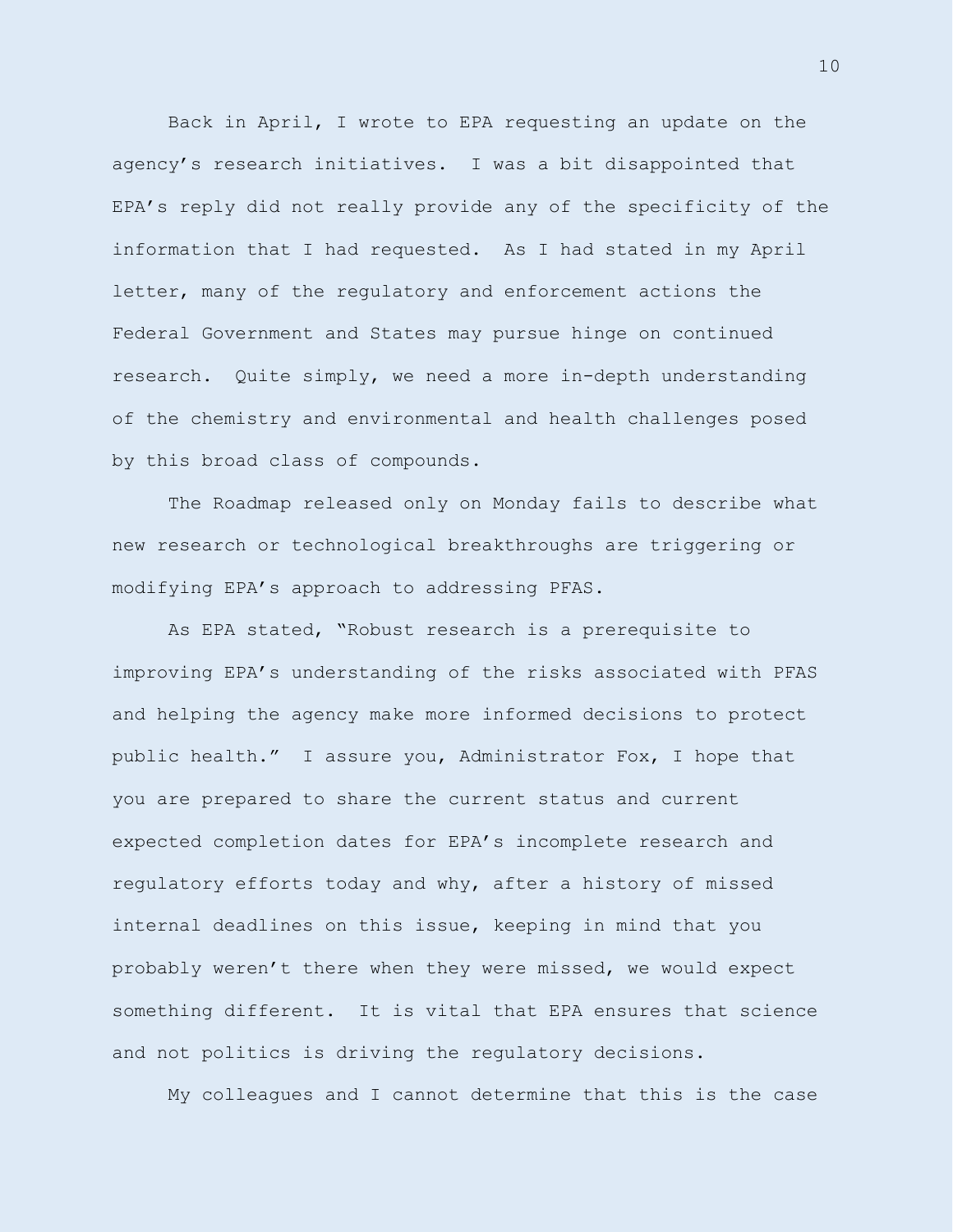with this Administration without improved transparency and the latest information from EPA detailing what the agency knows, what it does not know, and how progress is being made.

I have helped ensure that EPA has the necessary authorities to fill any information gaps related to PFAs. PFAS legislation that I drafted, the PFAS Release Disclosure and Protection Act, was approved by this committee and ultimately signed into law in the NDAA Fiscal Year 2020. Some of these authorities are listed in the PFAS Strategic Roadmap.

One of the reporting requirements in my legislation was that companies comply with a one-time reporting event for PFAS manufactured since January 1, 2011. EPA has proposed a rule to implement that requirement this summer, and I thank you for that. I hope the information that the agency will obtain from this reporting and others like TRI and TSCA Section 8 will better inform the agency as it determines how to best address the challenges of PFAS contamination.

As I believe we all know, and the Chairman stated this as well, PFAS is present all over this Country and all over the world, with background levels of contamination from a multitude of sources. This is a very complex issue. But the actual threats to human health and the immediate environment can be highly localized. This is exactly why a deliberative, sciencebased approach to testing and remediation is necessary.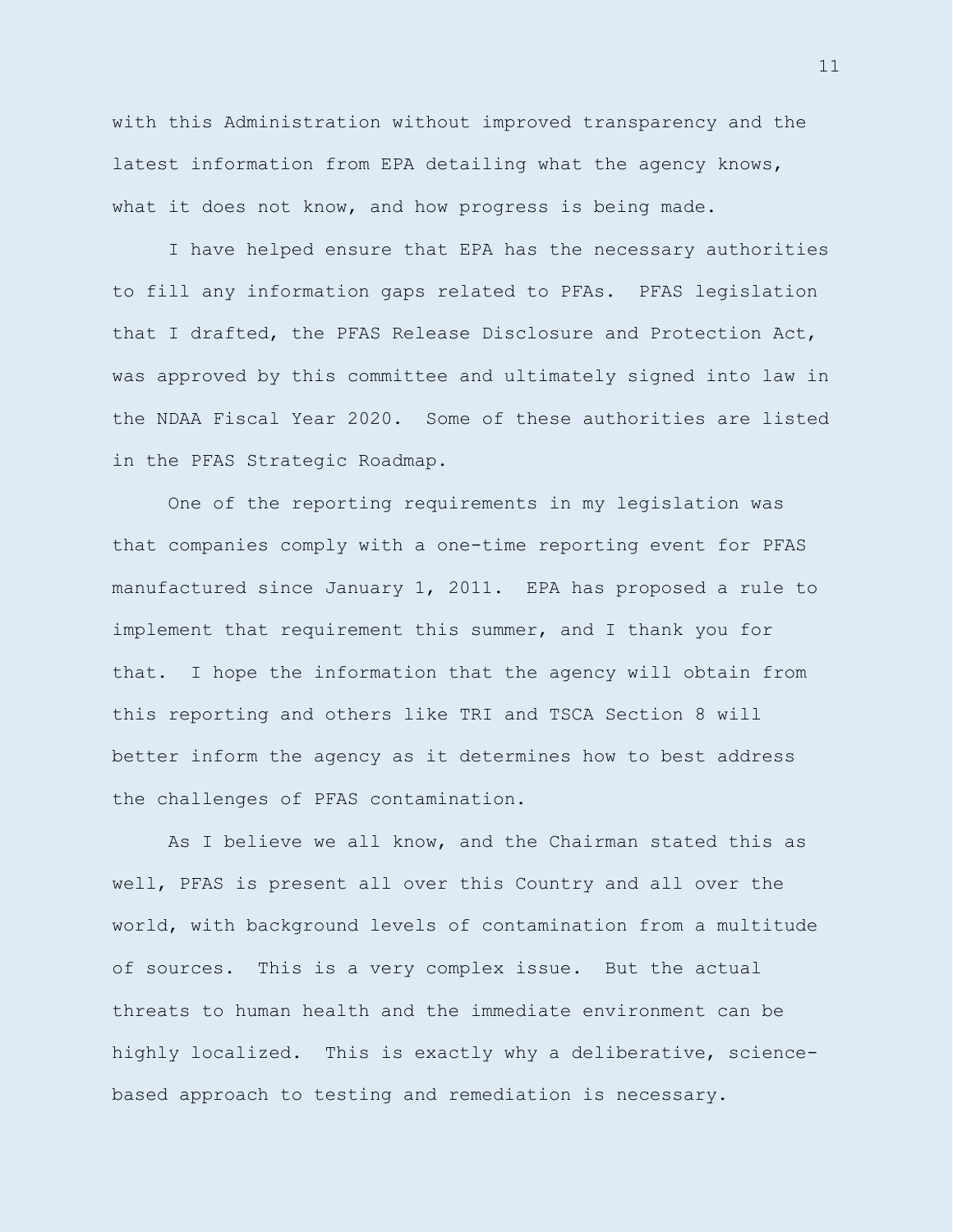Lastly, with plenty of misinformation out there, appropriate risk communication from the Federal Government is critical, we talked about this on the phone, for helping our constituents understand and address this PFAS pollution.

I look forward to hearing updates on each of these important issues, and I thank you again for coming.

[The prepared statement of Senator Capito follows:]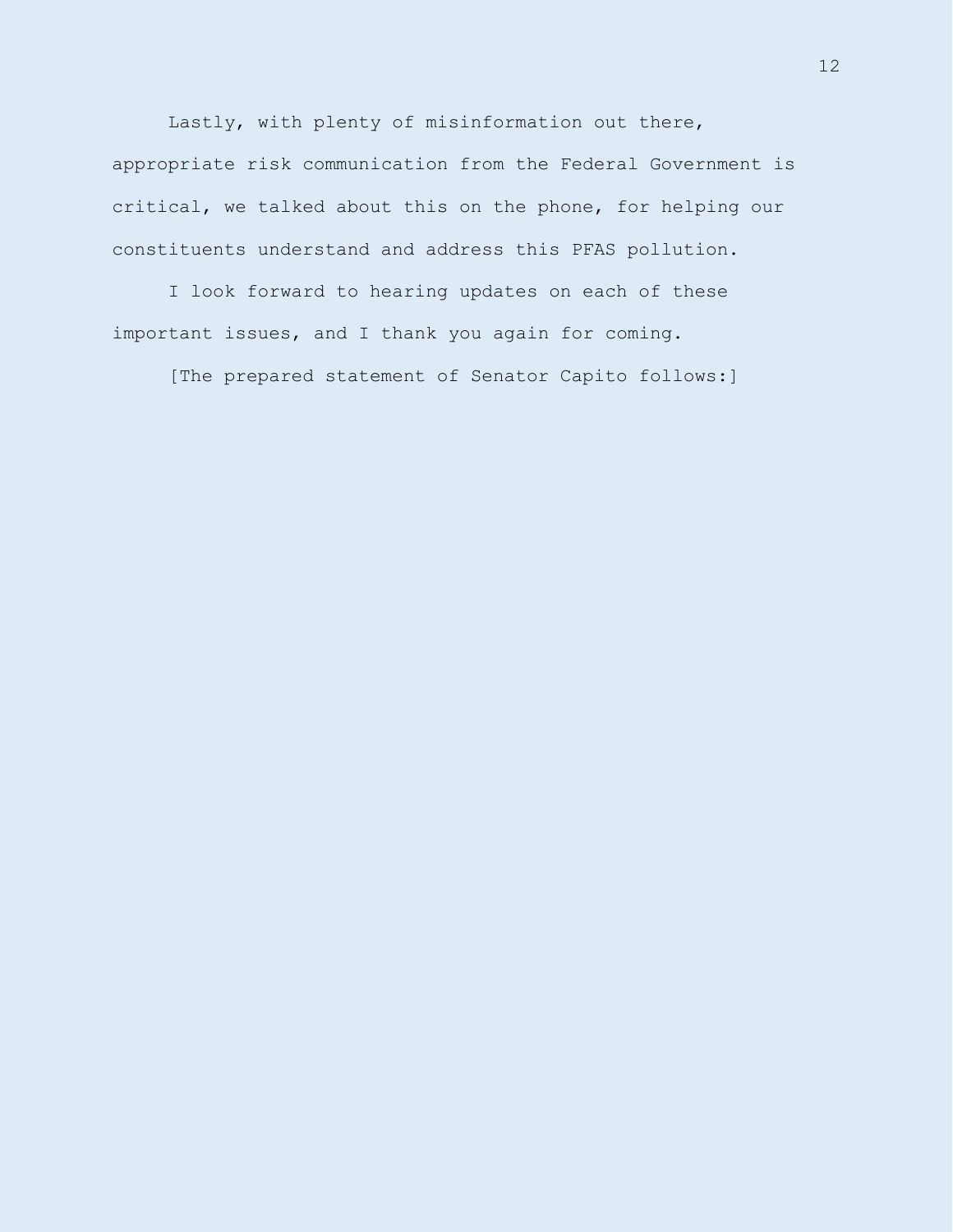Senator Carper. Thanks, Senator Capito.

Senator Capito knows, and our colleagues know, Senator Inhofe, who used to be the Chairman of this committee, and is still a valued member of this committee, has spent a lot of his life in airplanes, flying all over this Country and around the world. I mentioned earlier, I don't know if you were here, Jim, when I mentioned this, but during my time as a Naval flight officer, I was stationed at Moffett Field, California. When we were in Southeast Asia, we were in Moffett Field, which is close to Mountain View, which is south of San Francisco.

One day, driving into work to join my crew and go for a flight, you could see black smoke coming up from, as I was driving down Route 101, and I got closer and closer. I got to the main gate to go in, and I said, what is going on? What has happened here? As it turned out, we had parallel runways, and the traffic controller was bringing in two airplanes, one a big NASA plane, and one smaller Navy P3 aircraft. Instead of keeping them on separate parallel runways, put them both on the same runway, and the larger NASA plane literally landed on top of the Navy P3.

I think we lost 15 lives that morning, and within minutes, the fire rescue troops were out there, spraying down the planes with firefighting foam, trying to save as many lives as they can.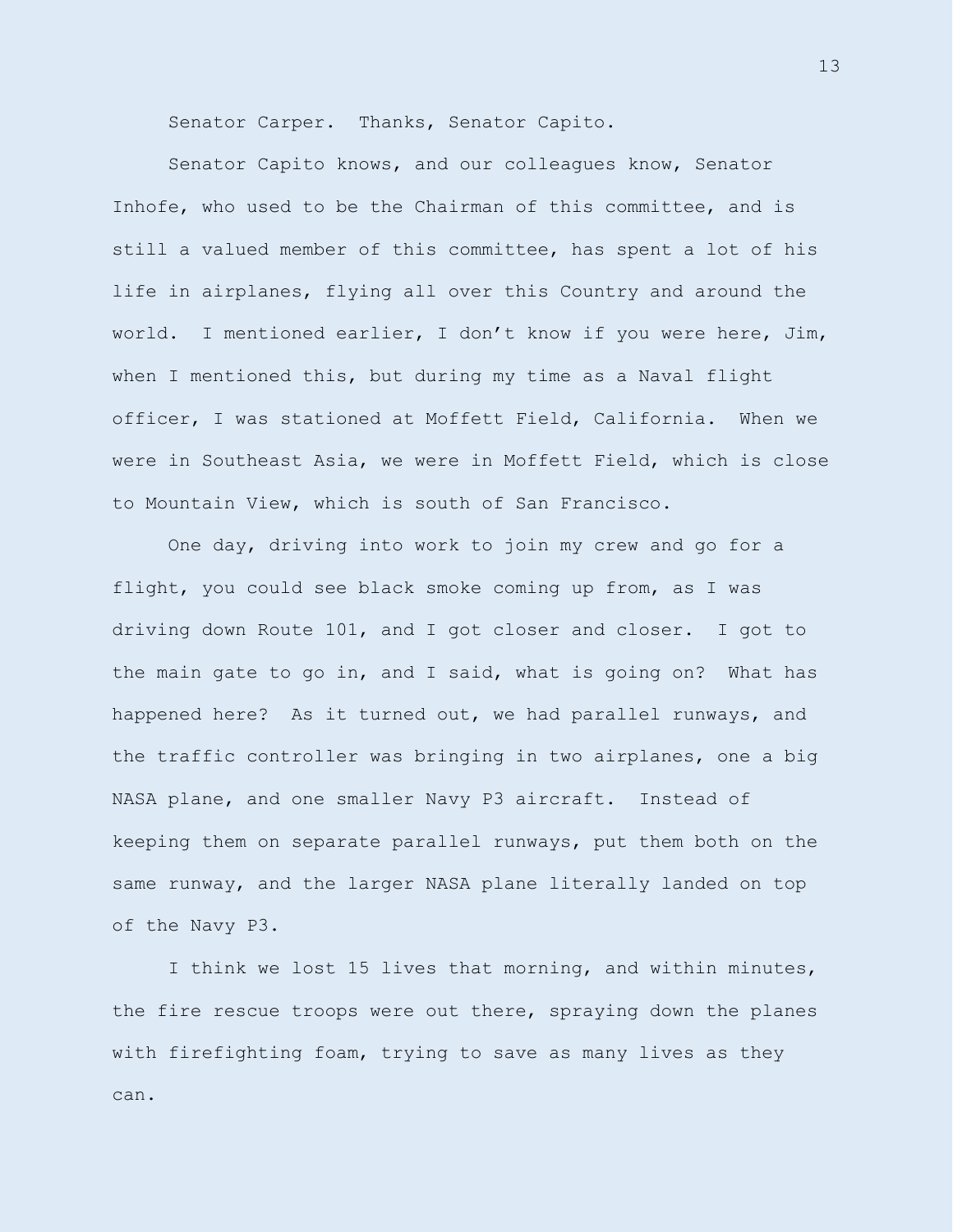Fast forward to about, oh gosh, eight or nine years ago, I am in Delaware, driving to Southern Delaware, coming down Route 1 just past Dover, and going right by Dover Air Force Base. Just as I get south of Dover Air Force Base, I see black smoke coming up, just off of State Route 1. As it turn out, A C5, a huge, maybe the largest airplane in the world, we have C5s and C17s at Dover, a C5 had loaded up that morning to fly around the world, go over the top of the world to go to Afghanistan, I believe.

So they had a full bag of fuel, full load of cargo, and they got through clearance, took off, and as they climbed out, the engineer, they have four engines in the plane, and they got an engine light, which meant a warning on one of the engines, as Jim knows. When that happens, you turn off that engine.

The engineer turned off the wrong engine, so a plane that was supposed to fly across the planet and take all that cargo ended up not on four engines, but two. They did their best as they climbed out to try to get around and come in and land the airplane, and couldn't make it, so the plane went in just south of the Dover Air Force Base, just south of the main runway, about a mile.

The firefighting crews rushed out and they sprayed down the airplane to try to save as many lives as they can. Happy ending, everybody lived. Amazing ending. That is the good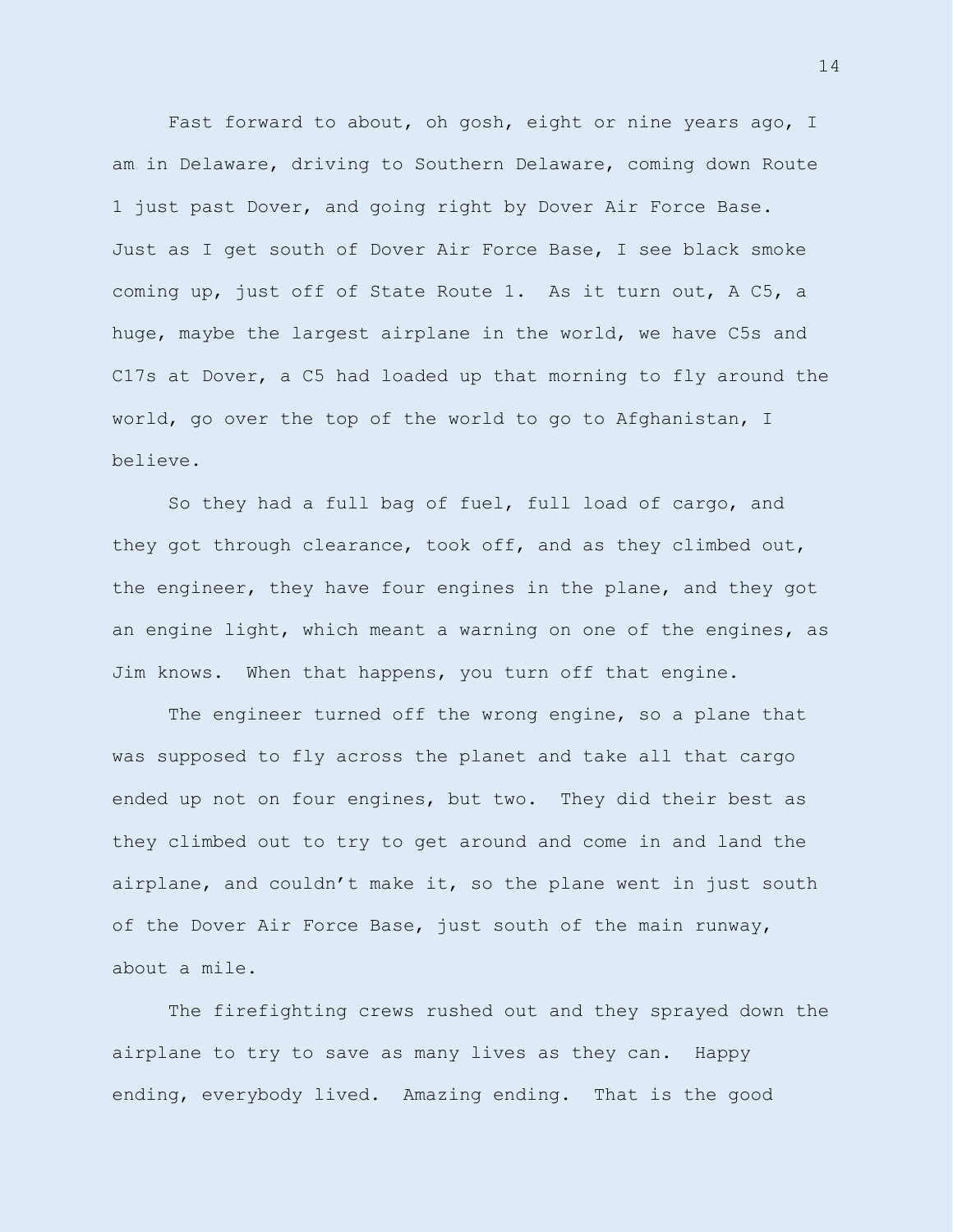news. The bad news, there were four communities around the base that now have polluted water because of the firefighting foams. It is something that was designed to save lives. It can also put lives at risk.

I just wanted to share that this is a serious matter, and one that deserves the kind of attention, I think, that you and your team have provided. I can assure you that this woman right here will make sure that, given her interests from West Virginia, my native State, that we are going to give it a lot of time and attention. The time for action is here. The time for the words, we need action, and we look forward to working with you. You are recognized, please.

Senator Inhofe. Whatever happened to the guy that turned off the wrong engine?

Senator Carper. I think he had suffered real psychiatric problems. Imagine living with that for the rest of your life. It is a very, very sad story all around. Radhika Fox, welcome.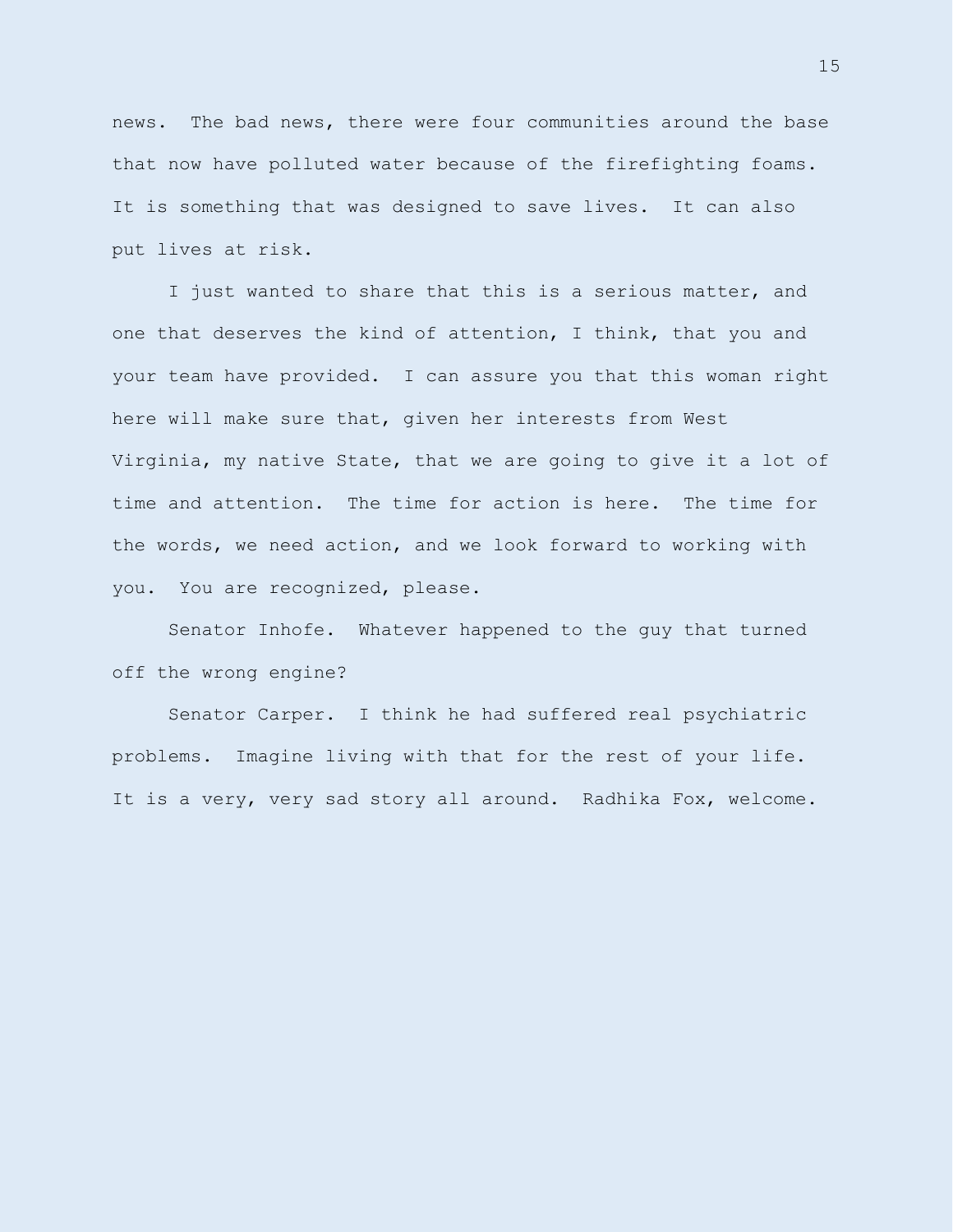STATEMENT OF THE HONORABLE RADHIKA FOX, ASSISTANT ADMINISTRATOR, OFFICE OF WATER, U.S. ENVIRONMENTAL PROTECTION AGENCY

Ms. Fox. Thanks. Good morning, Chairman Carper and Ranking Member Capito and members of the committee. I am Radhika Fox, Assistant Administrator for Water at the EPA, as well as the co-chair for EPA's Council on PFAS.

Your opening remarks really illustrated to me how much bipartisan support there is to make progress on PFAS. So I wanted to begin by recognizing the leadership of this committee on PFAS. Chairman Carper, you have pushed to improve our understanding of the prevalence and impact of these chemicals on our community. Ranking Member Capito, your legislative efforts have helped EPA and many other agencies take important steps.

The last time I testified in front of this committee, I talked about the Flint water crisis, and I shared my belief that no community in this Country should suffer from environmental contamination. I remain committed to ensuring that all people, regardless of their income, their zip code, or the color of their skin, have environmental protections in place and that their communities are safe.

Today, we will discuss the complex and very serious challenge of PFAS and EPA's bold strategy to protect public health and the environment. PFAS have been manufactured and used in various applications since the 1940s, and they are still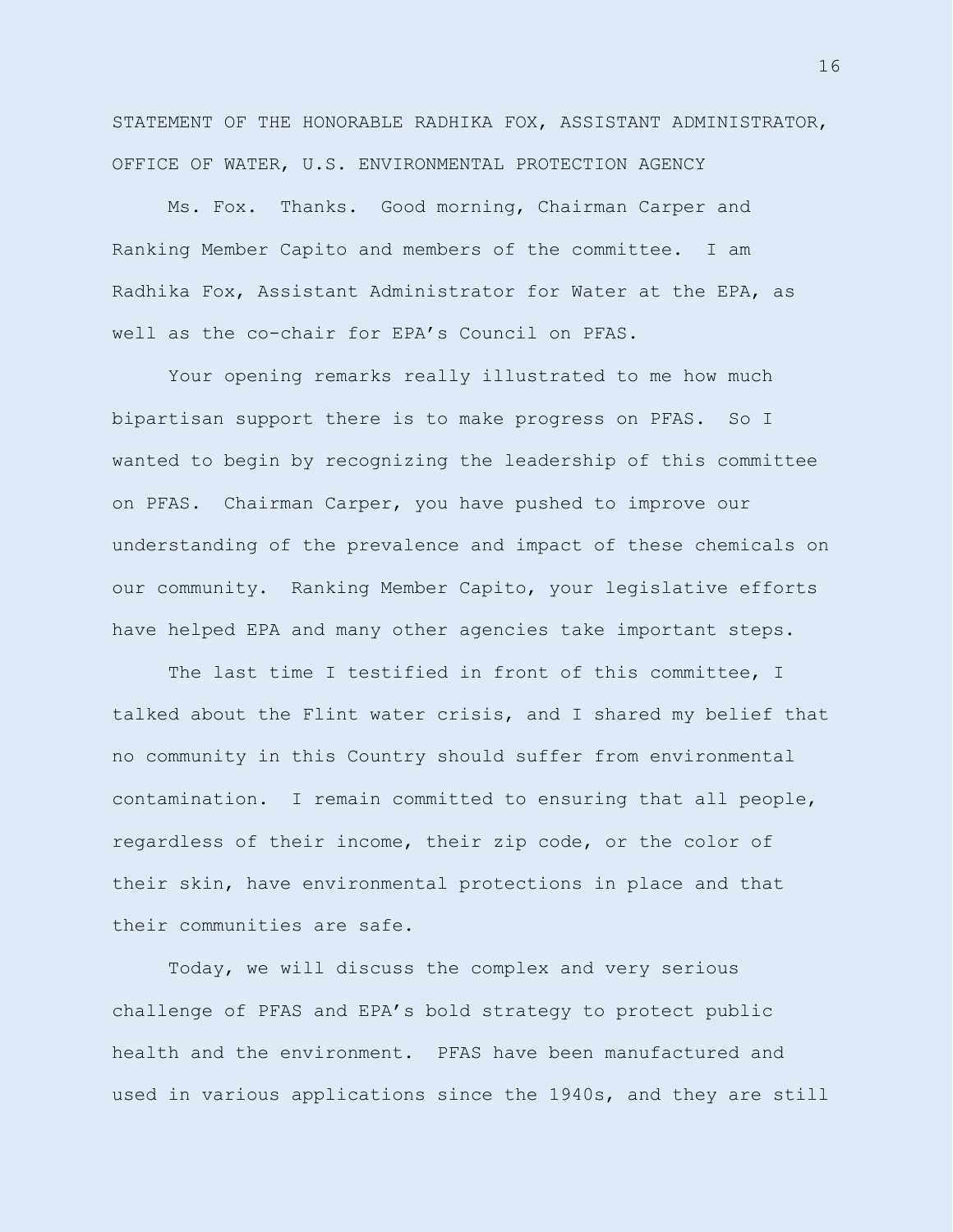in use today. As a result, PFAS can be found nearly everywhere: in our air, in our land, in our water, in our wildlife, in our own bodies. A growing body of scientific evidence shows us that PFAS exposure can adversely impact human and ecological health.

That is why President Biden made bold commitments to protect communities from PFAS contamination, and the President appointed someone with first-hand experience to lead the EPA. Under Administrator Regan's leadership, EPA has hit the ground running as we have made significant progress in just nine months. But what I am really most excited about is to share our PFAS strategic roadmap, which was driven by the career experts across the EPA. We released it on Monday, and I look forward to today's discussion about it.

The roadmap builds on the agency's 2019 action plan while committing to bolder and new policies to safeguard public health, protect the environment, and to hold polluters accountable. The human health and ecological risks posed by PFAS demand that the EPA attack the problem on multiple fronts and that we leverage multiple statutory authorities on behalf of the American people. The roadmap plays out a whole-of-agency approach to accelerate progress, and we commit, we have set timelines by which the agency will take specific actions.

For the first time, EPA now has a comprehensive approach to addressing PFAS, and it is grounded in three central directives: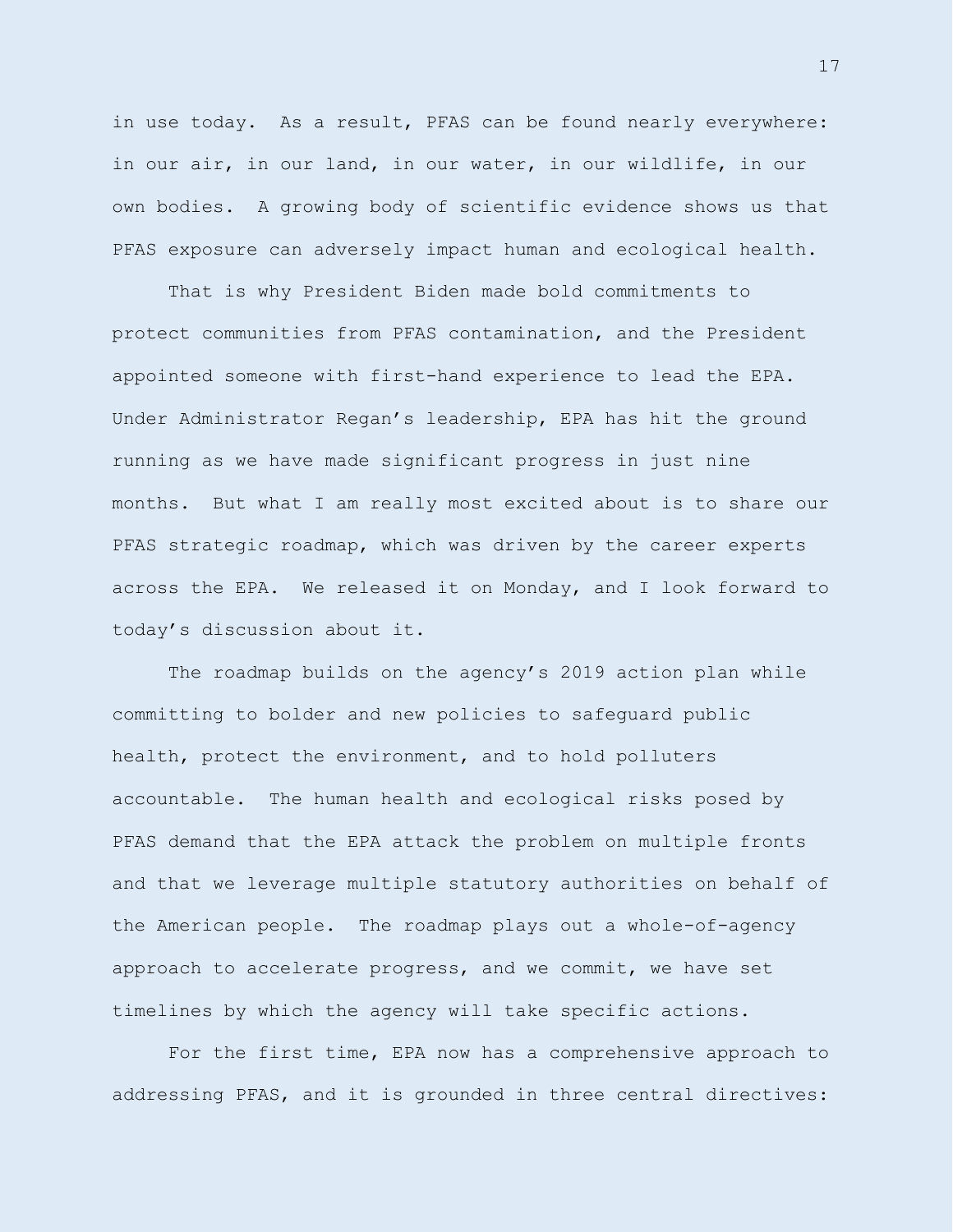research, restrict, and remediate. Under this plan, EPA will invest in research to better understand PFAS exposures, its impacts to human health and ecosystems, and the most effective interventions. We are going to continue to build the scientific foundation to approach PFAS as groups, because we believe that over time, this can help us accelerate our regulatory work.

We will also pursue an ambitious agenda to restrict PFAS from entering air, land, and water in the first place. That is the strongest, most foundational way we can protect communities from these forever chemicals.

We are going to broaden and accelerate our efforts to remediate PFAS contamination. When EPA sees that there is contamination, we will push for cleanup, and we will hold polluters accountable.

Research, restrict, remediate: these are the central directives that will guide EPA's work on forever chemicals.

I also want to note that the agency's work will be prioritizing and ensuring that disadvantaged communities have equitable access to solutions, whether they are urban communities or rural communities. We have to center this work in equity.

Each step and action identified in the roadmap is a bold step forward, but what is so exciting is the cumulative impact that these actions will have. They build upon one another, and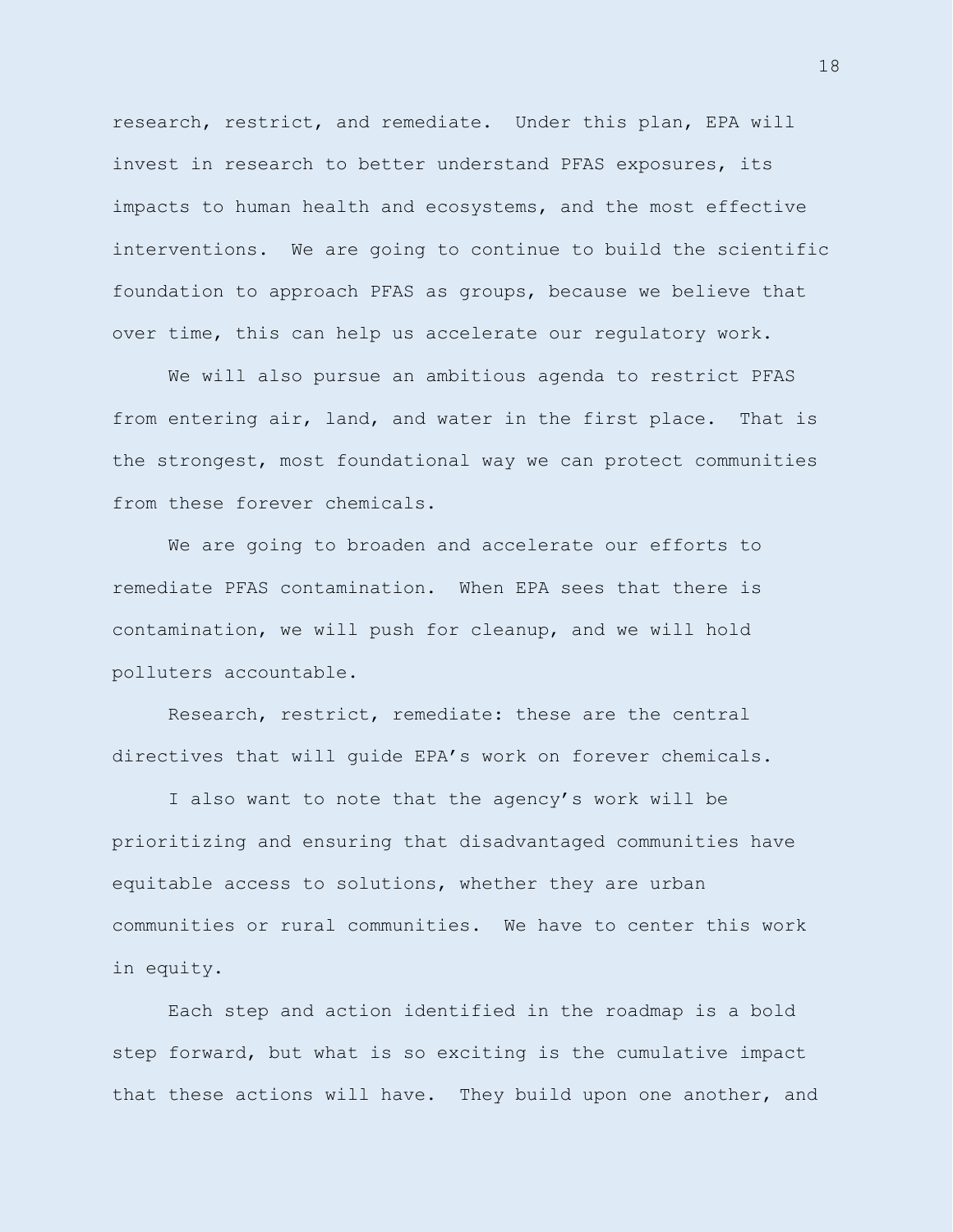they will lead to enduring protections for communities across America.

Senators, please also know that there is a lot we still don't know about PFAS, and so EPA is going to be in a continuous mode of learning. As EPA learns more, we will do more.

Finally, EPA wants to partner. We want to partner for progress with this committee, with impacted communities around the Country, with all interested stakeholders.

I want to thank you for the opportunity to testify today, and I really look forward to today's discussion.

[The prepared statement of Ms. Fox follows:]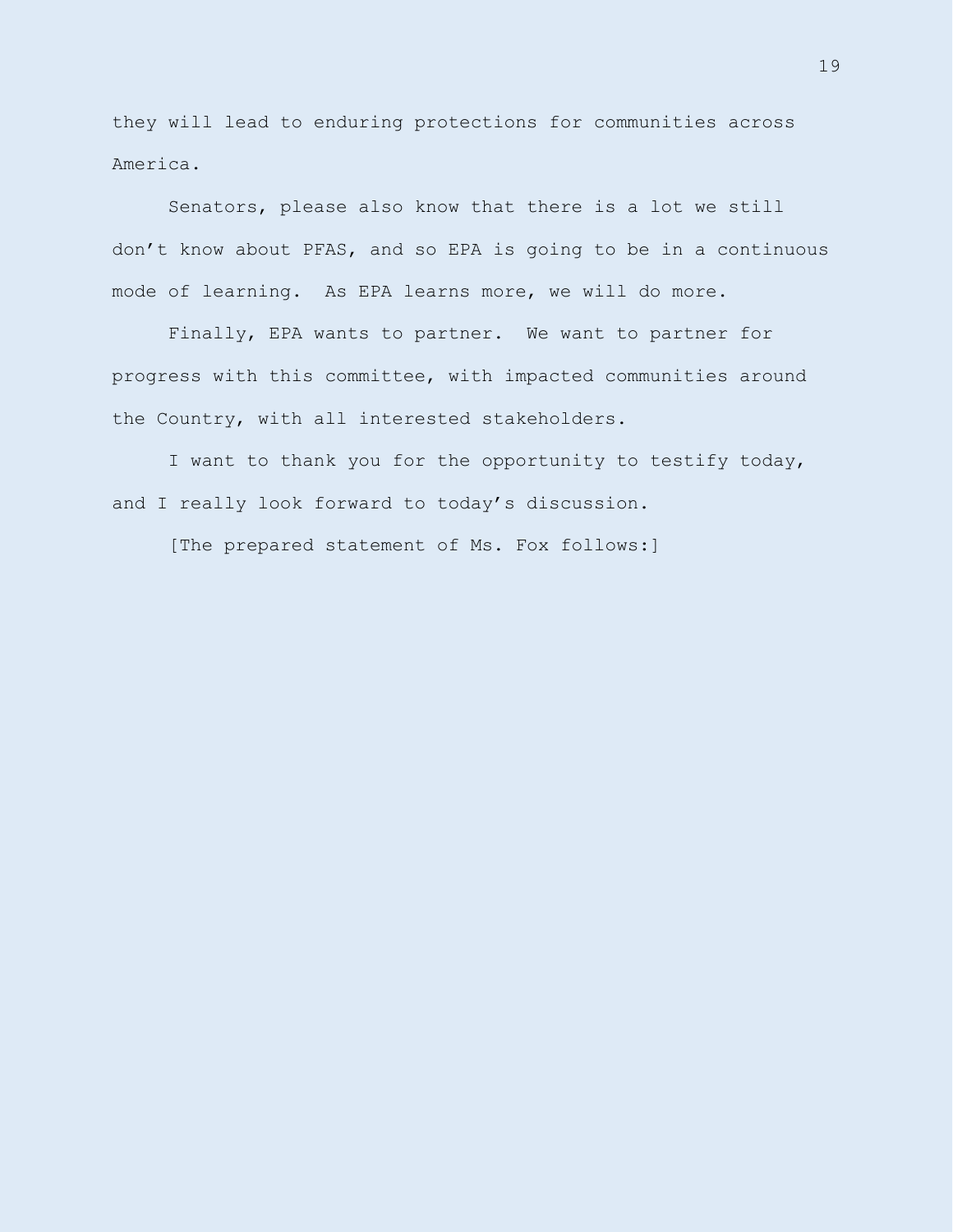Senator Carper. Thank you for that statement, and again, thank you for coming.

I would note for the record, my colleagues know I like to call people on their birthdays, and today is Vice President Kamala Harris' birthday. Brian Schatz, who is one of our Senate colleagues from Hawaii, it is his birthday, and as it turns out, it is also the birthday of Sheldon Whitehouse.

Often, we ask whoever is witnessing to lead us in singing Happy Birthday to the witness. I was going to ask for fun, just to say my first question would be, would you lead us in singing Happy Birthday to Sheldon Whitehouse? I am not going to do that today. I won't put you through that torture.

Ms. Fox. Happy birthday, Senator.

Senator Whitehouse. Thank you.

Don't allow him to haze you this way. Now, if you wanted me to sing Happy Birthday, we could clear this room in a moment.

[Laughter.]

Senator Carper. Well, Senator Whitehouse, normally the person having the birthday receives gifts, but for us, Sheldon is a gift from the people of Rhode Island. I am honored to have the chance to serve with him, especially to have his leadership on this committee. We will sing later.

Let me start off with a question or two on effluent guidelines. One of the key actions in the plan that you have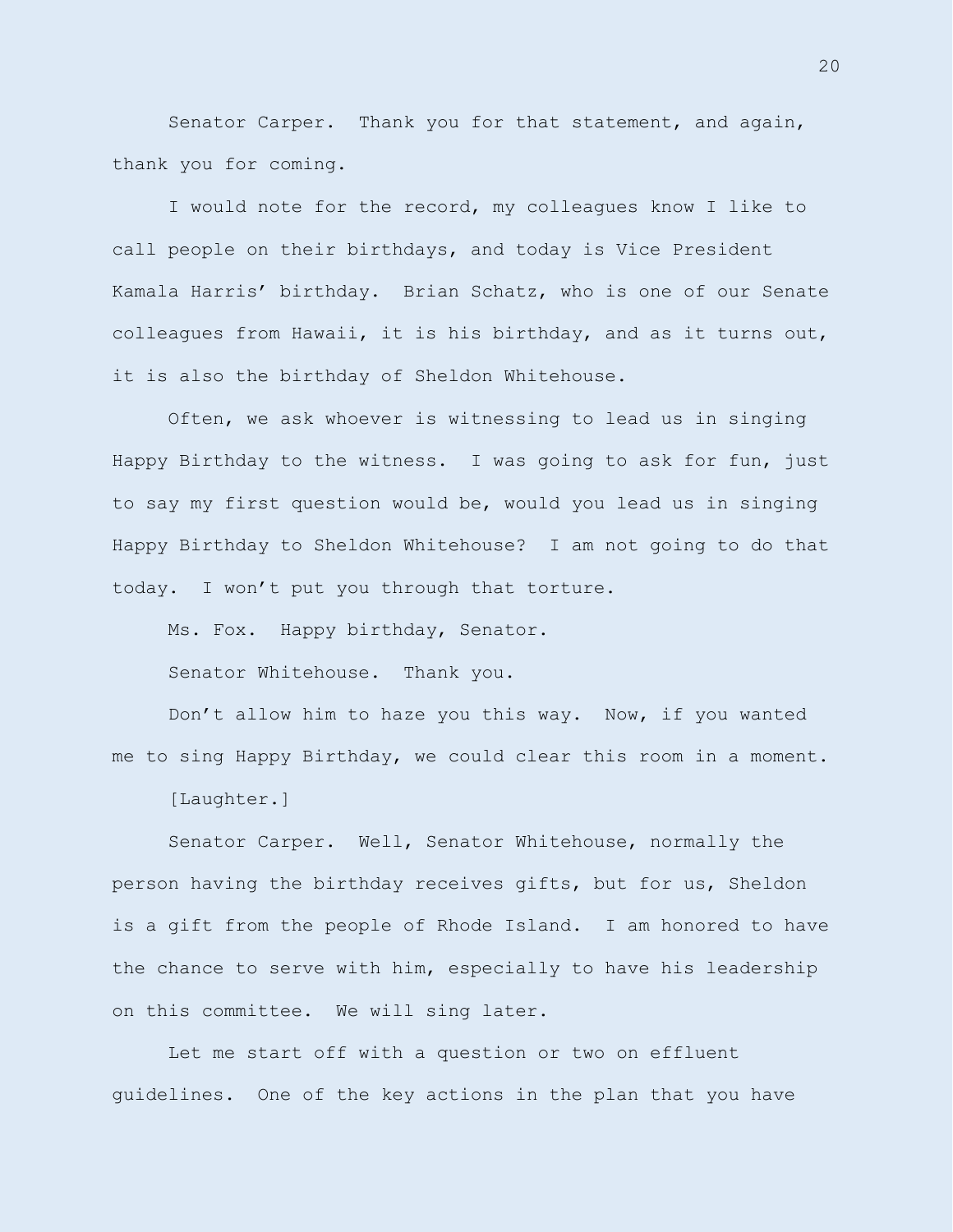been working on with your colleagues, one of the key actions in the plan is to limit discharges of PFAS from facilities into surface water and municipal sewage treatment plants.

The roadmap mentions plans to develop rules to control discharges from the following industrial sources: organic chemicals, plastics, and synthetic fibers, metal finishings, and electric plating facilities, among others. Here is my question: would you just explain for us why the roadmap does not include plans to develop rules for six additional industrial sources that are listed in the PFAS action plan? For those sources, just tell us more about the agency's plans to gather information as well as any other next steps the agency is considering, please.

Ms. Fox. Thank you for the question, Senator. So, we have actually been getting a lot of questions about how we are utilizing our Effluent Limitations Guideline Program to really tackle these industrial discharges, so I appreciate the question.

You are right; we are moving forward with rulemaking that was announced last month, the three industrial categories that I just named. We anticipate completion of one of those rules by the fall of 2023 and the second one by the fall of 2024. We have information, good information, on those three industrial categories, and therefore, we are acting and undertaking these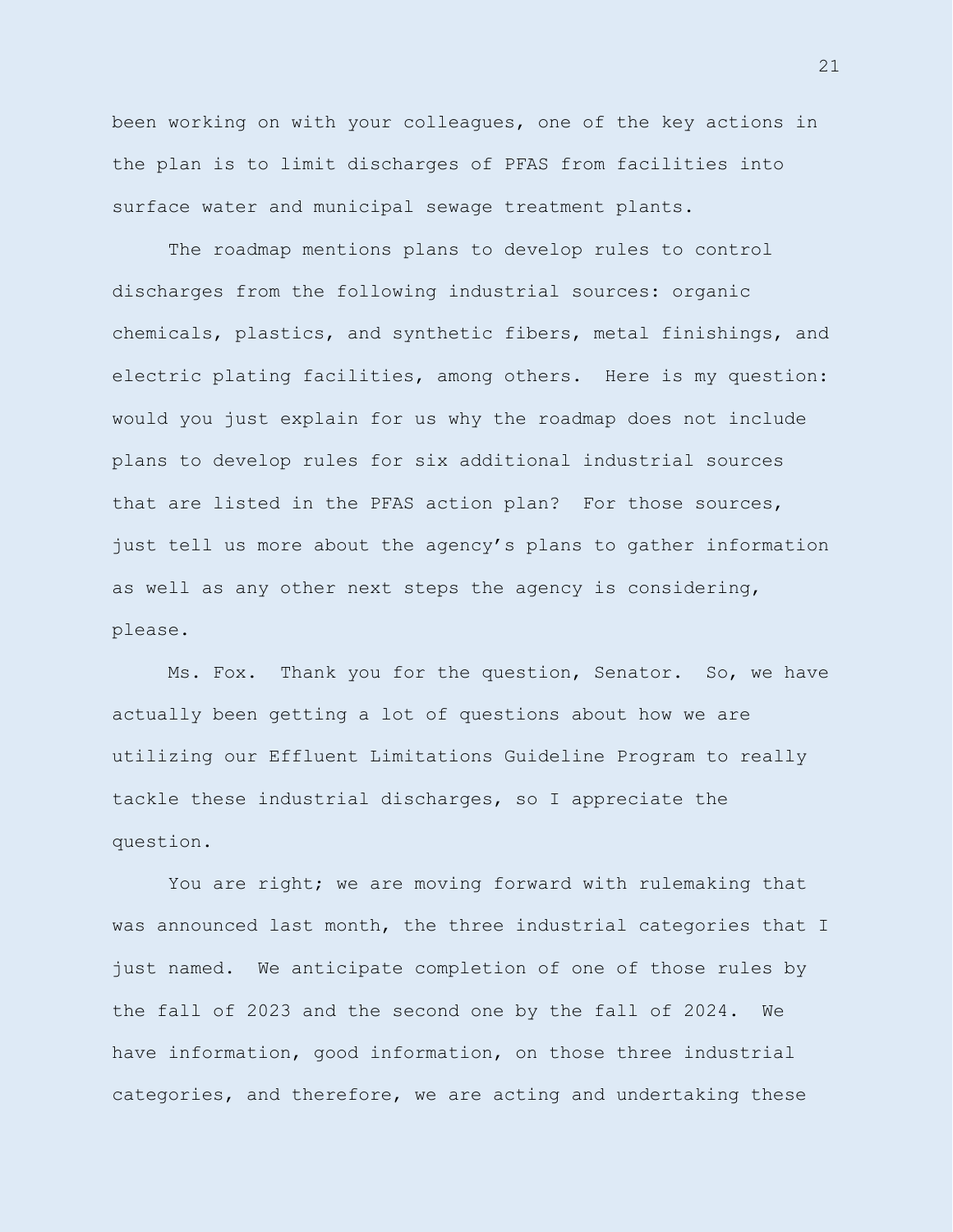rules.

There is also a number of the industrial categories, but we have some information, but not enough information to make a scientific determination if a regulation is needed, and those are around. In that instance, what we are doing is undertaking detailed studies to really build the record, the scientific record to make that determination, and those are for landfills, textiles and carpeting, and electrical components. The career team anticipates those detailed studies will be complete by this time next year to inform whether or not we will undertake a rulemaking.

Another category that we are moving forward with as it relates to ELGs is, industries where concern has been expressed, but we don't have enough information around PFAS discharges, so those include paint formulators, plastics, and leather tanneries. With those three industrial categories, we are undertaking data reviews as well as we are going to be doing mandatory data calls on those facilities, so we can learn more, and then be able to make an informed decision about whether a regulation is necessary.

Then, the way that we are tackling, one additional approach we are taking is that there is several industries, including airports and pulp and paper manufacturers, where we understand that the use of PFAS is going to be phased out by 2023 or 2024.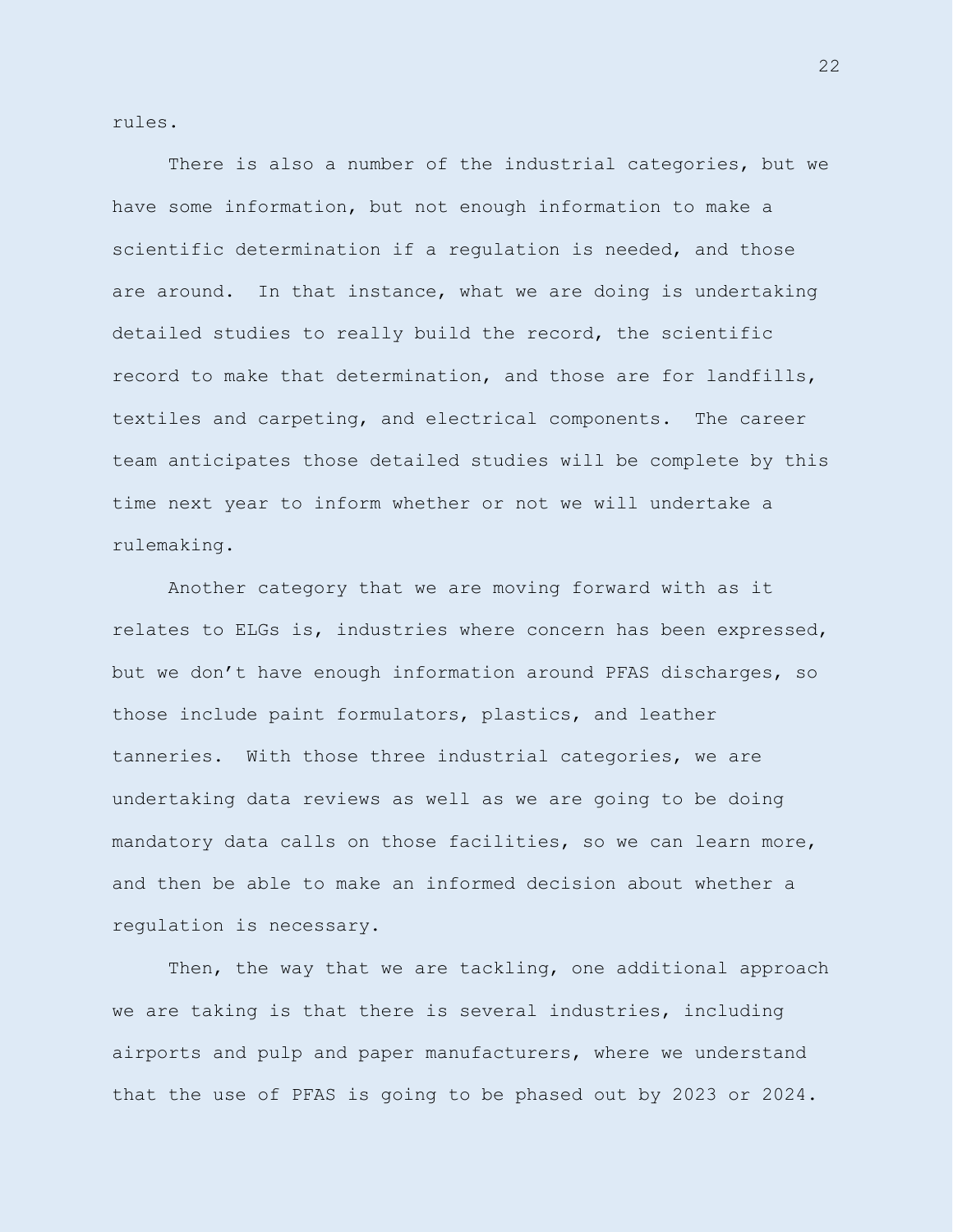In those instances, what we are doing is monitoring. As part of our ELG Plan 15, which will be finalized in the fall of 2022, we will report out to the American people about what we learn from that monitoring.

I would say, we are taking a very proactive approach around the Effluent Limitation Guidelines. We are acting when we have the information to develop the rules, and we are building the scientific foundation where we don't for future decisions. I anticipate that we will make significant progress on all of those industrial categories by the end of 2024.

Senator Carper. Great, thanks for that response.

My second question is around environmental justice. Ms. Fox, we are pleased to see that the concept of environmental justice is woven throughout the plan. It is a well-known fact that many sources of pollution, including PFAS, are disproportionately located near low-income communities, and oftentimes, communities of color. In the roadmap, EPA commits to ensuring that these communities have equitable access to solutions to address this critical public health issue.

Here is my question: please share with us today any specifics you may have about how the agency will prioritize the protection of disadvantaged communities through actions described in EPA's roadmap.

Ms. Fox. Happy to, Senator. Under Administrator Regan's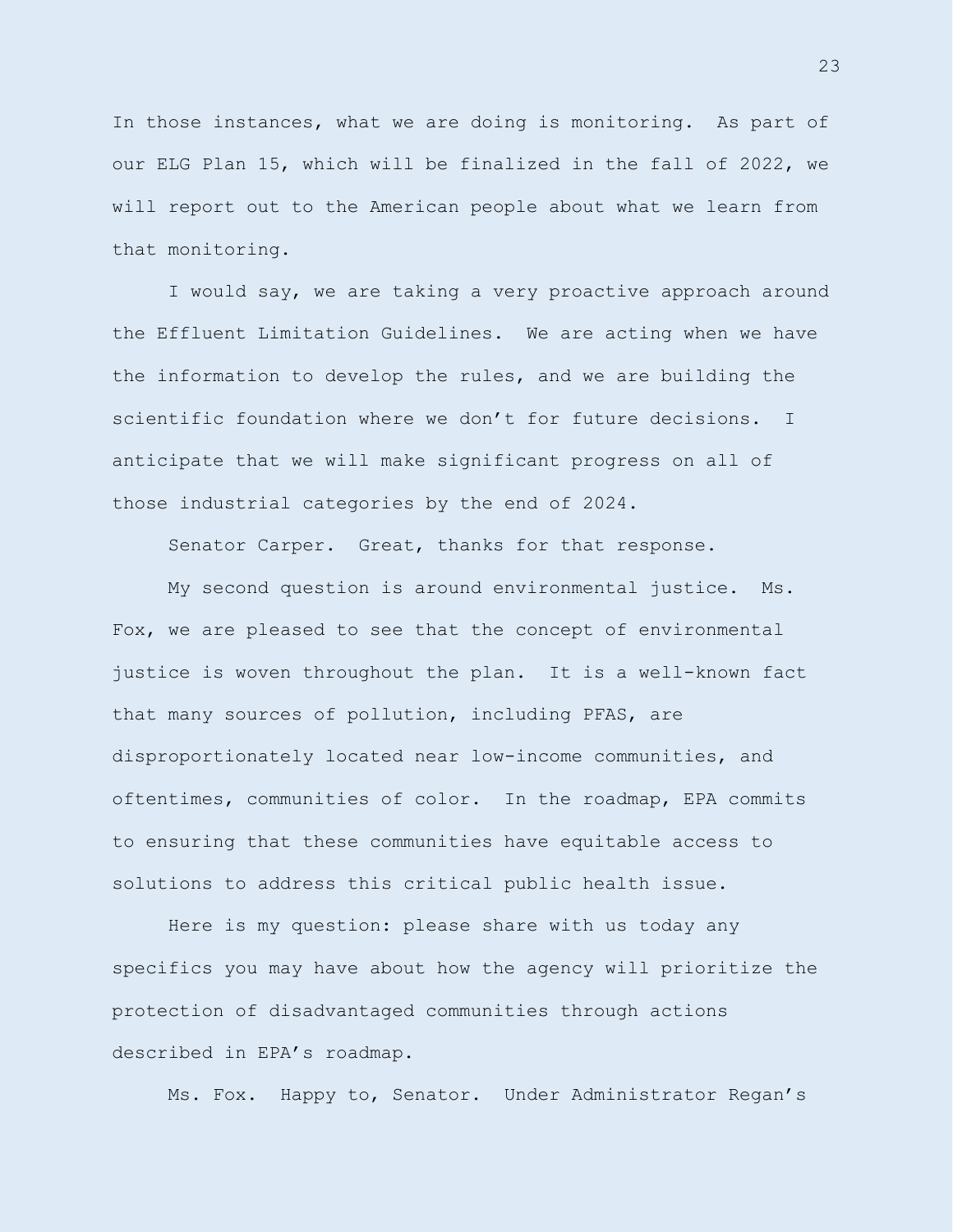leadership, he has really directed all of his AAs that environmental justice is not a program that we have over here. It has to be woven into the very fabric of how we do our work, and that is what you see in the PFAS roadmap.

One of the things that we have committed to do is something that the EJAC, or Environmental Justice Advisory Council has long been asking for, which is we are going to be taking this roadmap on the road. We are going to be visiting every EPA region and meeting with those communities that are on the frontlines of PFAS contamination to really get their feedback on the roadmap, what other actions they want us to be doing.

Certainly, members of this committee have some of these communities in your States. So we welcome also, partnering with all of you as we have those environmental justice sessions on PFAS across the Country.

Additionally, we are really trying to think about how we bake in environmental justice considerations into all of the rulemaking. So for example, in my shop, in the Office of Water, we are thinking about that very seriously in the context of the drinking water standard that we are moving forward with. As we do more health advisories, we are going to make sure they are in multiple languages so that all communities are understanding the health risks.

Then, we are actually utilizing EJSCREEN, for example, the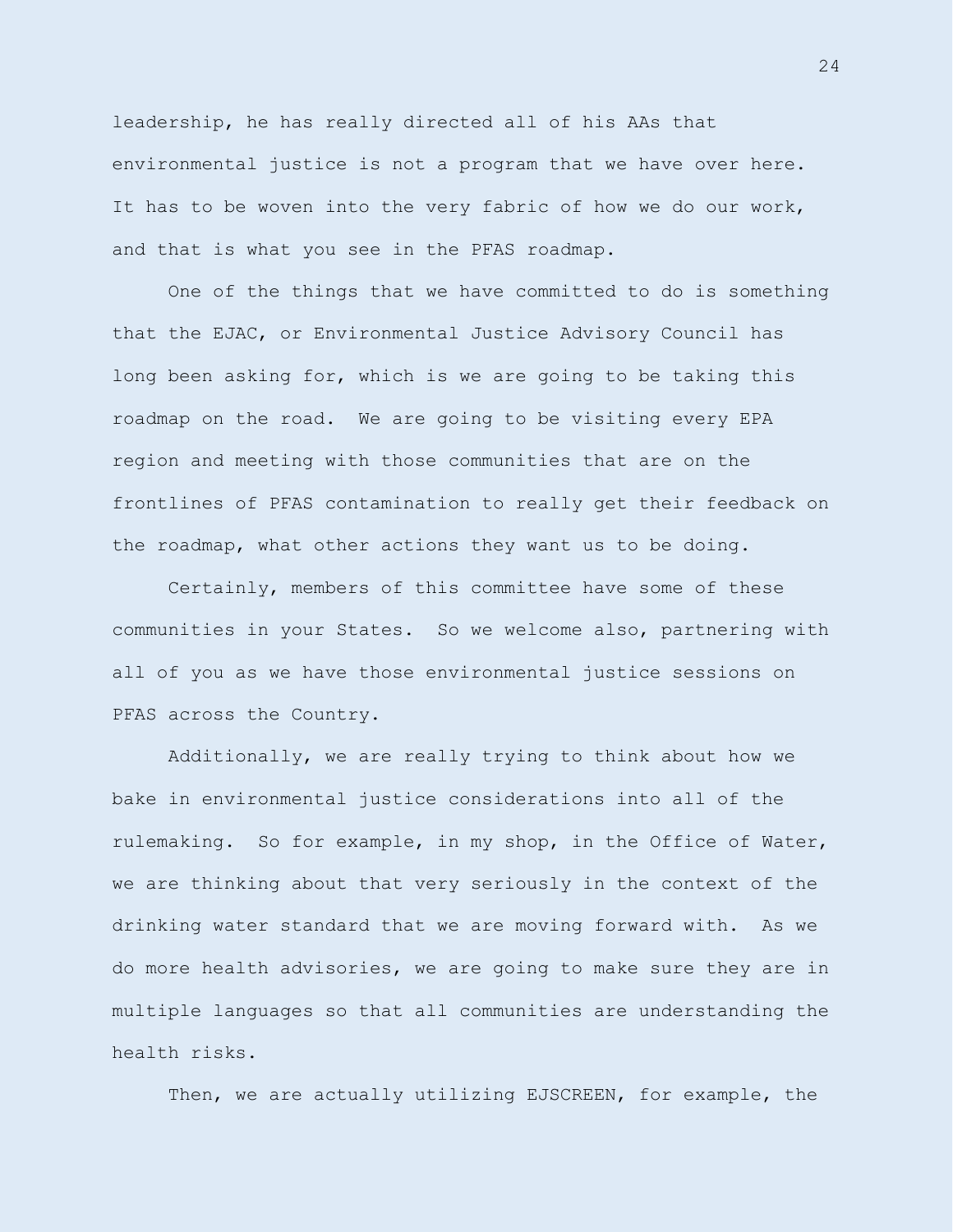Office of Air and Radiation as they are building the technical foundation to consider whether we should designate PFAS as a hazardous air pollutant. They are utilizing tools like EJSCREEN as they are building that technical foundation. So we are really, at every turn, trying to incorporate those considerations into this work.

Senator Carper. Thank you. Senator Capito is next. I think she is indicating her willingness to yield to Senator Inhofe.

Let me just walk through the order here. It looks like it will be Senator Inhofe next, Senator Capito after him, Senator Whitehouse, Senator Cramer has joined us, welcome, Kevin, Senator Duckworth, who is with us by WebEx, and Senator Lummis, who is with us by WebEx. A lot of interest in this hearing. The room is not full of Senators, but we have Ben Cardin after Senator Capito, I mentioned.

Senator Capito. He will go after Inhofe.

Senator Carper. Okay, good enough. So, Jim Inhofe, Senator Cardin, and then back to Senator Capito. Thanks so much.

Senator Inhofe. I want to thank Senator Capito and everyone. Some are not aware that we have competing committees, and it is difficult to be in two places at once.

I want to thank you for the time that we have spent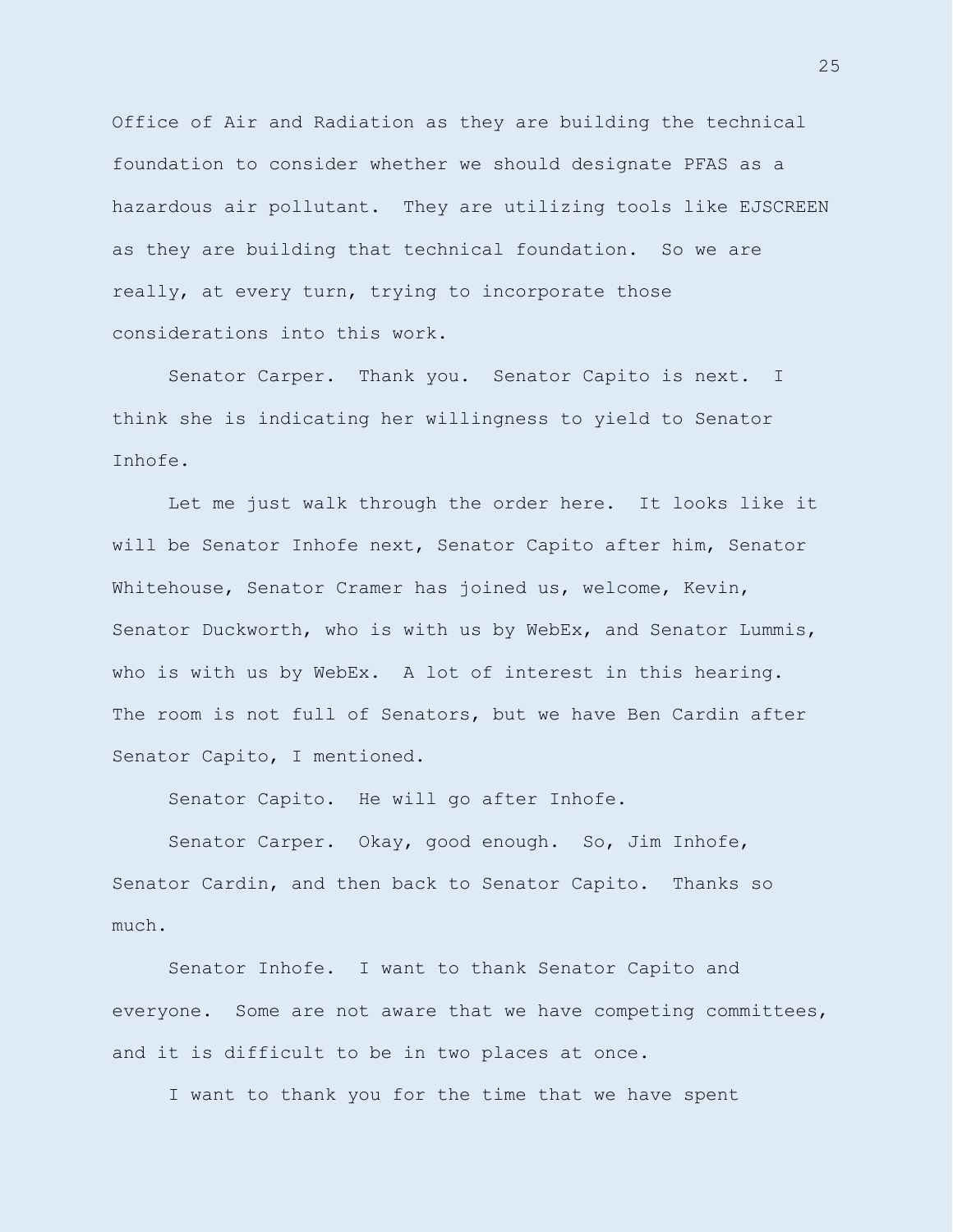together, and we talked about these things. While there are some basic differences in our philosophies and the various areas in the jurisdiction of this committee, you are a great one to listen to and be a part of and communicate with, and I look forward to continuing that.

I appreciate the conversation we had yesterday. It is comforting to know on one issue that you are not looking, and I think it is good to state this publicly, to punish anyone. As you know, my major concern, as pointed out by the Chairman, I have a lot of activity in aviation. So it is only natural I get comments and questions from our commercial aviation community out there with this fear that they have that this suppressing material that can be used to suppress fires is something they may have a problem with, because they want to be sure that the airport operators are not going to be held responsible for something over which they really have no control.

We talked about that yesterday, and I am not sure what you can say that would give the maximum comfort to this community. Let's give it a try.

Ms. Fox. Senator, first of all, it is lovely to see you again. But what I would say is you pointed out an issue that really requires very strong interagency coordination. If FAA or DOD are requiring that airport operators are utilizing this firefighting foam and it then causes contamination, that they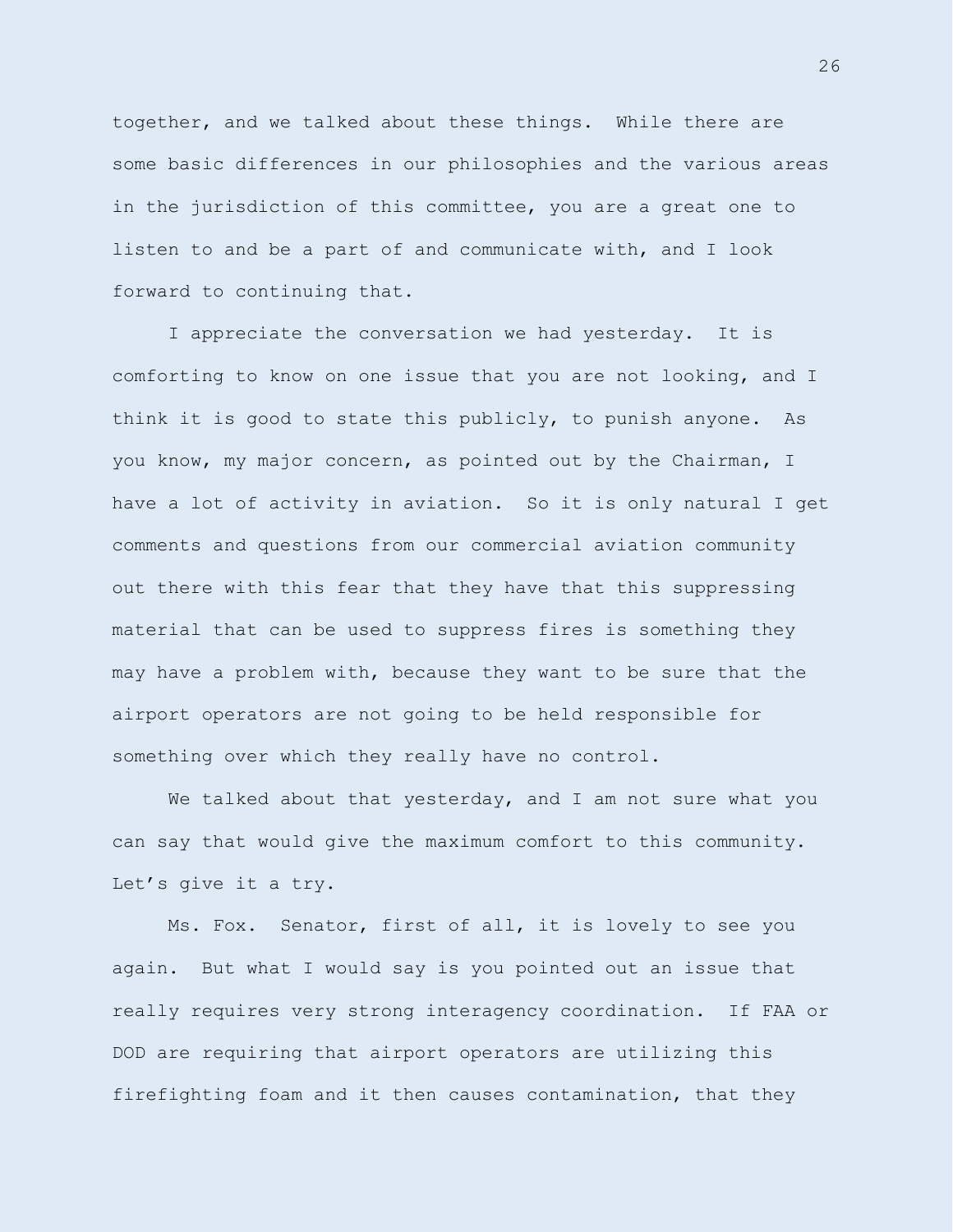may be responsible for, if PFAS are designated as a hazardous substance under CERCLA, it is really our responsibility as federal agencies to work together to kind of iron out those things.

My understanding, we are working closely with FAA and DOD to first find alternatives to firefighting foam, safe alternatives that don't have PFAS. There is really great progress being made. So I think the industry is going to be moving in that direction. But really, that is critically important.

In part because of the need for this type of interagency coordination of various policies, Brenda Mallory, the Chair of White House Council for Environmental Quality, just on Monday launched an interagency council that has the Deputy Secretaries working together to resolve these kinds of things. But I can assure you, Senator, we are not looking to punish airport operators if they are following direction and they are following guidance provided by FAA. We have to figure that out.

Senator Inhofe. Yes, and I understand that. The guidance is out there, but the problem is it is not done yet. The problem is that some disaster could happen in the meantime, and these people are out there not being able to answer the question, what happens if we have a disaster, and we have a material that we are not able to use.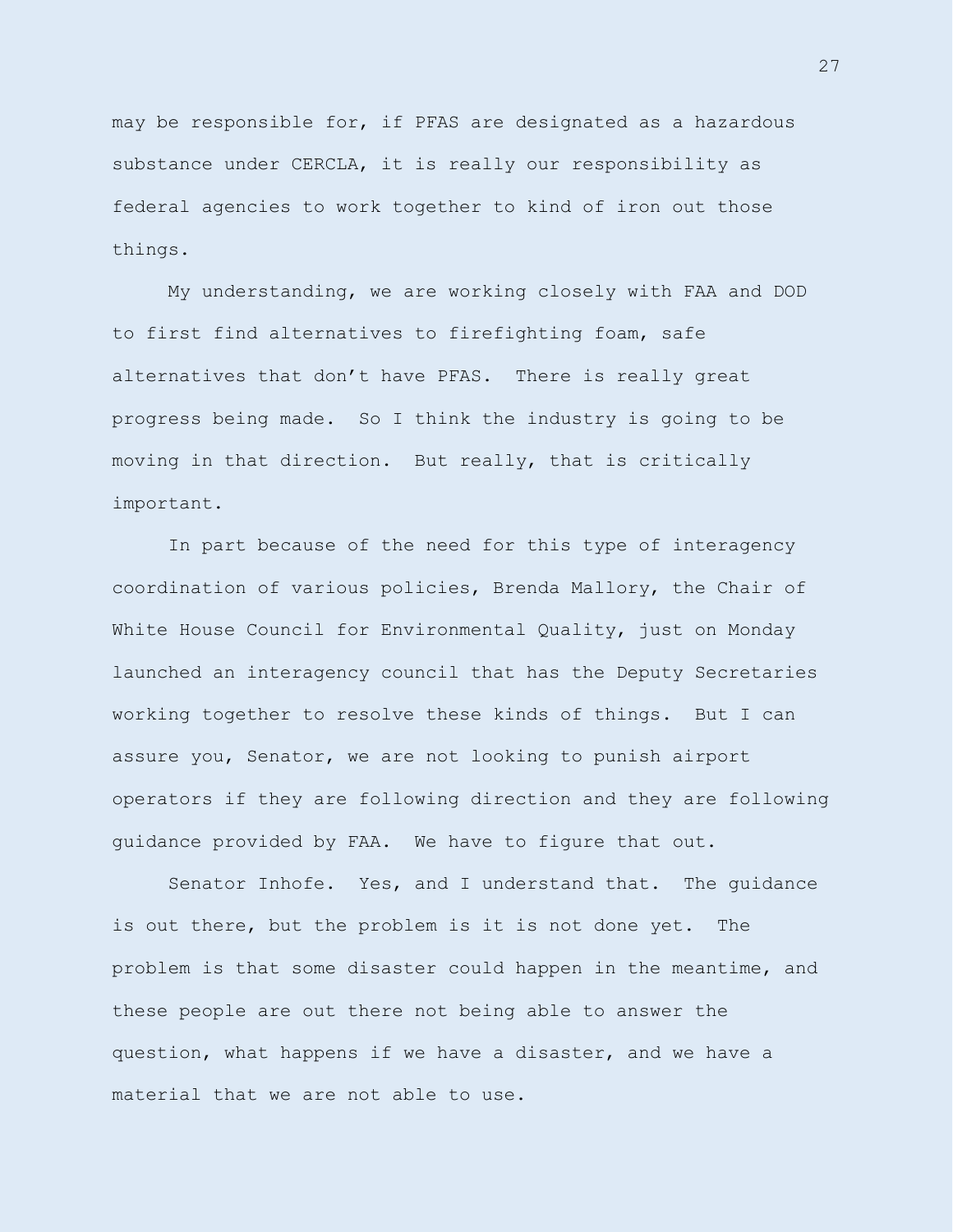So, the problem is still a problem, and I understand, and you are very emphatic to me, that you are personally involved in looking into it and trying to get the White House to do the same thing, but it is not done yet.

Have you thought about having some kind of an exemption put in place that could work? I almost have to carry something back to give some comfort to individuals who have expressed that concern.

Ms. Fox. So, we are very early in the rural development process for the CERCLA hazardous designation, and we anticipate proposing that rule in the spring of 2022, so in about six months or so. There is going to be a robust process of both interagency review of the proposed rule as well as robust opportunity for public comment on the rule itself before we get to a final rule the following year.

So I can't prejudge the outcome of the rule, Senator. It has to go through that regulatory process, but I hear you loud and clear on this concern, and you have my commitment that I will take this concern back to the leadership in the Office of Land and Emergency Management, who are leading the development of that proposed rule.

Senator Inhofe. Well, I will try to participate in the little area of comfort for these people and may be calling up and asking you to reach in some other areas that might offer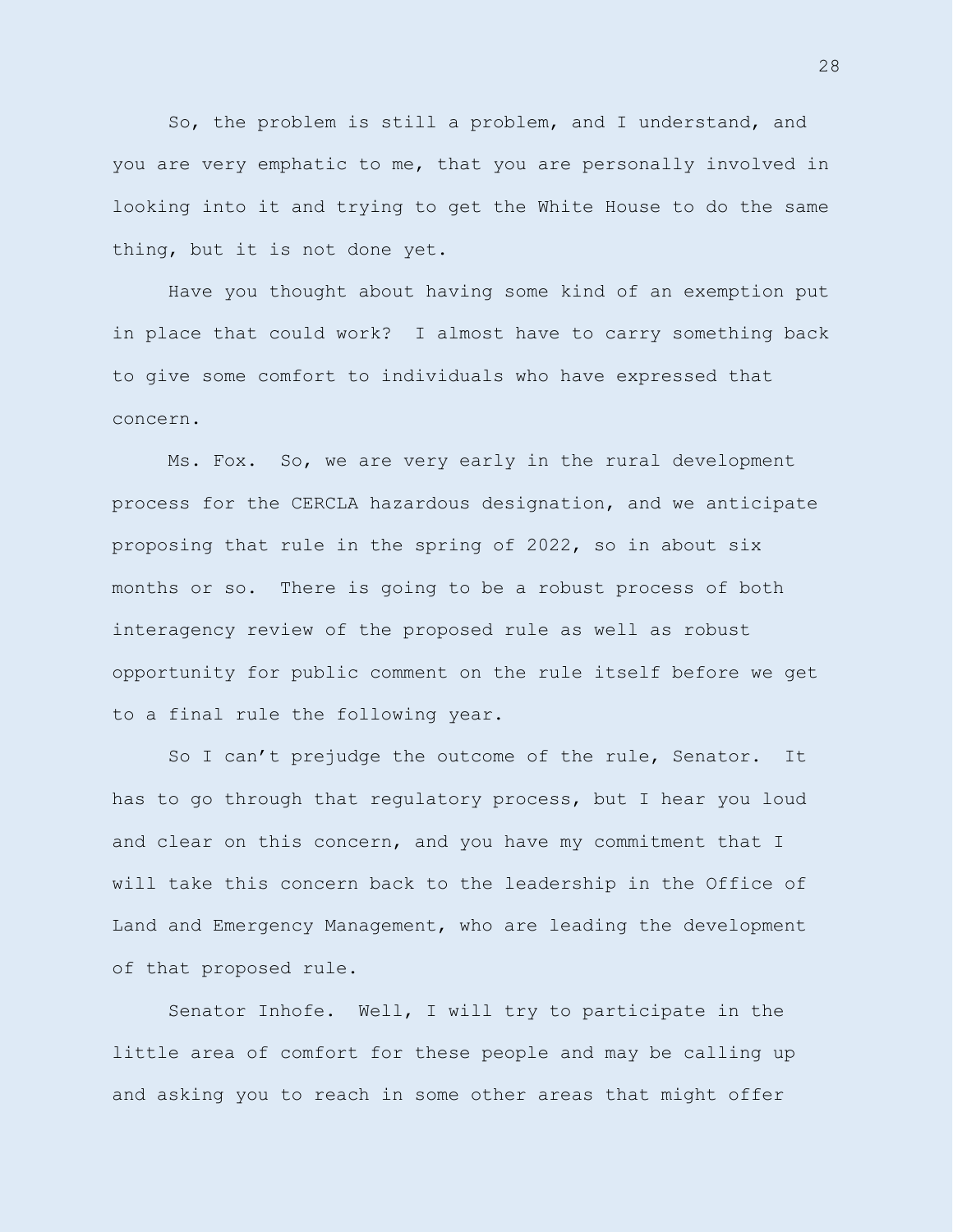some type of temporary relief.

I know that my time is about to expire, but I did want to talk about the EPA does not have plans to use the WOTUS in regulatory process as an excuse to impose new regulatory burdens in the name of climate change. Now, we did talk about that. Is there any comment you can make, very briefly, on that? Because that is a concern that we have.

Senator Carper. I would ask you to be brief in your response, and then you can respond more fully for the record, but go right ahead.

Ms. Fox. Absolutely, I am happy to respond more fully for the record, but the answer is no, we are not using the WOTUS rule in that way.

Senator Inhofe. Thank you very much. Senator Carper. That was pretty brief. Senator Inhofe. That is brief. [Laughter.]

Senator Carper. Not every witness is that brief.

Senator Inhofe. One last, very, very brief though, Mr. Chairman, that is, because I think I know what her answer is, can you confirm that these important agricultural exemptions can be maintained?

Ms. Fox. I am happy to give an in-depth answer in the questions for the record on that, as well.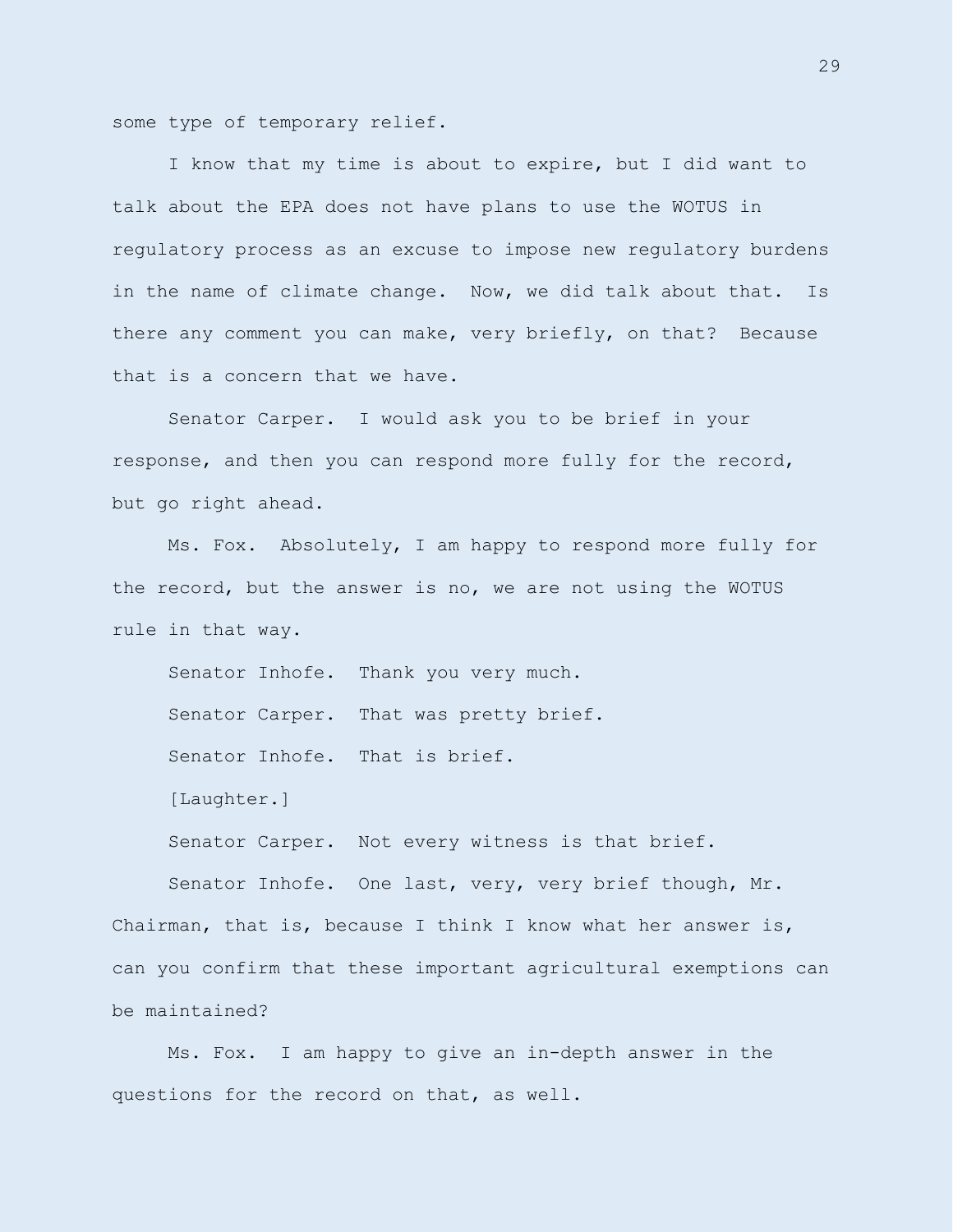Senator Inhofe. I will live with that.

Senator Carper. Thanks. Thanks so much for joining us. I think Jim Inhofe may have more flight hours than anybody in the Senate, except maybe for our late colleague from the Vietnam War, John McCain, and my quess is Mark Kelly. I remember that Kelly was a member of, was a Navy captain fighter pilot, and the three of you.

Senator Inhofe. I have more hours than the two of them put together, but they have more miles than I do.

[Laughter.]

Senator Carper. Well, all of you have bragging rights, then.

Senator Whitehouse. Kelly had more altitude.

[Laughter.]

Senator Inhofe. You got it.

Senator Carper. Something for everybody.

Senator Cardin, I think, is joining us by WebEx. Ben, are you out there? Earth calling Senator Cardin, come in Ben. We will wait for him to join us. He may be like Senator Inhofe, who has a lot of committee meetings going on at the same time, so Senator Capito, I think you are on, please.

Senator Capito. Do you want to go to Senator Whitehouse, to the Democrats? You are good? Okay, thank you.

Well, welcome again, and the first question I have is a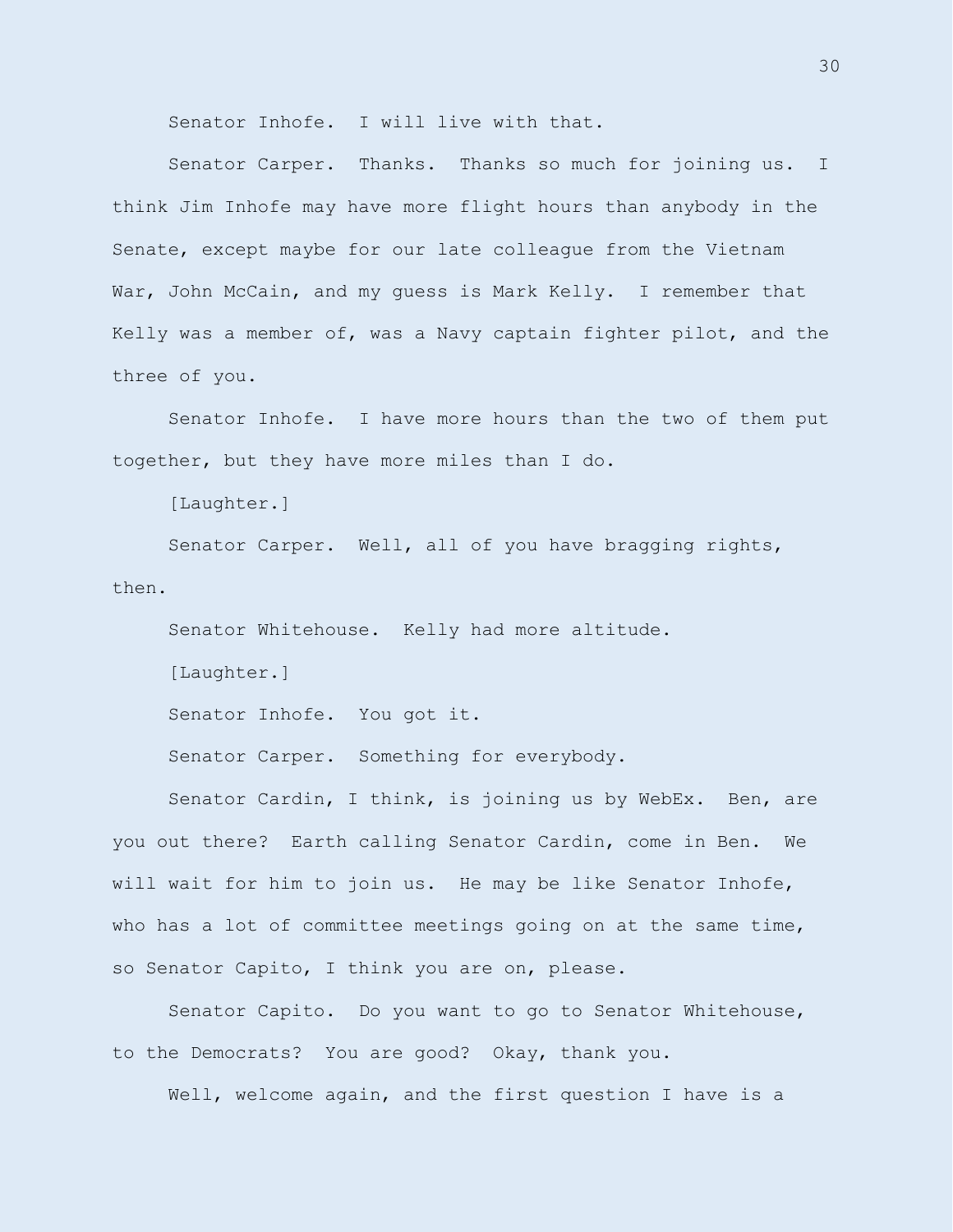little bit along the same lines as Senator Inhofe. You and I spoke briefly, and I mentioned a possible case study of a wastewater plant that would then remove PFOA or PFOS from the water in terms of cleaning it, but then have biosolids left over, and the disposal of those. There is some concern about what would the liabilities be for a wastewater, that basically, they didn't create it, they are trying to clean it up, yet they have to dispose of that. If you could clarify the liability issue, what you all are looking at that, much like what Chairman Inhofe said.

Ms. Fox. Absolutely. So, I think you mean, Senator, in the context of designating PFOA and PFOS as a hazardous substance under CERCLA, but liability?

Senator Capito. Right.

Ms. Fox. So, as with other hazardous substances that have long been established as hazardous under CERCLA, there is a process that is followed. If a CERCLA designation is made on these two PFAS chemicals, it does a couple of things. One, it requires that facilities report in a quantifiable way on potential releases, but then in order to have liability, there is also a responsibility to show who is responsible for that PFAS release, and then a court determination.

So, there is a process that has long been in place for a range of hazardous substances under CERCLA. Should PFAS be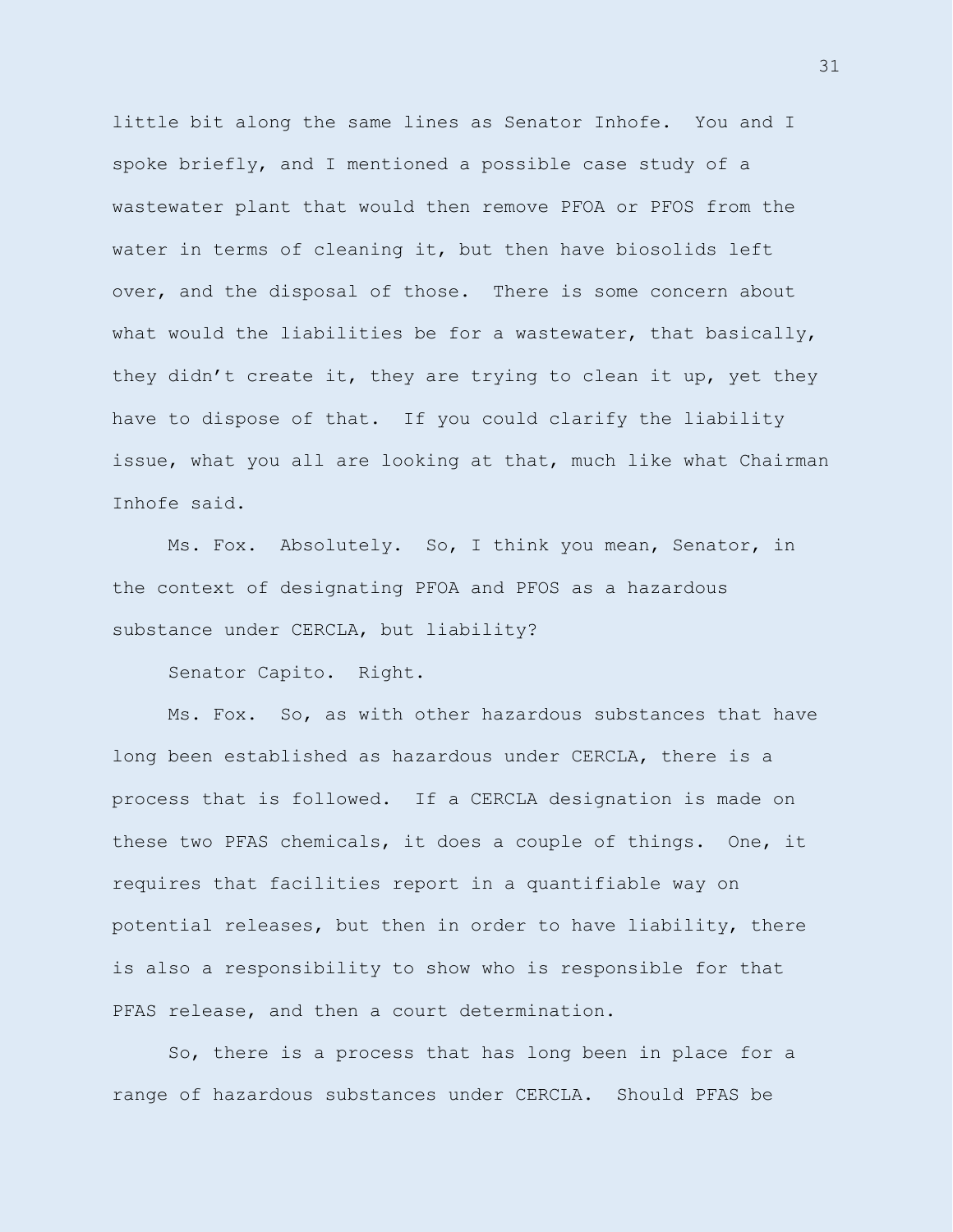named a hazardous substance, if we get to that final rule, it would be the same way.

Then, since you also asked about biosolids separately from the liability issue, one of the key actions that we are taking in the roadmap is to begin a risk assessment, because there is a lot that we don't know around the human health and ecological effects of PFAS and biosolids. So we are also undertaking greater research to have that risk assessment in place in the next couple of years.

Senator Capito. Thank you. Let us kind of take it down a little bit, if somebody's watching this, and they don't know what PFOA, PFOS is, although we have said it is everywhere, which we know that is true in certain levels. The drinking water level, there is a level right now that is a suggested level, I guess, of safety. In your strategic roadmap, have done something that I have been pressing for both through the last administration and this one is to set a definitive level that is science-based that we can know what our kids and grandkids are drinking, and we are drinking, has an acceptable level.

But in the roadmap, the length of time that this is going to take is very frustrating to me, because we have been looking at this, gosh, I have probably been involved in this issue two or three years, and why is it going to take so long when we know that the Office of Water can move more quickly? If you could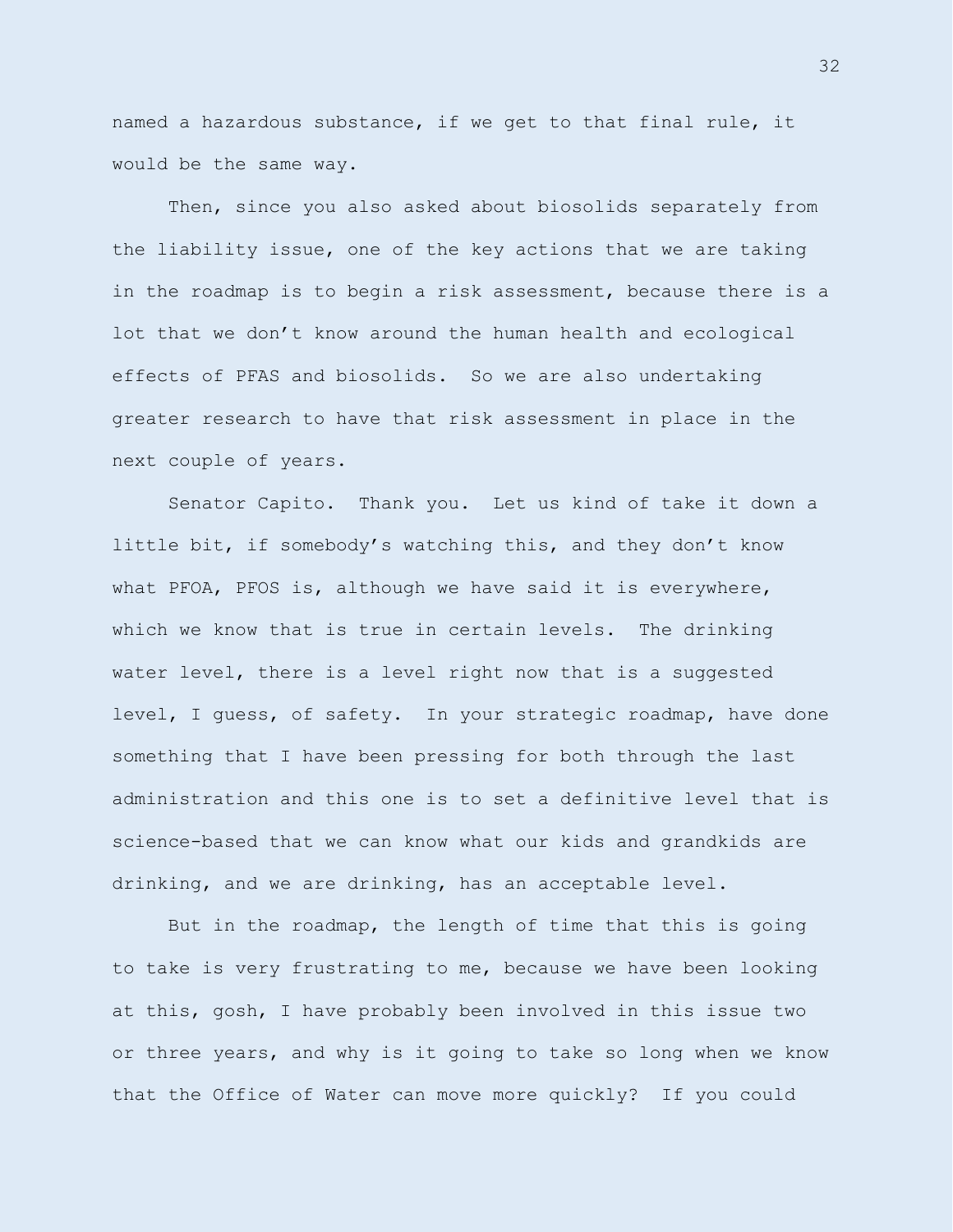just explain to people who are listening right now, what that level might be right now, and how you anticipate that this lengthy period of time is going to change that level.

Ms. Fox. Senator Capito, I share your frustration. We should have had a drinking water standard for PFOA and PFOS years ago. Administrator Regan and I, we are trying to make up for lost time in moving forward this designation.

Why it is so lengthy, why it takes so long, is we have to follow the science, and we have to follow the law as we develop these regulations, and many of those steps and processes are established by Congress. They are embedded in the Safe Drinking Water Act.

I will say that we are very much trying to meet the statutory deadline, or, I am sorry, beat the statutory deadline of March 2023, so we intend to propose a rule by the fall of 2022. We will take all of the interagency review and feedback; we will take ample public comment. It is such an important rule; we have to get it right.

We are aiming to have that rule in place by 2023. We are not taking it lightly. We are concerned about communities who have been waiting far too long for such protections as a drinking water standard would provide.

But please know we are moving with all deliberate speed, but we want to get something that is right, something that is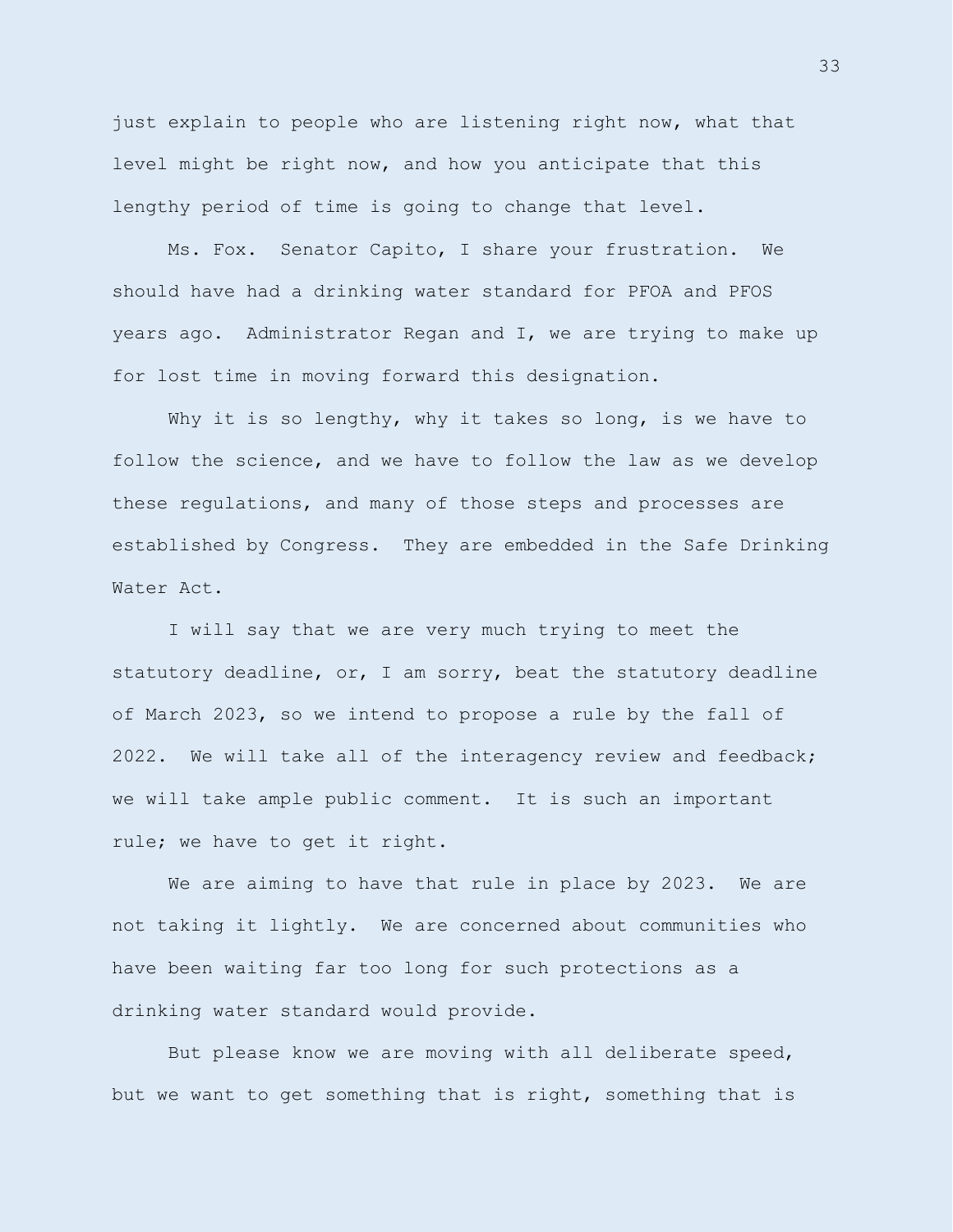durable, and that is grounded in science.

Senator Capito. I want it to be right, and I want it to be grounded in science.

But I am frustrated. Looking through the roadmap, all of the different aspects of this, there is a lot in there, and there is a lot of things to do, without finding a better way of stating that.

So I would urge you, because I think this drinking water level is so very, very important, to prioritize this, if not the top, near the top of the list, because of the impacts it will have all across this Country. Thank you for coming.

Ms. Fox. Thank you, Senator.

Senator Carper. Senator Capito, thank you for your continued interest and leadership on this, Senator. I don't know if you have been figuring out where the road trip you are going to be taking across the Country is going to, as you unveil the roadmap, if that roadmap might take you through West Virginia, but that might be the place.

Ms. Fox. I am still waiting for my invitation, Senator. Senator Capito. Oh, any time. We are happy to have you. Senator Carper. The welcome mat is out.

Senator Cardin tried to join us by WebEx a little bit ago, and he couldn't, and was unable to because of the technology, but he is here, live and in person. I am going to yield to him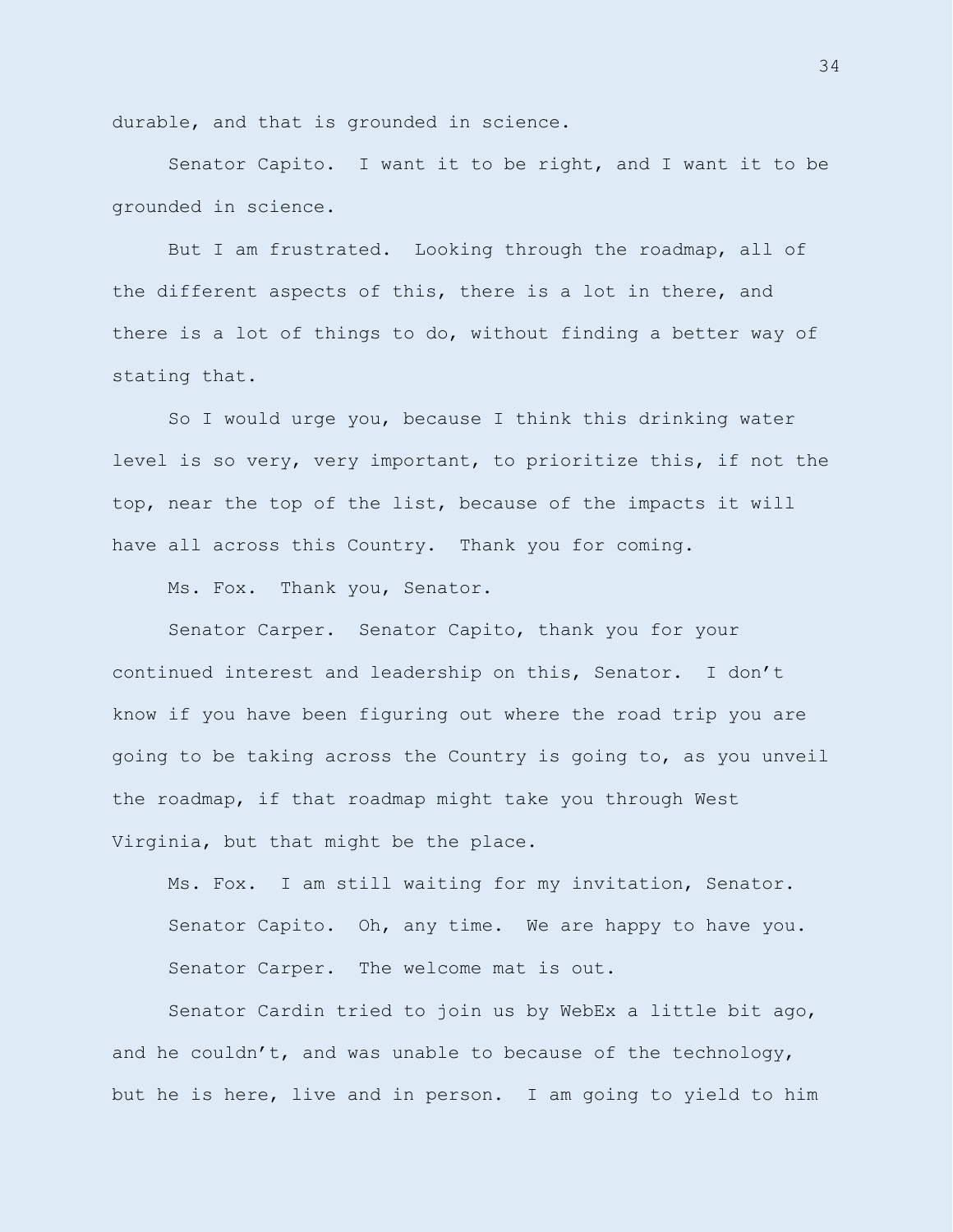right now.

Senator Cardin. Well, Mr. Chairman, I was with you with WebEx because I was in my car. But now that I am here, in person, I didn't want to miss the opportunity with meeting Administrator Fox.

Thank you very much. I am going to follow up on the Chair and the Ranking Member on the water standards.

Let me just point out that all of us have examples in our States. In Maryland, the city of Westminster and the town of Hampstead have had to take their treatment plants off-service because of samples collected with high measured levels of PFOAs and PFOS.

So, we see this directly, and we recognize that we are in desperate need of having a national standard based upon best science. We know the risk factors. The good news from the point of view of Congressional support, it is bipartisan, it is strong, and we are prepared to put up resources necessary to do the remedial work, as is obvious in the bipartisan infrastructure bill.

So, I appreciate your sense of urgency, and I just really want to underscore the point on timing. I recognize you have to get it right; I understand the process issues require an orderly process where you have input. But if we continue to delay these issues being regulated appropriately, it is going to be even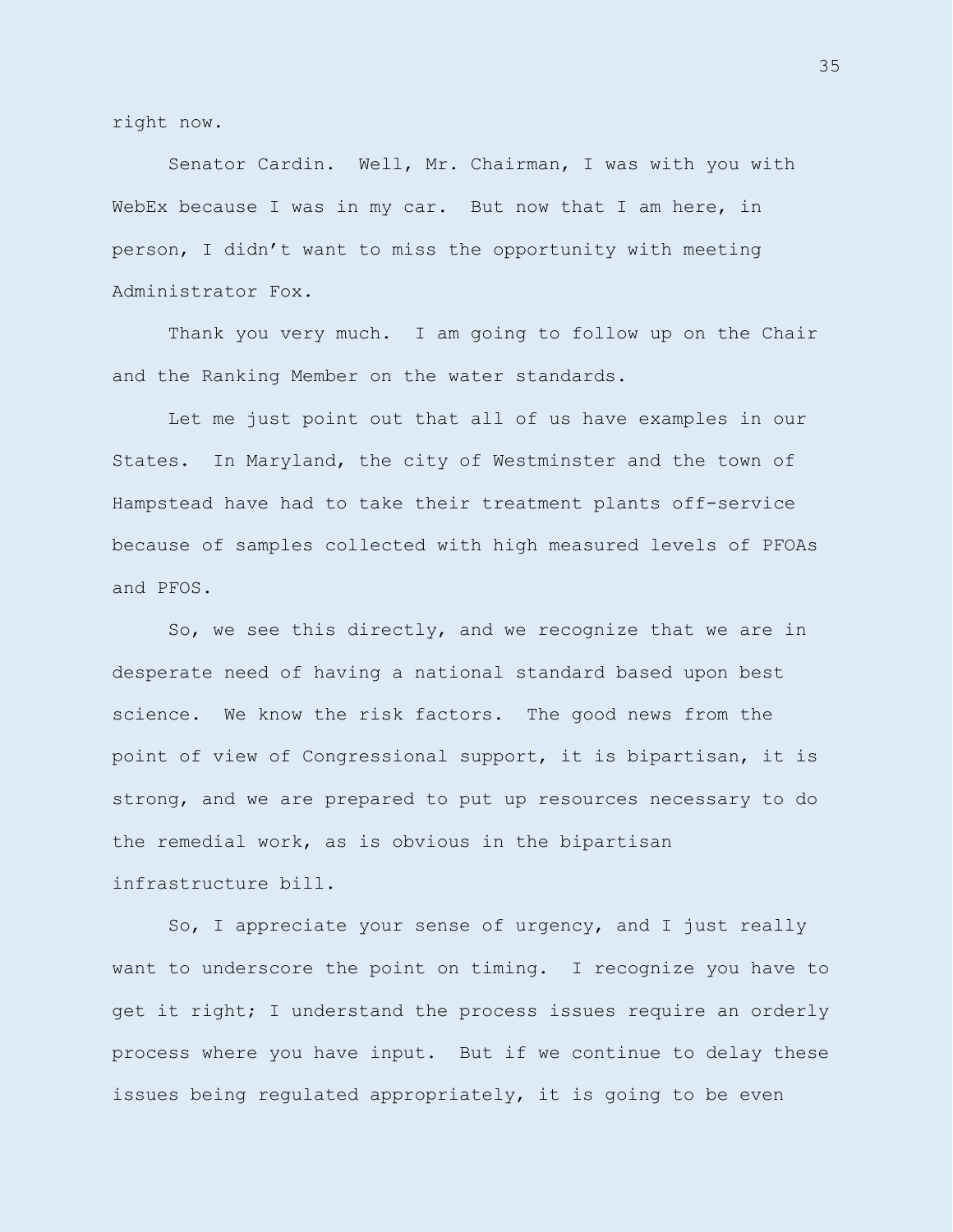more challenging in the future.

So I just want to first urge you to move these issues as quickly as possible. I know you are going down several tracks, according to the game plan that you laid out. Some are a little bit more ready to move than others. But if you could just share with us your time schedule that you see as realistic in order to implement your plan.

Ms. Fox. On the drinking water standard?

Senator Cardin. You can do drinking water. You also, I know there are other parts of your program.

Ms. Fox. Absolutely. So, one thing that we did with the roadmap, Senator, is put anticipated timelines on all of the actions, and ongoing. For example, we just, on Monday, announced our PFAS testing strategy, and the first test orders are going to be coming out in a matter of weeks. It is imminent that we are going to be releasing a Gen-X toxicity assessment and follow that on with a health advisory.

So we are really firing on all cylinders, and across all of our media offices to make progress on things, delivering in the short-term as well as long-term.

On the drinking water standard, I just want to reiterate the need for urgency that you just spoke of, that Senator Capito just spoke of. It is one of the keystone rules that we have to put in place during Administrator Regan's tenure, and we are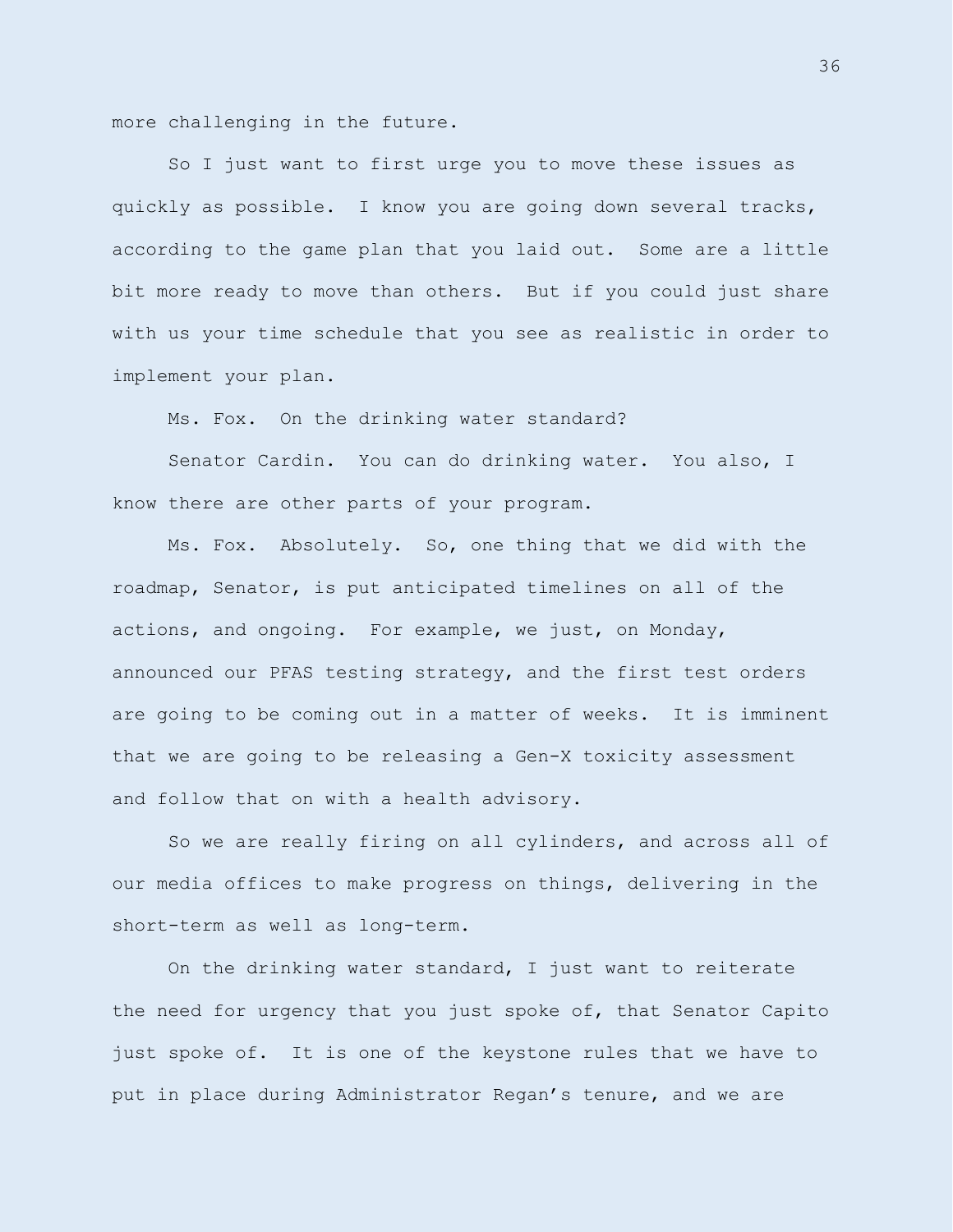very focused on that. We are moving quite rapidly with building the foundation for that rule. We just started, we did a nomination for the small business participation just yesterday. The Science Advisory Board is going to be meeting by the end of the year, and as I said, we are on track to propose the rule by this time next year.

Senator Cardin. Let me ask you about your partnerships with States in dealing in this roadmap with support for fisheries and seafood safety. In Maryland, we have taken considerable strides to better understand the incurrence of PFAS in fish tissue, oysters, and crabs. Do you have in your roadmap working with our States so that we can advance the science necessary to understand the risk factors and the remedial actions necessary in regard to our safe food stock?

Ms. Fox. Absolutely. We are going to be working very closely with States and Tribes, our co-regulators in building out the actions in this roadmap. ECOS, which is the Environmental Council of the Environmental Secretaries from across the Country, they are a partner in these efforts with us. The truth is, as you know, Senator, there is a number of States who have been leading when the Federal Government hasn't done enough. So that partnership with the States is going to be critical.

I am so glad that you asked about the fish tissue issue.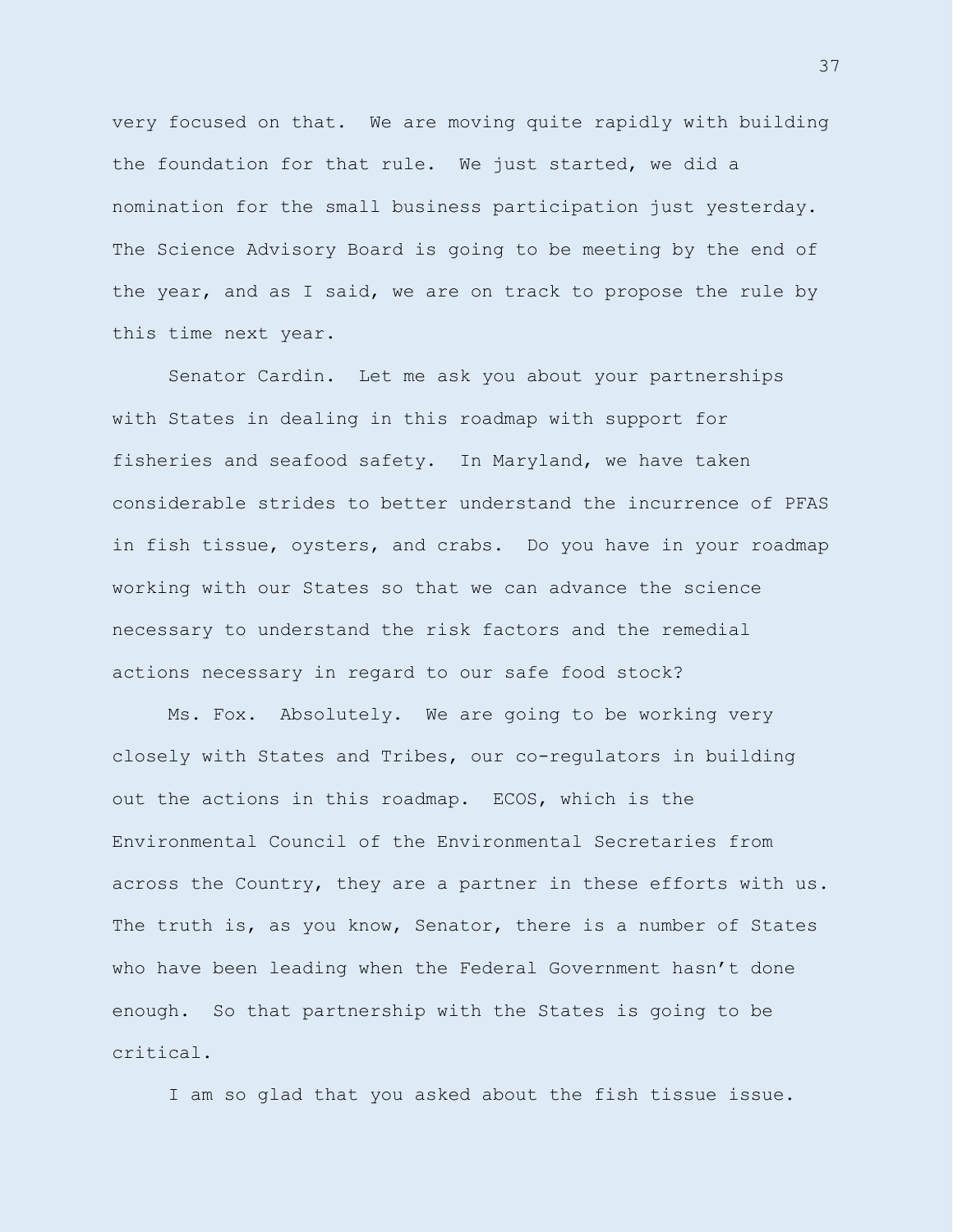There is a number of things that we are doing on that front. We are basically in the process of developing ambient water quality criteria, which is essential for States and Tribes as they are setting water quality standards around PFAS. We also are doing a lot of work around fish advisories, because our early sampling in places like the Great Lakes show that there is some level of PFAS in nearly every fish sample.

So we are also working to build out the science and the information that States need and Tribes also need to do these fish advisories, which is, of course, really critically important for subsistent fishers, for the seafood industry, as you mentioned, as well as for our Tribal nations, who consume larger numbers of fish.

Senator Cardin. Well, we look forward to working with you on that. I think partnering with our States is going to be critically important, particularly on the fish stock.

Thank you, Mr. Chair.

Senator Carper. Senator Cardin, thank you so much for joining us, and for your leadership on this and other issues, as well.

Just to run briefly through the ordering of questions, it looks like the next person up is Senator Cramer, Senator Whitehouse, Senator Boozman, and Senator Duckworth, by WebEx. So, Senator Cramer, take it away.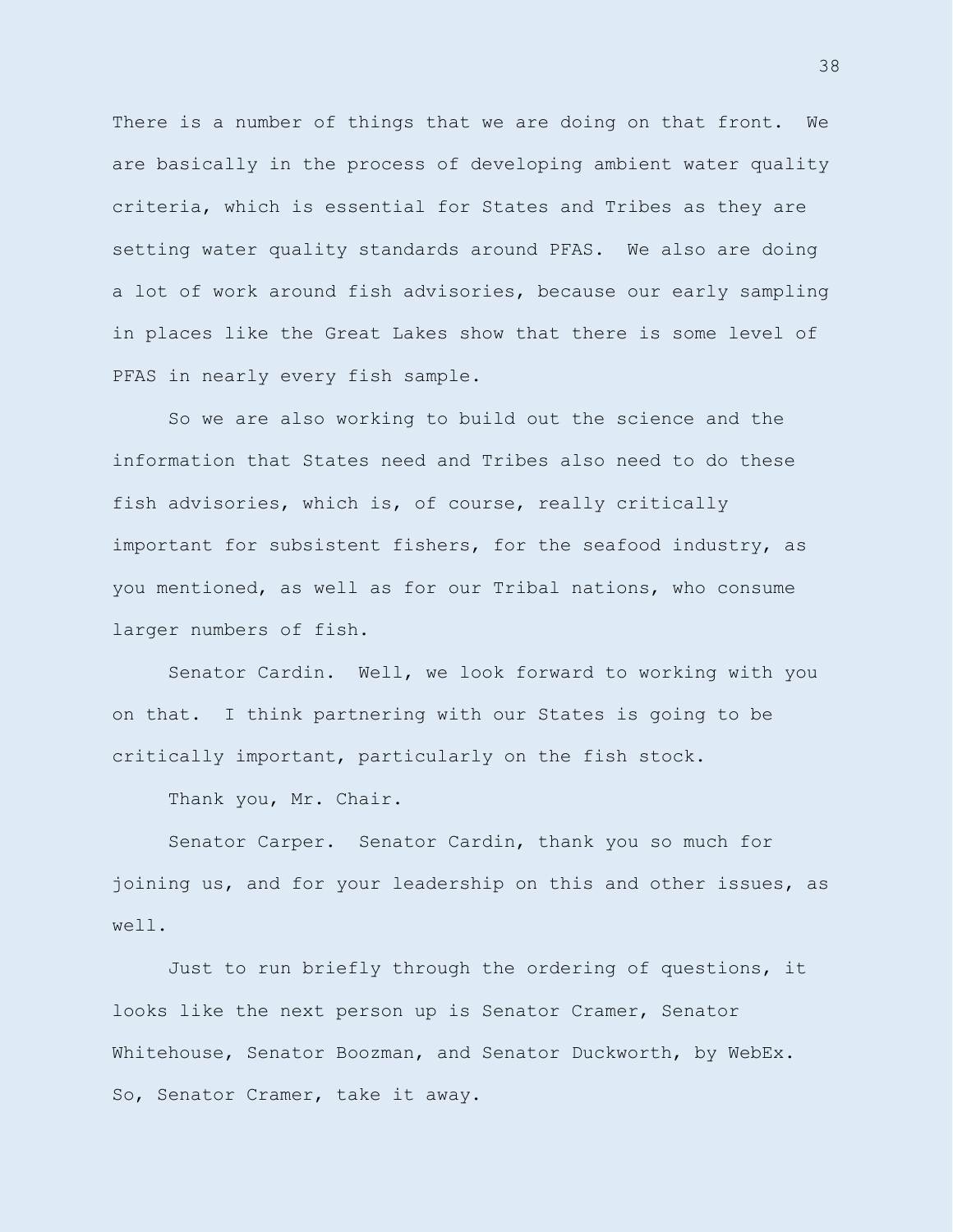Senator Cramer. Thank you, Mr. Chairman, and thank you, Ms. Fox, for being here and for your service. It is great to see you again.

I am going to maybe steer this a little bit along the same path that Senator Cardin was just talking about and that you were talking about in response to his very specific question, and that is, you referenced your co-regulators, State and Tribal regulators. I am just going to draw a little bit of an illustration and let you expand on it.

I think the EPA first came into North Dakota in 2013, 2015, did some baseline sampling. Basically, they didn't find any PFAS, at least of the six most prominent, most often present chemicals. Then in 2018, the North Dakota Department of Environmental Quality did a much larger baseline survey and certainly found some, but again, very minor, nothing really that affected drinking water significantly or really in any dangerous way. There were a couple of fire safety sites or training facilities, but again, they clean up, and we are blessed with a geology that protects the water table pretty well, so all in all, things are pretty good.

I draw that little bit of an illustration because many of our water systems, like many of the members here, of course, are rural water systems, not a lot of financial resources, spread out population, a chemical that largely doesn't exist or barely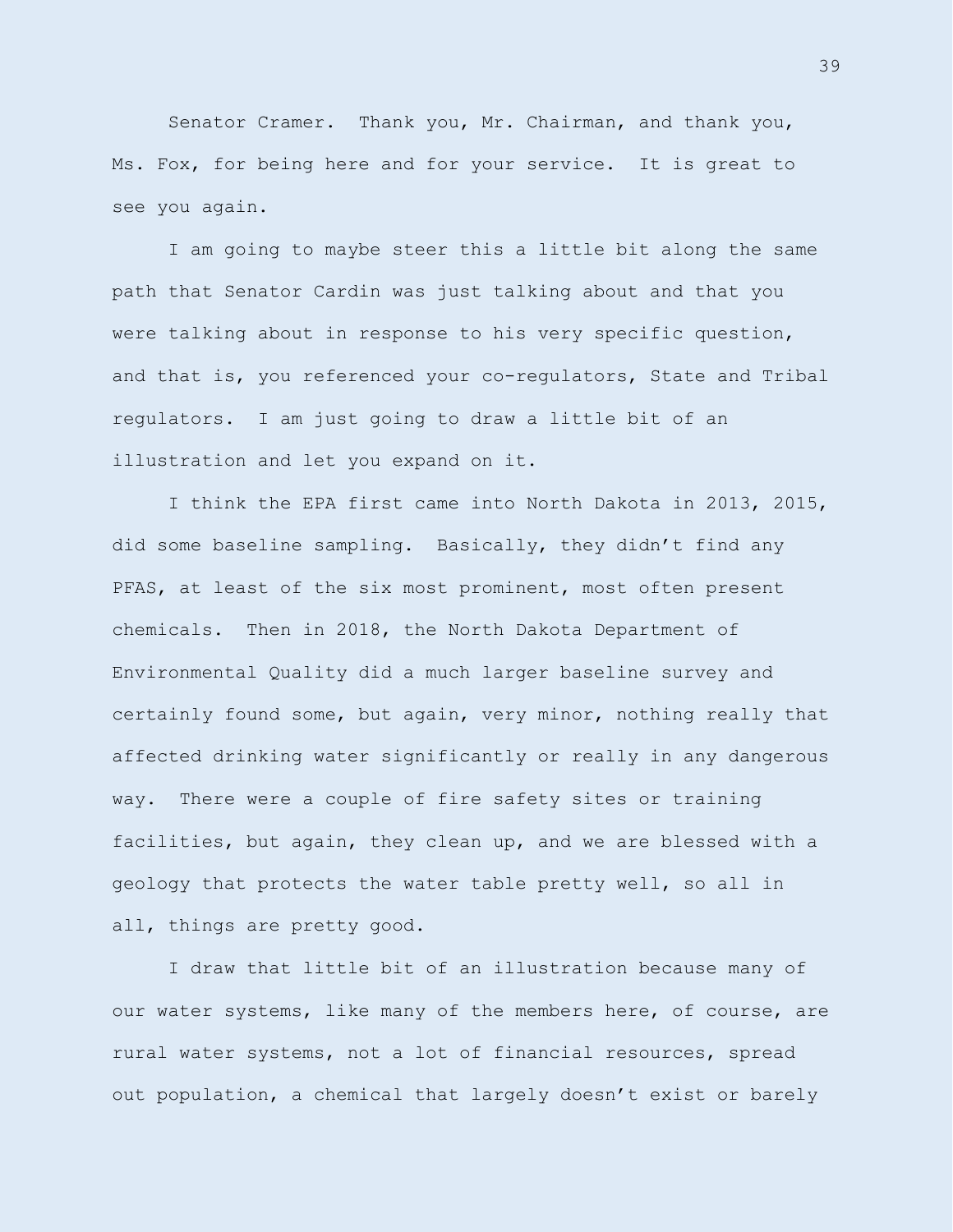exists.

So, as you are doing the roadmap, I was heartened by, like I said, what you just said to Senator Cardin, and maybe if you could just expand a little bit on that relationship with Tribes and States and how to craft rules that aren't overly burdensome to particularly rural systems that, if needed, I guess we could help finance. But we don't want to burden them if it is unnecessary.

Just talk through that a little bit with me about how you see that relationship working out.

Ms. Fox. Absolutely. It is good to see you, Senator Cramer.

I think one of the best tools that we have as we think very thoughtfully about partnering with our co-regulators, the State, is the leadership that Administrator Regan brings. As a State environmental regulator, he is very attuned to the importance of being in partnership with the State, not telling States what to do, but figuring it out together. We are really aspiring to do that, not only in our PFAS work, but in all of the rules that we are undertaking at EPA.

With each of the actions that are regulatory in nature in the roadmap, whether it is the CERCLA hazardous designation or the drinking water standard, we will have ample and robust dialogue with States. We have formal consultations with States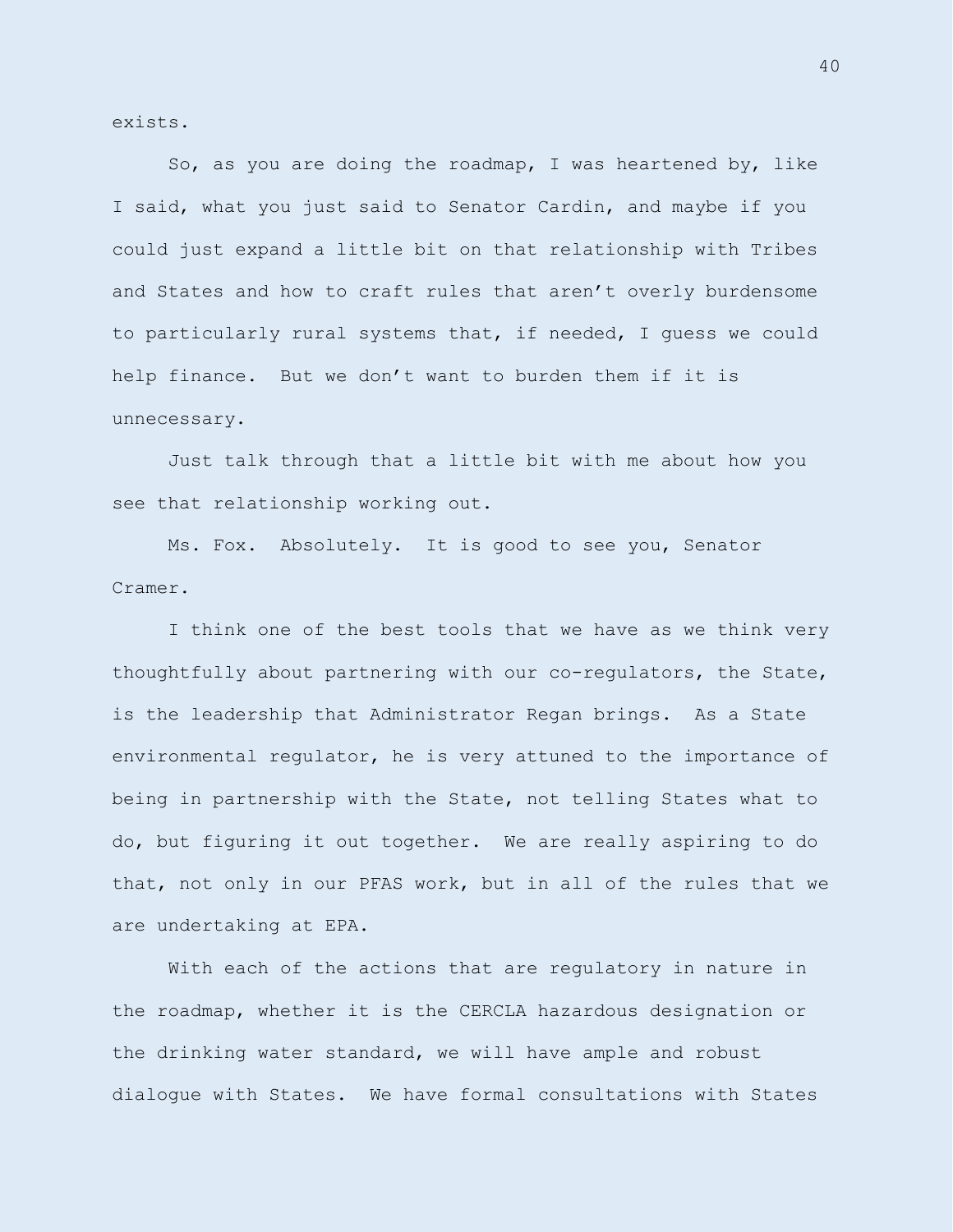and Tribes on each and every one of these rules. We have to make sure it is meeting the very diverse needs of States across the Country.

So you certainly have Administrator Regan's commitment, my commitment, to do that, both in PFAS, but again, in all of the things that we are doing at EPA.

Senator Cramer. Speaking as a former State regulator, I find that background of Administrator Regan's to be one of the more endearing qualities, and he has got lots of them. But we regulators don't often talk endearingly about one another.

[Laughter.]

Ms. Fox. I will make sure to let him know you said that.

Senator Cramer. I appreciate that. Along the same theme then, let us talk just a little bit about WOTUS, since we have a minute and a half left, because it is kind of the same lines. I know you find yourself one rule, then not, and then a new rule, and then not, and the NWPR, which we in North Dakota thought was a pretty good rule, not perfect, but pretty clearly defined the role of States and the role of the Federal Government and encourages everybody to stay in their own lane.

But now we are on the path to what you like to call a more durable rule, perhaps, and I think we would all like a more durable or sustainable rule that doesn't have to get ping-ponged between administrations and courtrooms. That said, maybe just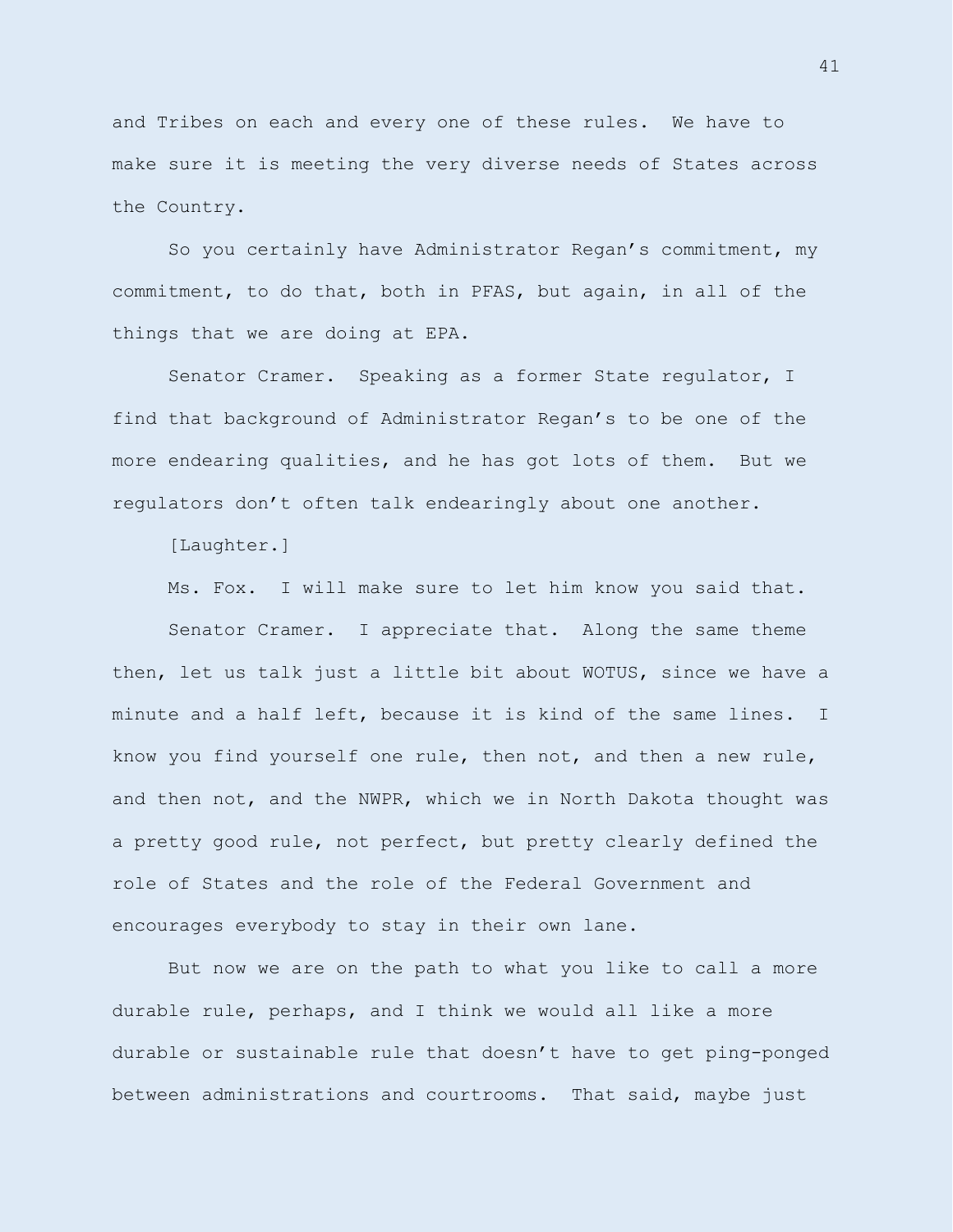talk a little bit about, and thank you for your commitment to come out to my little State and talk to some people that deal with a very diverse landscape as it relates to water and WOTUS, talk a little about your approach, now that you are partway through this discovery process in coming up with a new, permanent rule.

Ms. Fox. Absolutely, and I am looking very much forward to the visit as well. My approach, my position on Waters of the United States hasn't changed since I was last before this committee. We have, over the summer and early fall been doing very robust engagement, pre-publication engagement, around Waters of the United States.

As I think we have described in other settings, we are still moving forward with the two-step rulemaking process. The first rule is a rule to promulgate the kind of pre-2015 regulations, and then we will move forward with the second rule to build on that foundation.

Of course, Senator, the landscape continues to change around Waters of the United States, as we, Army and EPA, continue this work. Two district courts in Arizona and New Mexico have both vacated the Navigable Waters Protection Rule. So based on those two court decisions that the concerns that those two courts had, we have instructed both the EPA regional offices as well as the Army district offices to move forward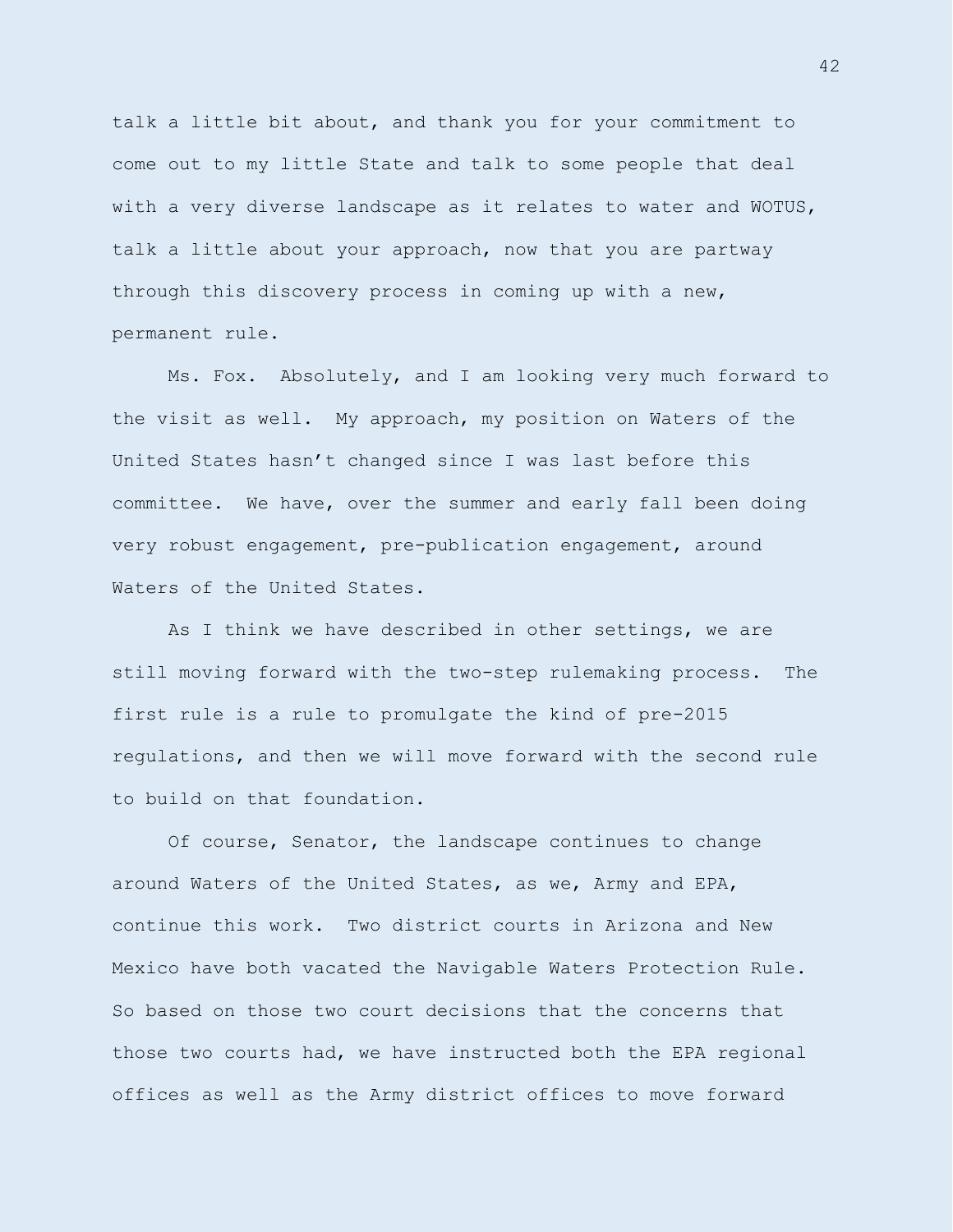with implementation of that 1986 regulatory regime. That is currently what the law of the land is until we move forward with our rulemaking.

We do anticipate proposing that step-one rule before the end of the year, by the end of 2021. When we propose that, we will again do ample and robust stakeholder engagement in North Dakota and really, around the Country.

Senator Cramer. I look forward to that. Thank you very much.

Thank you, Ms. Chair.

Senator Capito. [Presiding.] Thank you.

Senator Whitehouse?

Senator Whitehouse. Thank you, Senator Capito, and welcome, Ms. Fox. I am glad you are back with us again.

I wanted to just flag Rhode Island's situation for you, as we have a moment here together. In 2019, our Department of Health tested every major drinking water supply in the State, and the water in every school that had its own well. We still have a lot of well supply in Rhode Island.

Eighty percent of Rhode Islanders, through this process, had their primary source of water tested, so it was pretty comprehensive. PFAS chemicals were detected in 44 percent of the locations tested. Drinking water serving 14 different Rhode Island cities and towns, like North Providence and Pawtucket,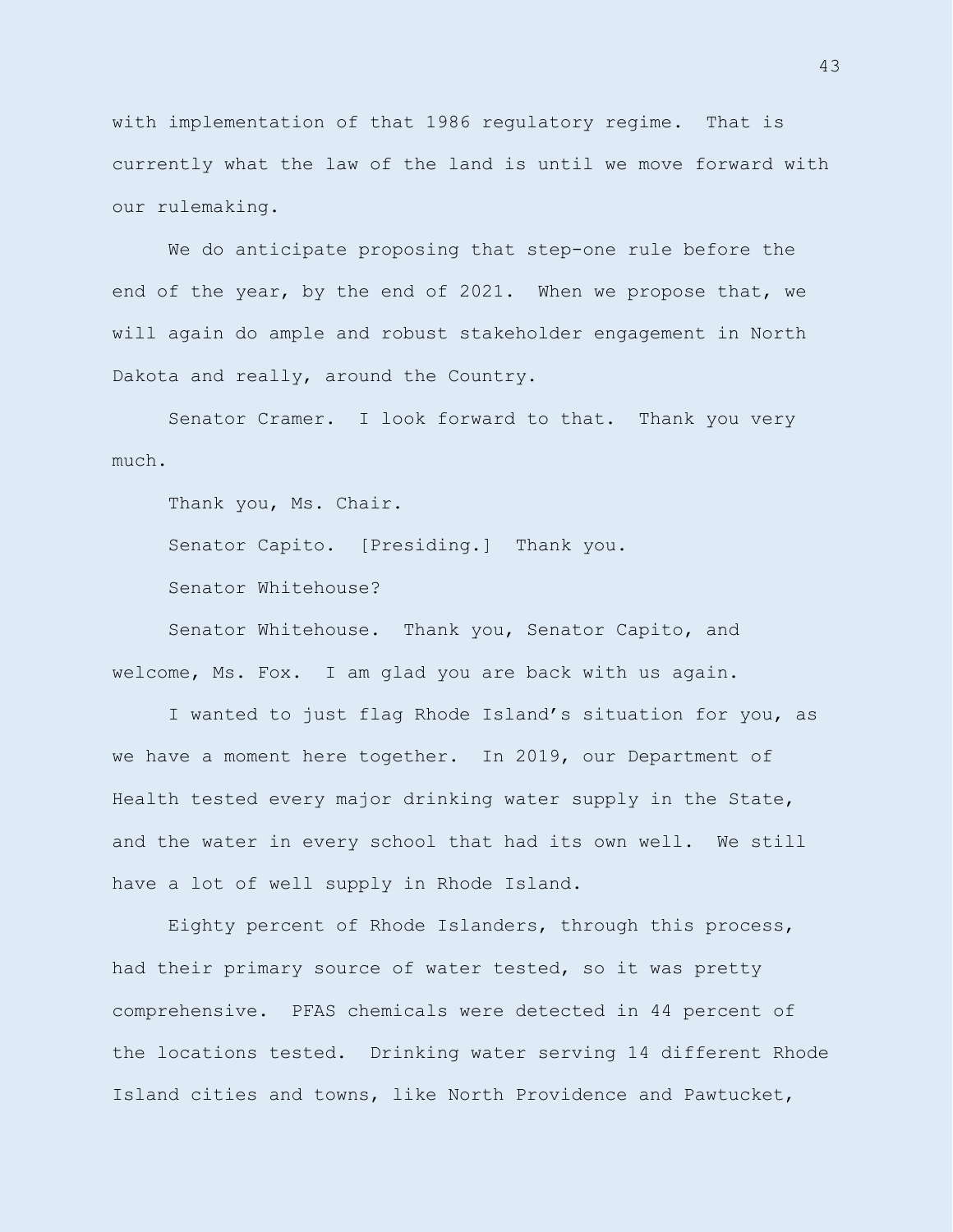Newport, Cumberland, and South Kingstown, tested positive for PFAS at levels that have already been declared unsafe under the standards of neighboring States.

Elevated levels were detected in school water systems, in Foster, in Glocester, in North Smithfield, in Scituate, and at our wonderful University of Rhode Island. PFAS contamination was, perhaps, unsurprisingly also found at Naval Station Newport.

We are now following Federal guidance by requiring people to avoid drinking water that has PFOA or PFOS in levels above 70 parts per trillion. Massachusetts sets that limit at 20 parts per trillion combined for six of the most common PFAS compounds, and Vermont also sets the limit of 20 parts per trillion combined for five PFAS compounds.

So, our Department of Health has begun work on its own PFAS regulations and is working on drafting our State level drinking water standard.

In February, our Department of Environmental Management signed on to a letter with other State environmental agencies in New England, highlighting for you specific efforts that the EPA could take to help Federal, State, and local governments address PFAS, including expanding maximum containment level rules beyond PFOA and PFOS, regulating PFAS as a class, developing guidance for disposal of PFAS products, and recognizing stricter State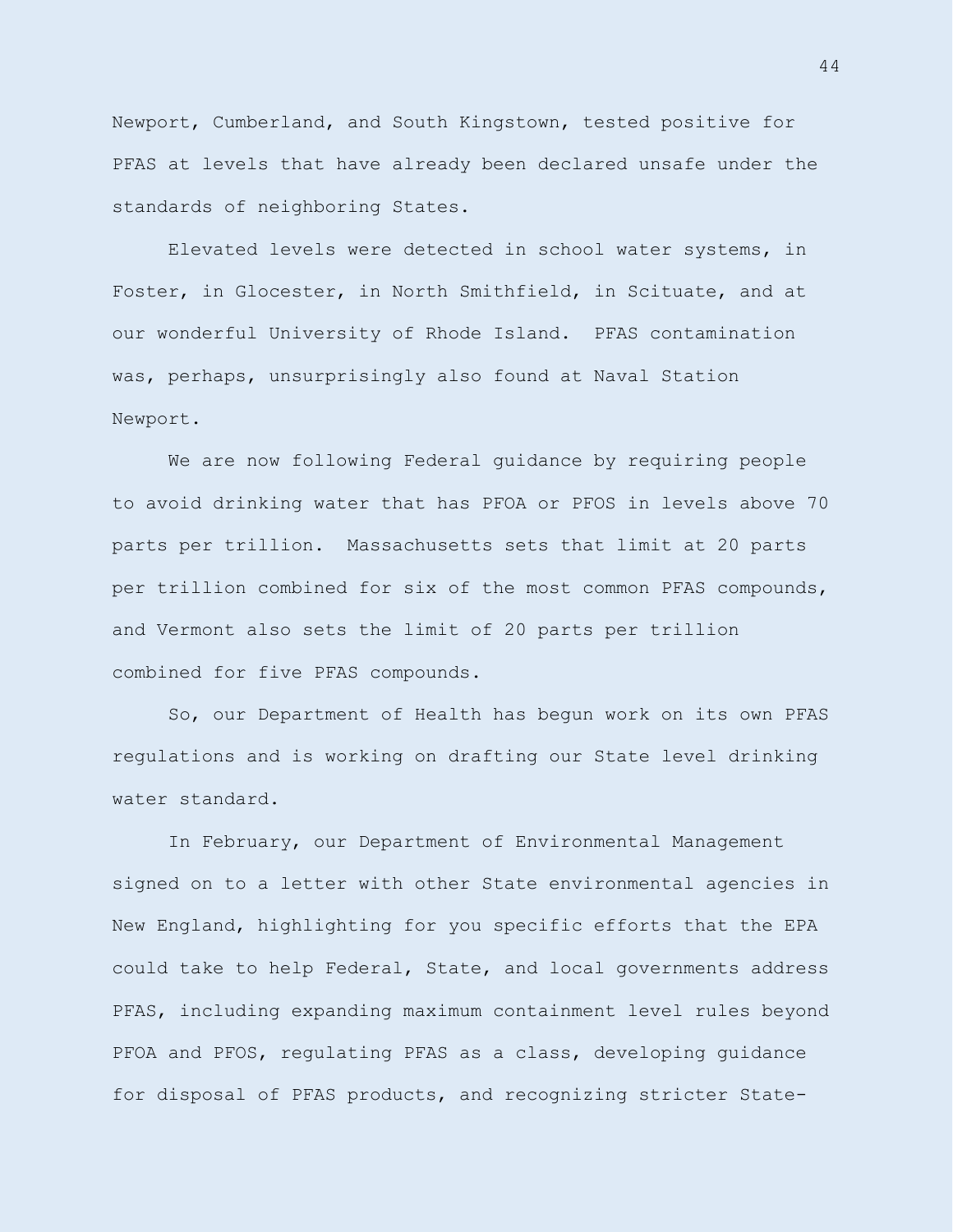level standards where they exist compared to Federal standards.

I would ask you to please review that letter, and it would be helpful if you could send me an updated reply as to where you all are with respect to the various proposals to you that the States have made.

Ms. Fox. First of all, Senator, happy birthday.

Senator Whitehouse. Thank you.

Ms. Fox. And, absolutely, I would be happy to follow up with a formal reply. I would also be happy to meet with some of the stakeholders and leaders you just described in Rhode Island. We would love to learn from their experience and make sure we are getting what we do right. I am happy to commit to doing that.

Senator Whitehouse. Great. Look forward to it. Thank you. Keep going.

Ms. Fox. Thank you.

Senator Carper. Thanks, Senator Whitehouse. Again, thanks for letting us share your birthday, a special day, with you.

Next, Senator Lummis. Thank you for your patience, and thanks for joining us.

Senator Lummis. No, thank you, Mr. Chairman. I appreciate it.

Welcome, Ms. Fox. Senator Cramer and I, before he walked out of the room, were talking about how grateful we are that we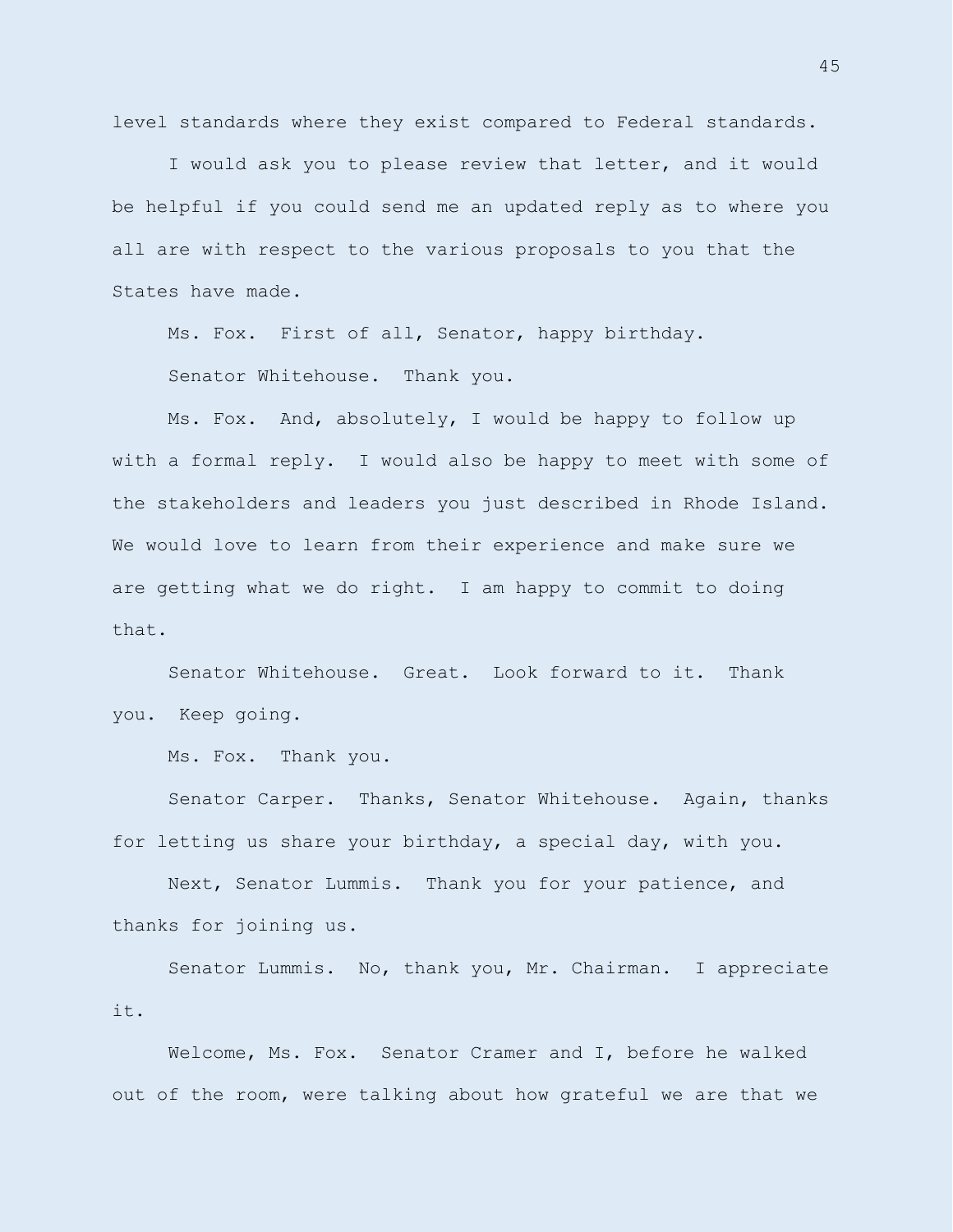don't have nearly the PFAS issues identified that Senator Whitehouse just mentioned exist in his State. I think it is a perfect example of why federalism works so well.

According to the Environmental Council of the States, States have assumed more than 96 percent of the delegable authorities under federal environmental laws. So concerning PFAS, there is no reason States can't or shouldn't lead on research and regulation. Senator Whitehouse just mentioned that his State certainly is doing so and has identified many issues in his State that do need to be addressed.

In this area and in a lot of areas at EPA, working with the States, the concepts of federalism seem to be the best path, the workable path going forward. So I just want to implore EPA to see the States as partners and work with them and to accept their leadership in a lot of areas where they are wellpositioned to lead.

I, too, like Senator Cramer, want to raise the issue of the Navigable Waters Protection Rule while we are here, because that is the more concerning issue in my State, as it is in his State of North Dakota than, quite frankly, the PFAS issue is. So, one of my concerns about it is the amount of delay we have seen coming from the agency on oversight requests for information on the repeal and replacement of the Navigable Waters Protection Rule.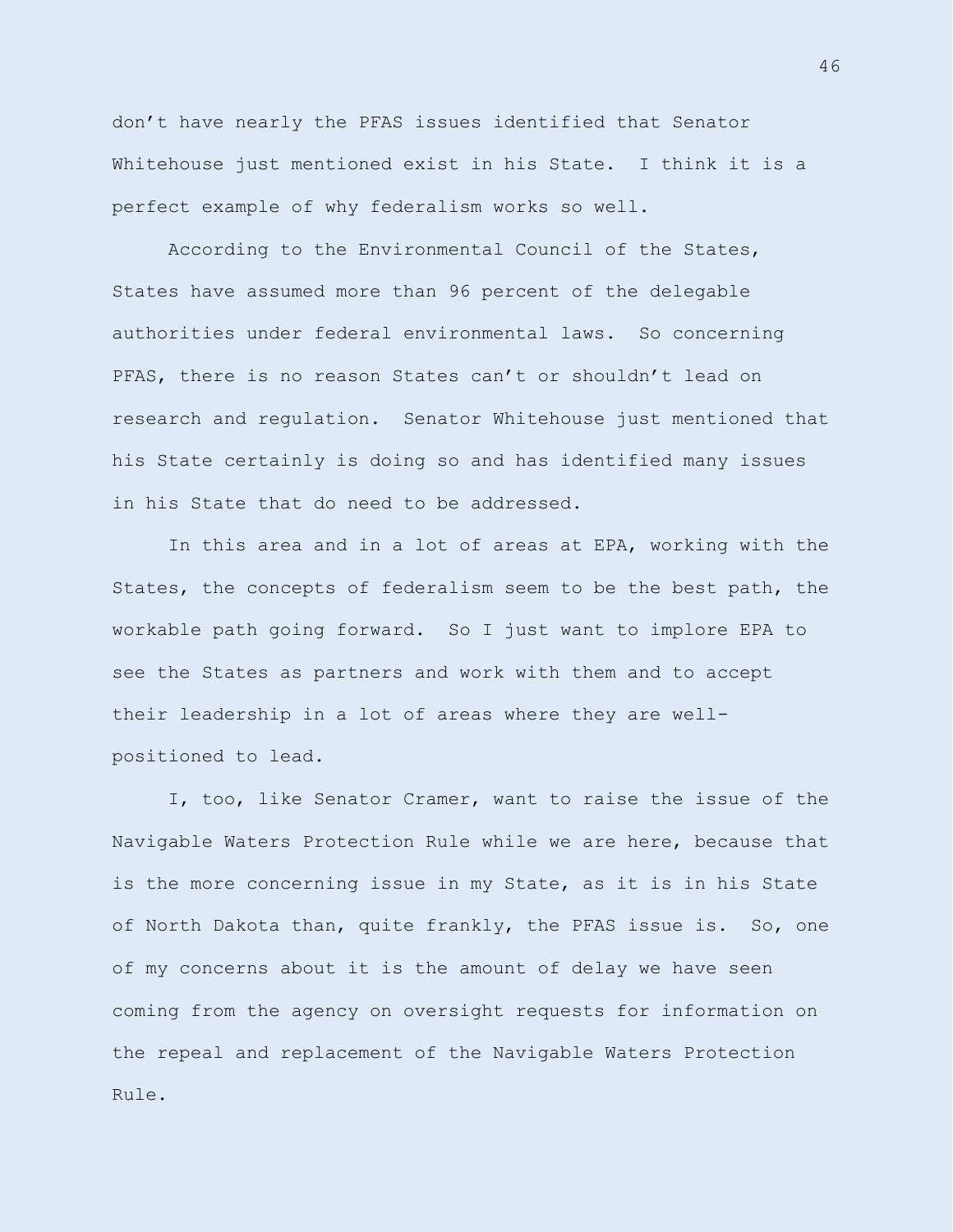For example, it took the agency nine weeks to provide this committee with a briefing on the rationale underlying the agency's decision to take these actions. That delay causes States like mine a real heartburn, and we are concerned about transparency that we think is not evident with regard to the times involved in this. I just want to alert you that we have great concerns about the replacement of the Navigable Waters Protection Rule, and we very much want as much information as we can get.

Now, do you agree that nine weeks is too long for this committee to wait for a briefing on this issue?

Ms. Fox. Senator, thank you for sharing your concerns around delays in responding to oversight requests. I don't manage that for the EPA, and so you have my commitment that I will take that concern back to Administrator Regan and to those at EPA who manage that and see if we can act more quickly. Of course, we have so many things we are juggling, but we will be more mindful of that moving forward.

I just also wanted to appreciate your comments about letting the States lead and really partnering with them so that we get these regulations right. I could not agree with you more, and I would say that it really is the obligation of the EPA to protect public health and safeguard the environment by establishing federal floors for things. So much of what we are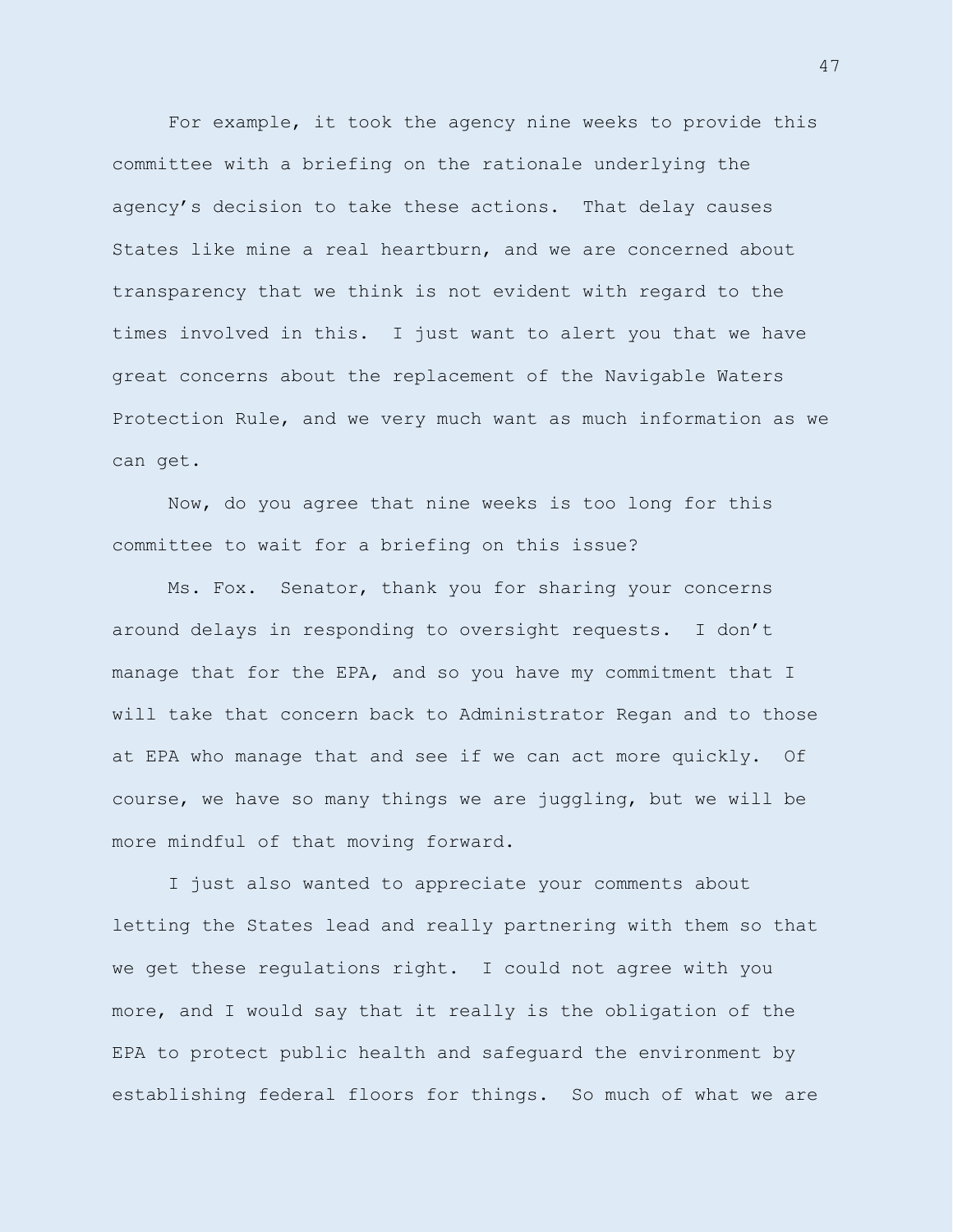trying to do with this roadmap is to establish a federal floor of protection for people who have been suffering far too long from PFAS contamination. We fully expect that other States will go farther than us, and they should, and they should lead, and we will learn from them. It will, I think, be a very virtuous cycle of partnership between States and the Federal Government moving forward.

Senator Lummis. Well, thank you. I think the illustration of big differences between States and dealing with issues and having it be an issue for each of us would argue for having the States take a strong leadership position, and then ask for assistance from the EPA when necessary. Certainly, in a lot of areas, the EPA is well-equipped to help the States fulfill their roles in this area, as well.

I want to return, and I know this isn't your area, but I hope that you will take back with you Wyoming's concern about changing the Navigable Waters Protection Rule. On a briefing call, staff stated that there actually have been no observed and documented significant environmental damage or ongoing environmental harm stemming from the implementation of the Navigable Waters Protection Rule, and because of that, we don't even understand why you want to change it, why the agency wants to change it. It seems to be working well, and we have concern that we are going to be taking a step backwards with regard to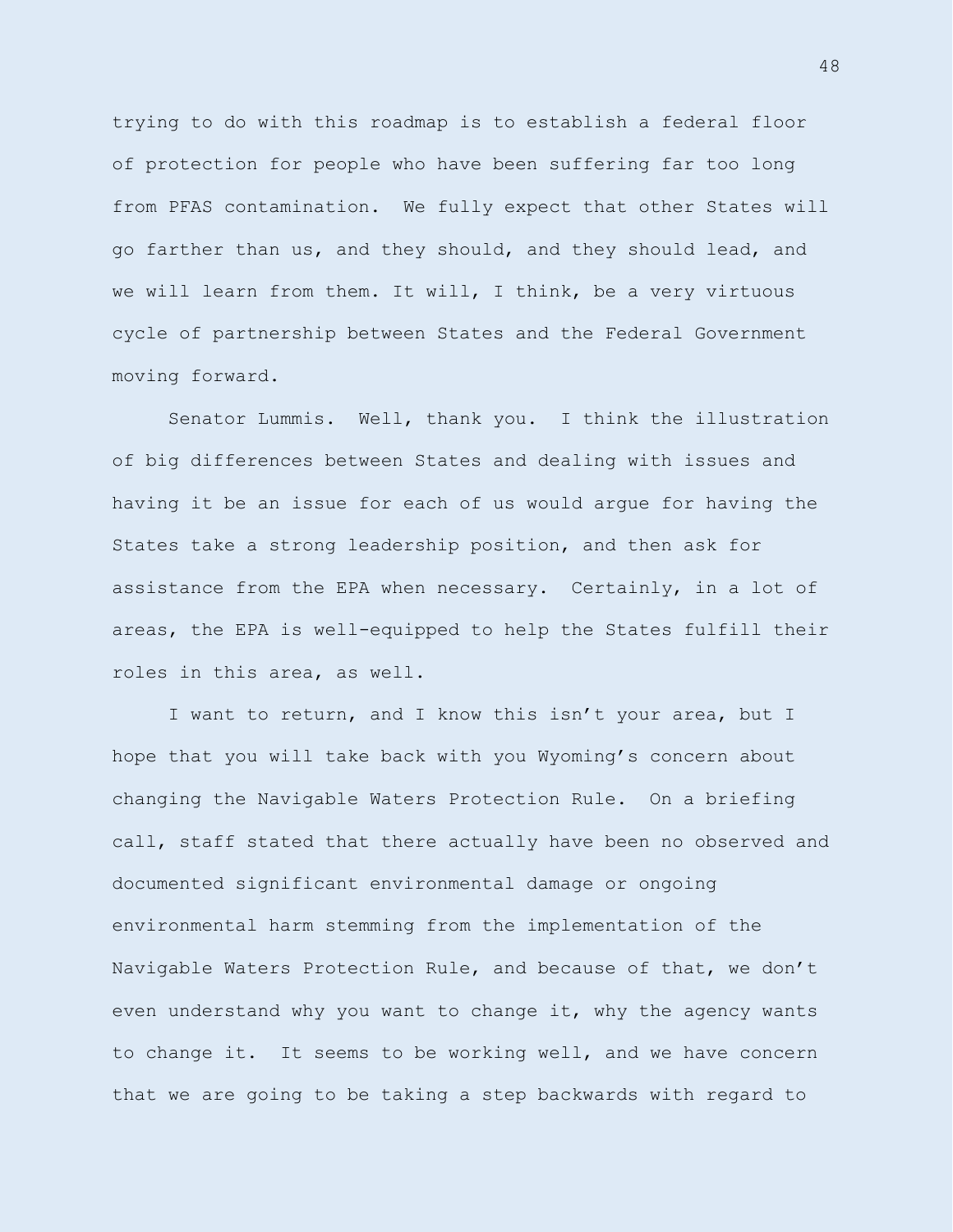changes with this rule.

Are you aware of any significant environmental damage or ongoing environmental harm stemming from the current implementation of the Navigable Waters Protection Rule that has been observed either by EPA or the Army Corps of Engineers?

Ms. Fox. Senator, the Navigable Waters Protection Rule is no longer the definition of Waters of the United States. It was vacated by two district courts. We are currently implementing the regulatory regime pre-2015. So courts have found that the Navigable Waters Protection Rule had significant concerns, and that is why they took that action.

Senator Lummis. Did they take the concern because they felt that it was inadequately implemented under the rulemaking authority, or because the rule was inadequately actually protective of waters? Do you know which it was? Was it procedural, or was it substantive?

Ms. Fox. I would be happy to have our Office of General Council brief you more fully on those two court decisions, if that would be of interest to you, Senator.

Senator Lummis. It absolutely would, and I very much appreciate the offer, and I will take you up on that.

Ms. Fox. Okay, thank you.

Senator Lummis. Thank you, Mr. Chairman. I really appreciate it.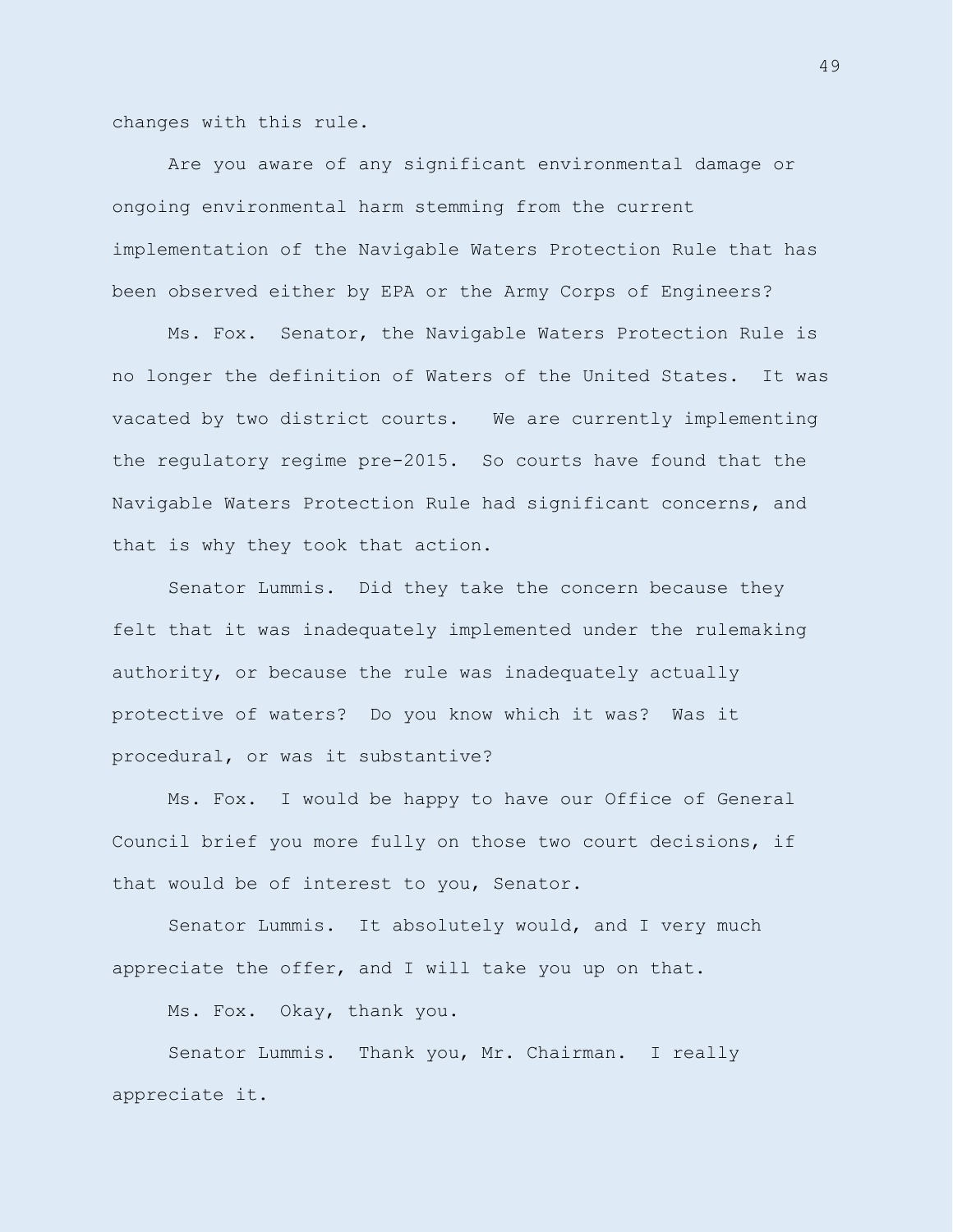Senator Carper. You bet. Thank you for your willingness to do that. We are grateful.

Ms. Fox. Absolutely.

Senator Carper. I believe Senator Duckworth is ready to join us on WebEx. Senator Duckworth, if you are there, please join us.

Senator Duckworth. Thank you, Mr. Chairman.

I just want to start off by associating myself with comments from Senator Inhofe about the concerns that airports have for being held liable for use of PFAS in AFFF retardants. By the way, Mr. Chairman, I think no other Senator has as much flight time that is as slow and as low to the ground as I do. All of you guys are all jet jocks.

Senator Carper. There are a lot of record-holders here, you know?

Senator Duckworth. If you want to go very slowly and at 300 feet or less above ground, I am your gal.

[Laughter.]

Senator Carper. All right.

Senator Duckworth. Mr. Chairman, as Chair of the Water Subcommittee and a fellow founding member and co-chair of the Senate's first Environmental Justice Caucus, I commend your leadership in making sure our committee pays as much attention to upgrading our Country's unseen infrastructure as we provide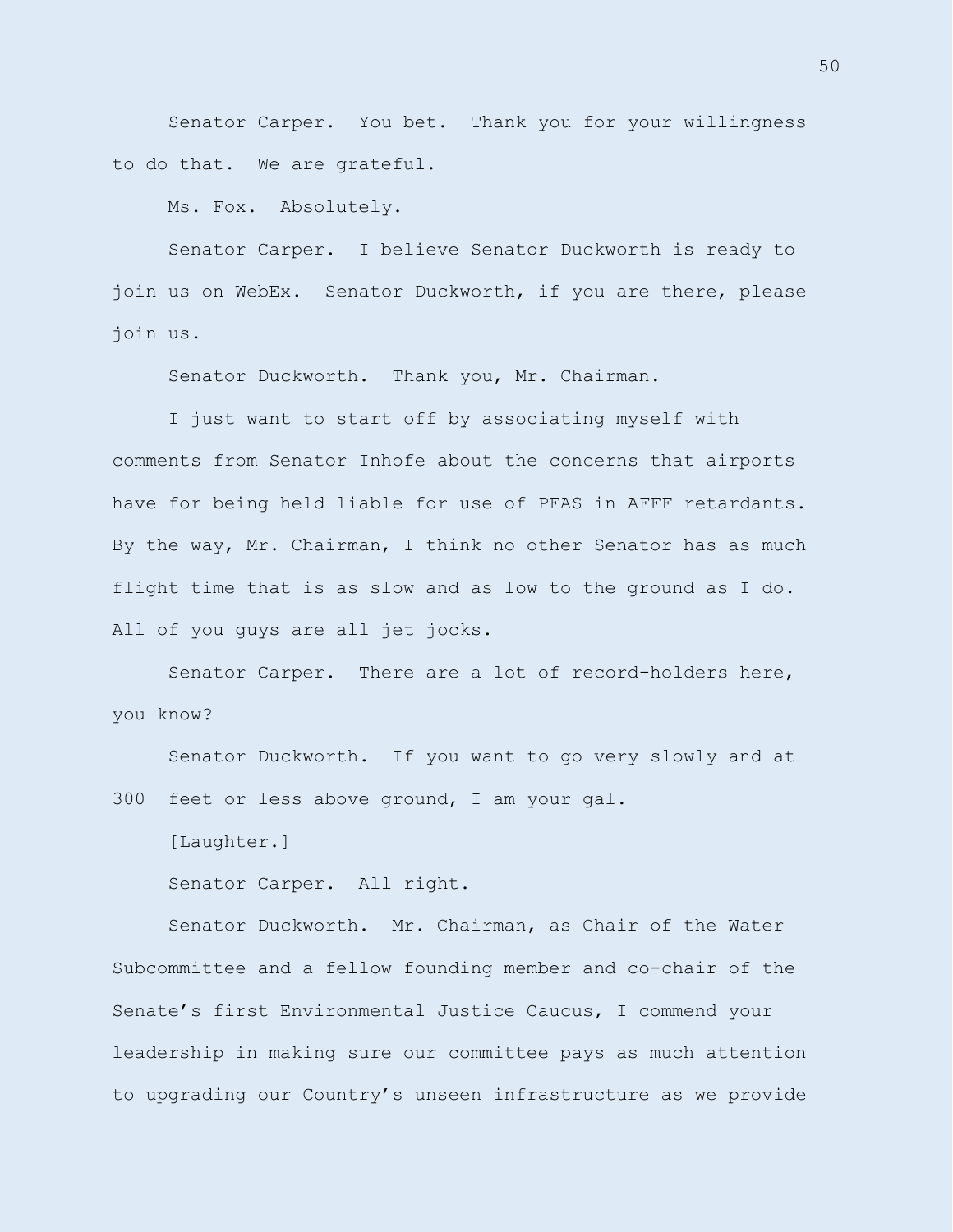for the resources for fixing our roads, bridges, and rail.

I am proud that, working together, we have secured record funding levels for water infrastructure across a bipartisan infrastructure bill, including more than \$10 billion dedicated to PFAS cleanup. These historic investments would deliver significant benefits to low-income communities, in particular, rural areas as well, and communities of color. It will help right the past wrongs of allowing our military families and industrial communities to bear the brunt of toxic chemical dumping.

Administrator Fox, now that your team has put forward the most comprehensive PFAS plan in EPA's history, could you address how preserving the robust water infrastructure funding in the bipartisan infrastructure bill and the Build Back Better Act would enhance EPA's ability to provide clean, safe, reliable water for all Americans?

Ms. Fox. Yes, thank you, Senator, for the question.

We are very excited by the comprehensive nature of the roadmap, and we were really intentional about identifying what we can do with our existing resources.

But the bipartisan infrastructure package in the Build Back Better Plan would be a game-changer in our ability to address PFAS. For example, the \$10 billion that is proposed in the bipartisan bill that this committee led the development of and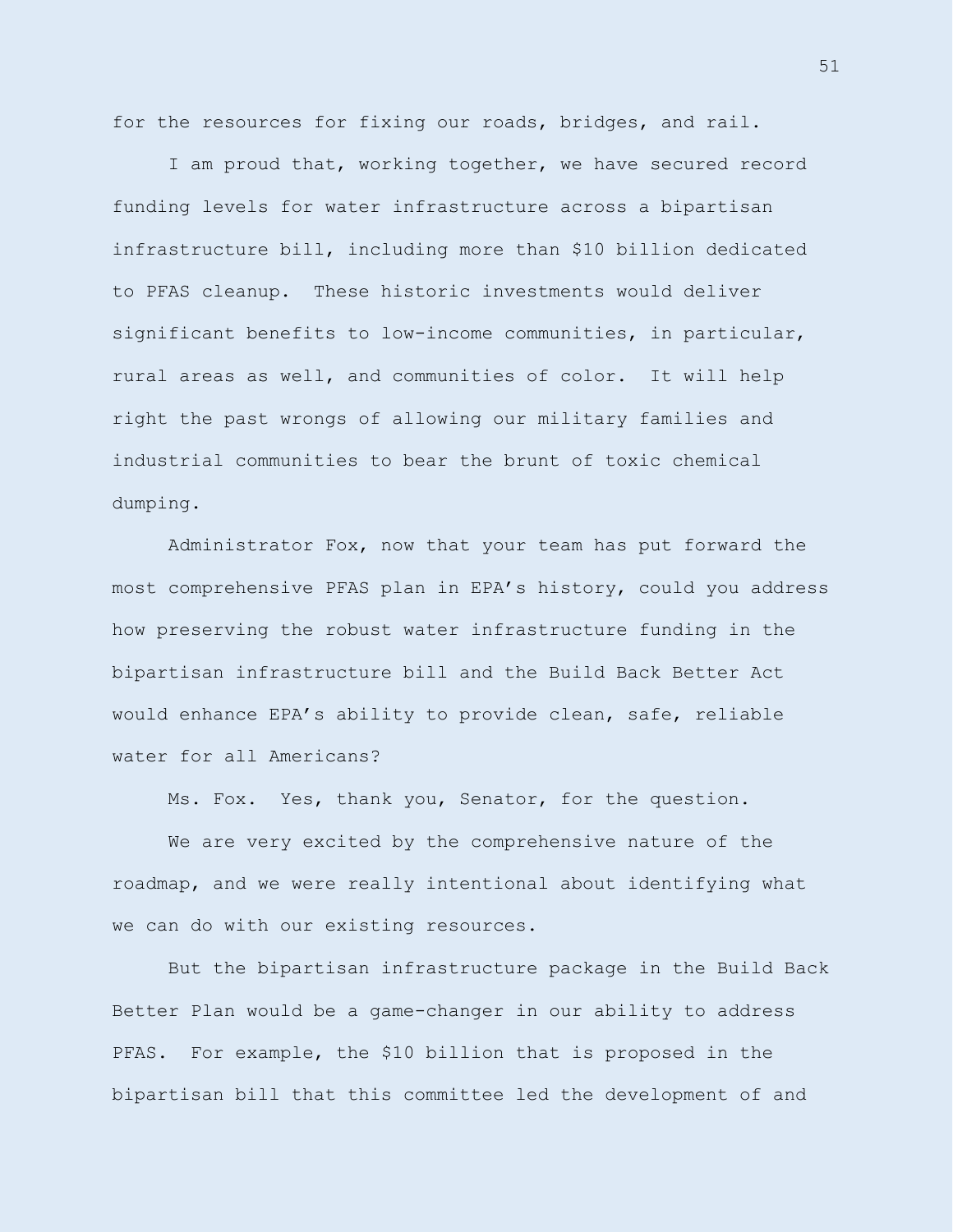passed through the Senate, I mean, that \$10 billion would be a game-changer for communities and being able to do cleanups, making sure drinking water and wastewater systems are safe and PFAS-free. So those dollars are essential.

But beyond the resources for PFAS that are in that legislation, the rest of the resources that would be going to building and re-investing in our drinking water and wastewater systems, removing lead service lines, really retiring them so that communities have lead-free water, all of these things are desperately needed in our communities. Communities have been waiting too long for these investments. What I can say is, under Administrator Regan's leadership, we stand ready to steward these resources, if passed by Congress, safely, responsibly, efficiently, to again, support our communities in living the healthiest lives possible.

Senator Duckworth. Thank you.

I want to return to the firefighting use of aqueous firefighting foams that contain PFOS and other PFAS, long-chain PFAS. We have known for decades that these are a dangerous risk to public health. Despite this knowledge, we have continued to use these harmful foams to put out industrial fires. In the process, they have now seeped into our ground.

We have been talking about this all morning, but most Americans don't know that we are still using them. In my home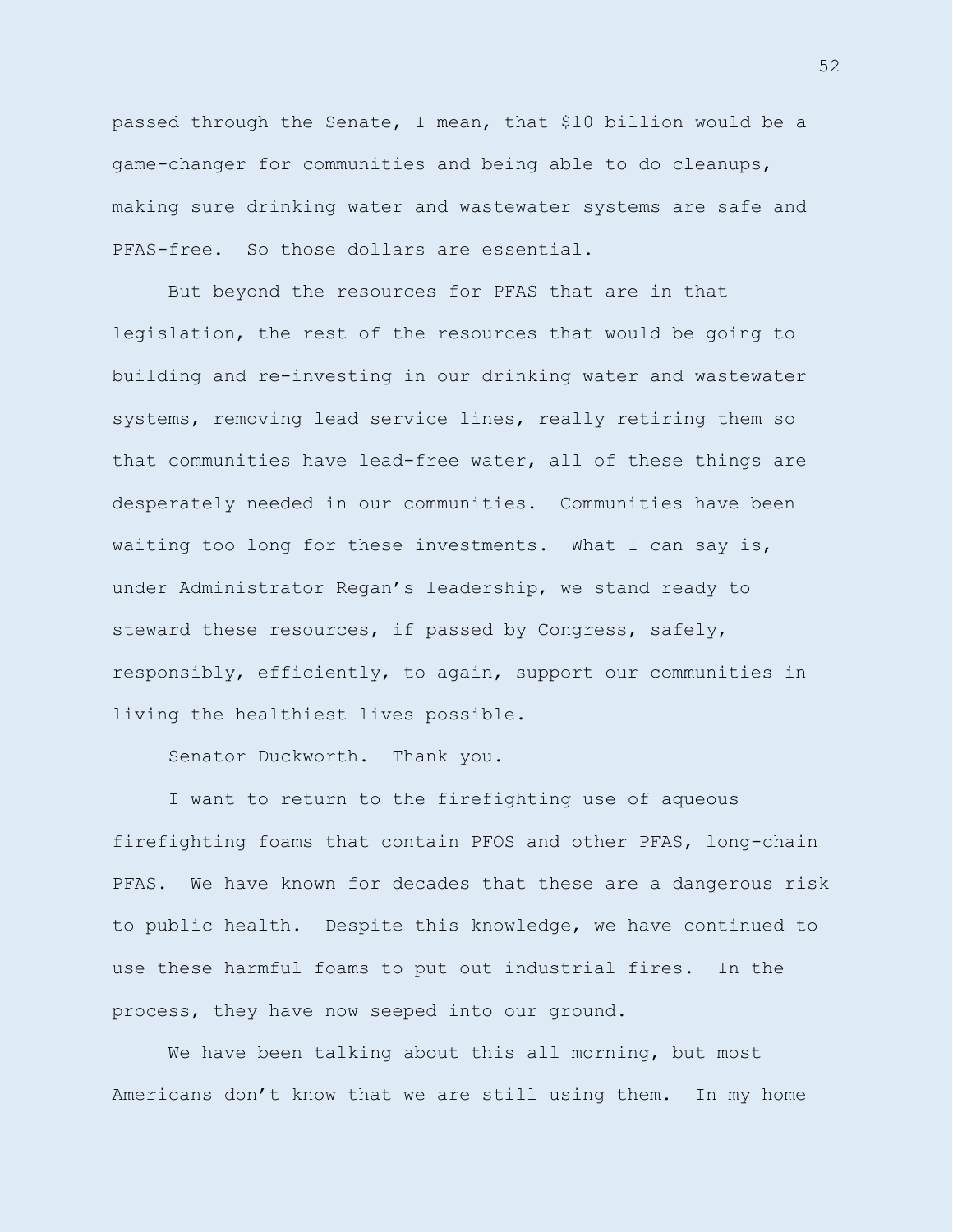State of Illinois, AFFF has been used in three separate incidents in just the last several months. This includes a battery storage fire, where AFFF was used for hours until EPA was finally consulted and advised that they should stop using AFFF immediately and procure non-PFAS foams.

Just last week, 50,000 gallons of AFFF were dumped at the Sugar Camp Coal Mine, and now the local area has contamination levels of serious concern.

Of course, Illinois is not alone in this. AFFF represents a national public health threat that touches upon the three core components of EPA's PFAS roadmap.

Ms. Fox, can you address how implementing the roadmap's three central directives will enable us to proactively prevent the use of PFAS foams, making sure that we strengthen the cleanup efforts in communities where this foam has already been used, and also support research and development to promote non-PFAS firefighting foams and other alternative technologies?

Ms. Fox. Absolutely, Senator. We are doing our part at the EPA to help transition away from these firefighting foams that have PFAS in them, as well as supporting remediation cleanup. But this is really an area where we need a whole-ofgovernment approach to really solve this issue. FAA and DOD are also working very hard on this issue.

But because we need a whole of agency approach, the White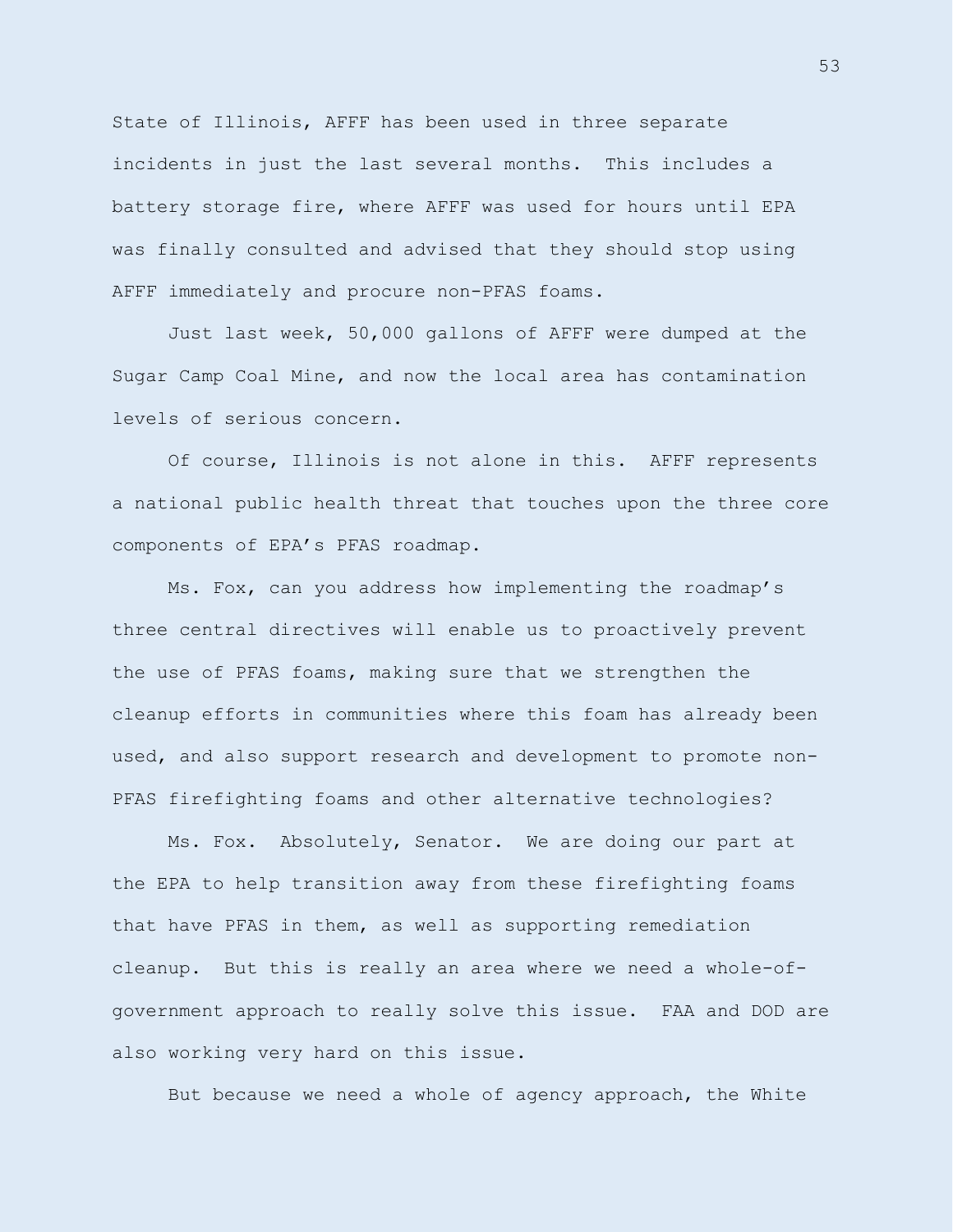House, just this week, announced that under Chairman Brenda Mallory's leadership, there is a Deputy Secretary-level interagency council. We really view the council as a place for this type of cross-agency challenge to be solved together.

So this is a priority for us; it is a priority across the administration, and we are really looking to make rapid progress moving forward.

Senator Duckworth. Thank you so much. I yield back, Mr. Chairman.

Senator Carper. You don't have to yield back, but thanks so much for coming. Thanks for the insights that you have offered.

We have been joined by Senator Stabenow, but before her, is Senator Mark Kelly. We have been talking a lot about PFAS, especially with respect to firefighting foams today, something you know a lot about. Mark, thanks for joining us.

Senator Kelly. Thank you, Mr. Chairman. Yes, in my early days in the Navy, I spent time with the hose and the AFFF, putting out fires for training, not realizing at the time that that chemical was going to do so much harm to groundwater across the Country. So, that is what I want to talk about, the PFAS issue.

Thank you, Administrator Fox, for being here today. It was great talking to you last week and seeing you again.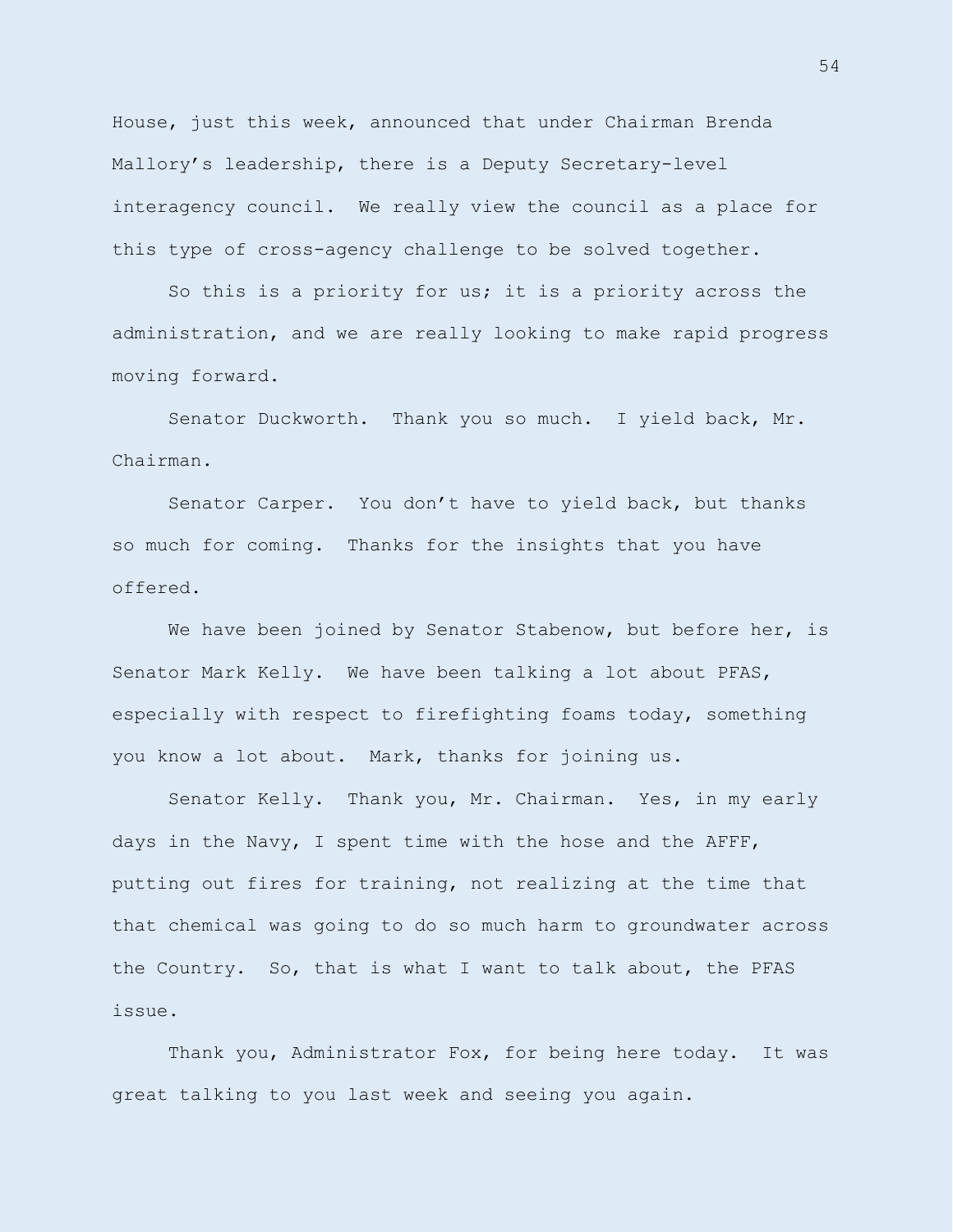As you know, Arizona is in the midst of an historic drought. In August, the Bureau of Reclamation declared a tier one shortage on the Colorado River, cutting back Arizona's allocation of Colorado River water for the first time ever. While Arizona has spent years making investments to prepare for this, to prepare for the tier one shortage, recent hydrological reports indicate that in the not-too-distant future, we could quickly get to tier two or even tier three, those shortages.

This would prompt significant cuts for communities throughout our State. If these cuts are triggered, communities in Phoenix and in Tucson and the surrounding areas may have to rely on their secondary source of drinking water, which is groundwater.

Yet, as you know, there are significant and growing PFAS plumes in aquifers both in Phoenix and in the Tucson metropolitan areas. These competing challenges makes remediating the PFAS plumes in Arizona's aquifers an urgent priority.

That is why I fought to include \$10 billion in the bipartisan Infrastructure Investment and Jobs Act for PFAS cleanup efforts. While the House still needs to pass the bill, I wanted to ask you today about EPA's plan for quickly getting this much-needed funding out to States if and when the bill is signed into law.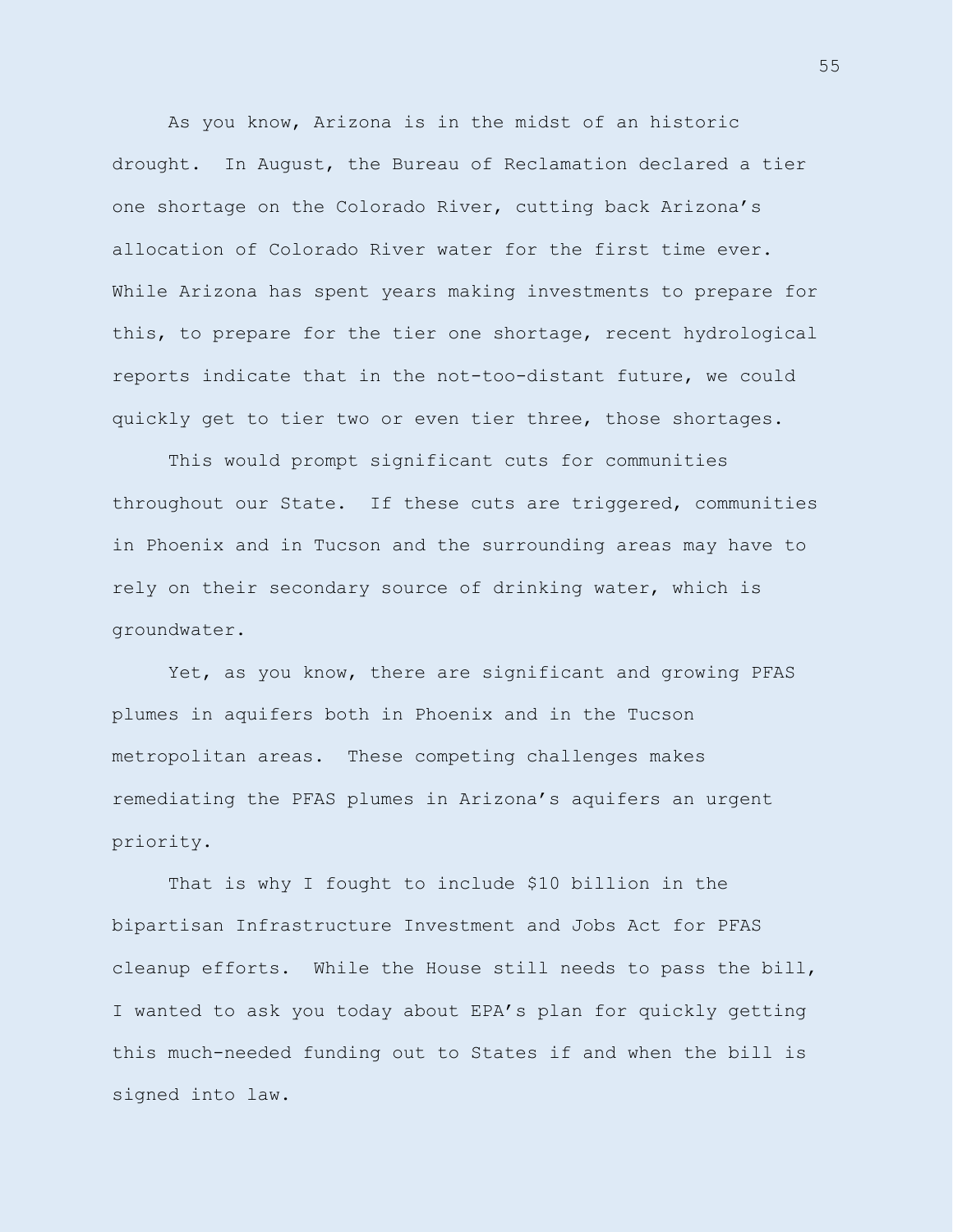Administrator Fox, what can you share about the work your office is doing to prepare to quickly allocate funding provided for PFAS cleanup in the infrastructure bill?

Ms. Fox. Thank you, Senator Kelly, for that question. So, absolutely, if and when the infrastructure bill is passed, EPA is ready to go. We are having conversations with States. A lot of the infrastructure money will flow by formula, through the SRF formula to States. So we are working actively with States to really understand what might be their challenges, how do we anticipate and plan for them, how do we make sure projects are ready to go, especially with these carve-outs for the \$10 billion for PFAS and then the carve-out for lead.

So we are ready to act quickly. We know communities desperately need these resources to ensure that they have safe, clean drinking water and reliable wastewater service.

I also just want to underscore, Senator, that the story that you just told about Arizona is so sobering to me because it shows us all of the unintended consequences of decisions that we make and why we actually need a more one-water approach. The fact that this drought situation may leave communities in Arizona to rely on groundwater that is contaminated with PFAS, I mean, that is just awful, right?

So, we really need to be attuned to the interconnected nature of these water challenges. It is why Administrator Regan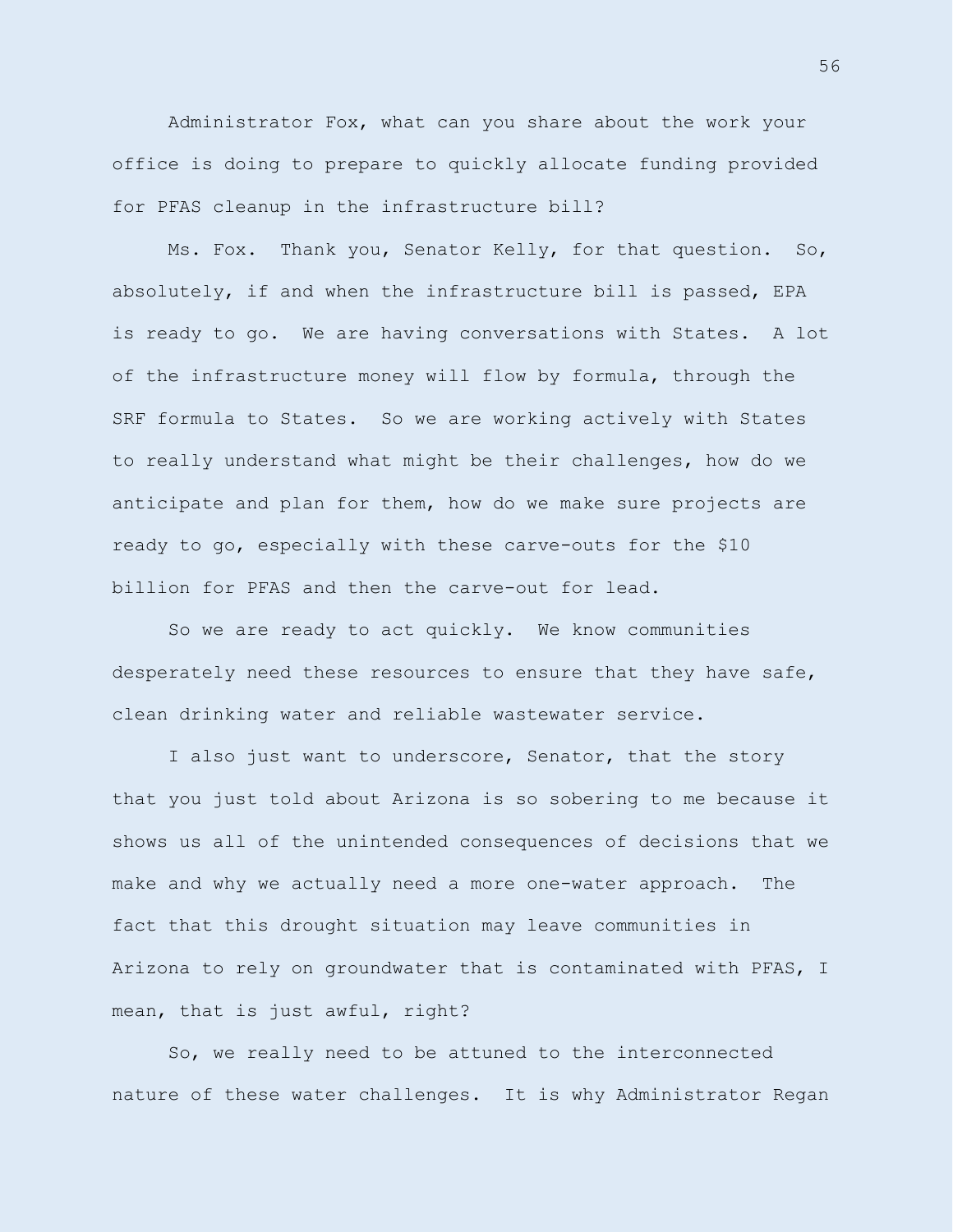has charged us with our PFAS roadmap to use every statutory authority to bring our funding and financing programs to bear, not tackle it one PFAS at a time, one chemical at a time, or one exposure pathway at a time.

So you certainly have our commitment at EPA that we are ready to act. We are ready to steward resources wisely to communities, and that we really want to bring a more integrated, comprehensive approach so that as we make future decisions on water management, it doesn't create yet another unintended consequence.

Senator Kelly. Right. Thank you for that, and that is going to help.

When we talk about where Arizona is going to be in two to three years, the storage, the water in Lake Mead went down 10 percent in a year, and it is at 30 percent. Arizona gets 40 percent of its water from the Colorado River. It is at 1,067 feet above sea level. When it gets to a 1,050, which is possible in a year or two, then we are in tier two. Then we are in a situation where we have to rely on groundwater for drinking water and the PFAS plumes.

The one in Tucson, by the way, got so significant that the facility to take the PFAS out of the water was just overwhelmed by too much PFAS. It couldn't do it and had to shut down.

So I appreciate the Administrator's focus on this. It is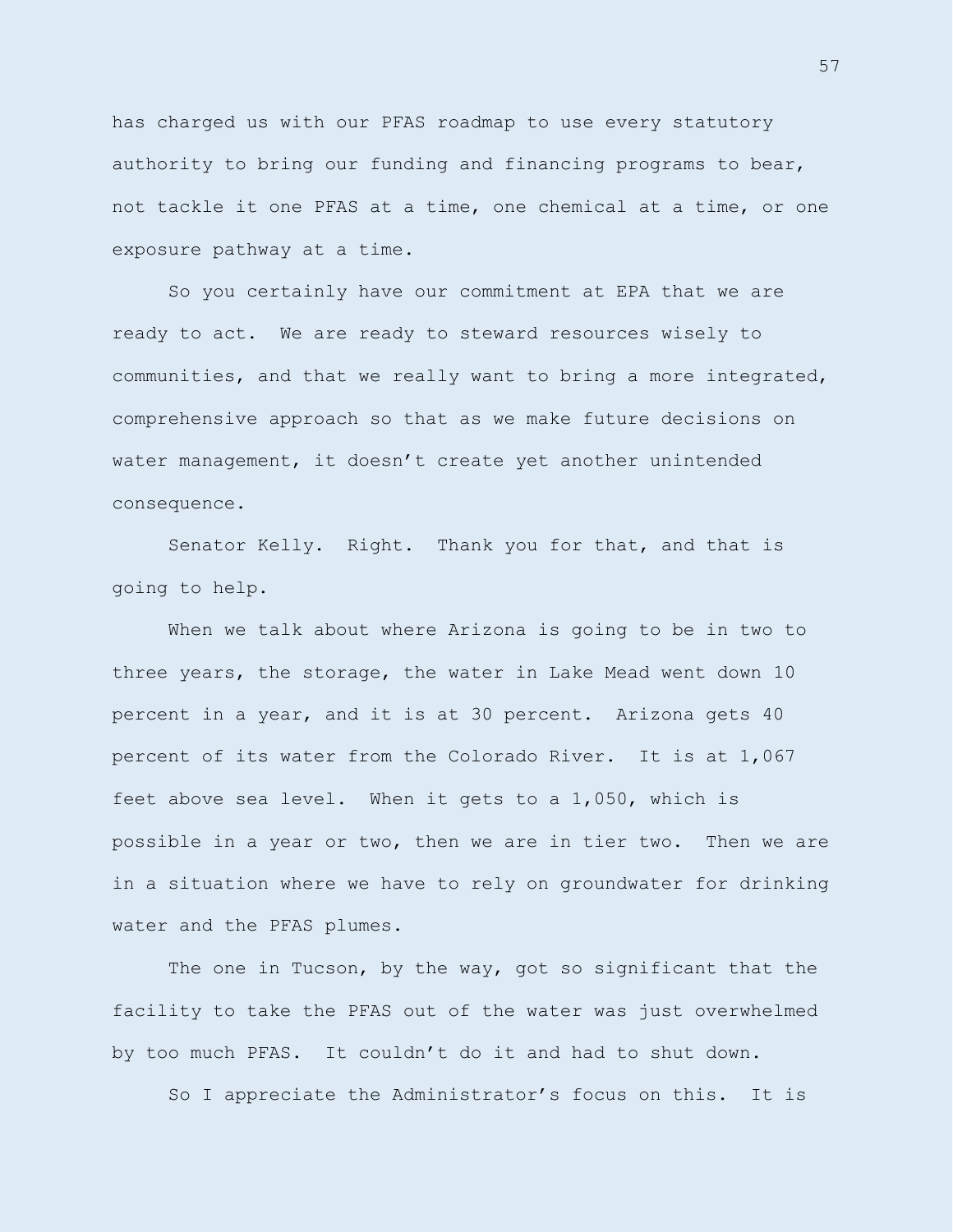critically important that we get these funds as soon as the bill is passed, that we get these funds to Arizona to start this remediation. Thank you.

Senator Carper. Senator Kelly, thanks so much.

We have been re-joined by Senator Joni Ernst, and I am going to yield to you now, and then once you have asked whatever questions you would like to, then Senator Stabenow will ask her questions, and she will do it with the gavel in hand, unless Senator Capito comes back and wrestles it away from you.

Thank you, and I am going to run and vote, and if you would just preside in my absence, that would be great. Thank you. Senator Ernst, thank you.

Senator Ernst. Yes, thank you, Chairman Carper. Thank you very much.

Administrator Fox, we are already seeing broad and costly policies implemented by the Administration on an unjustified basis. They are increasing energy costs on American families; they are harming out international economic competitiveness, and they are placing unnecessary burdens on our Nation's taxpayers.

We seem to be seeing a lot of this coming out of the EPA as well, with a huge target on agriculture. I have continually fought for our farmers, and I am afraid we are now back in the same fight that we had over Waters of the United States. I know that you are coming out with a proposal here in the upcoming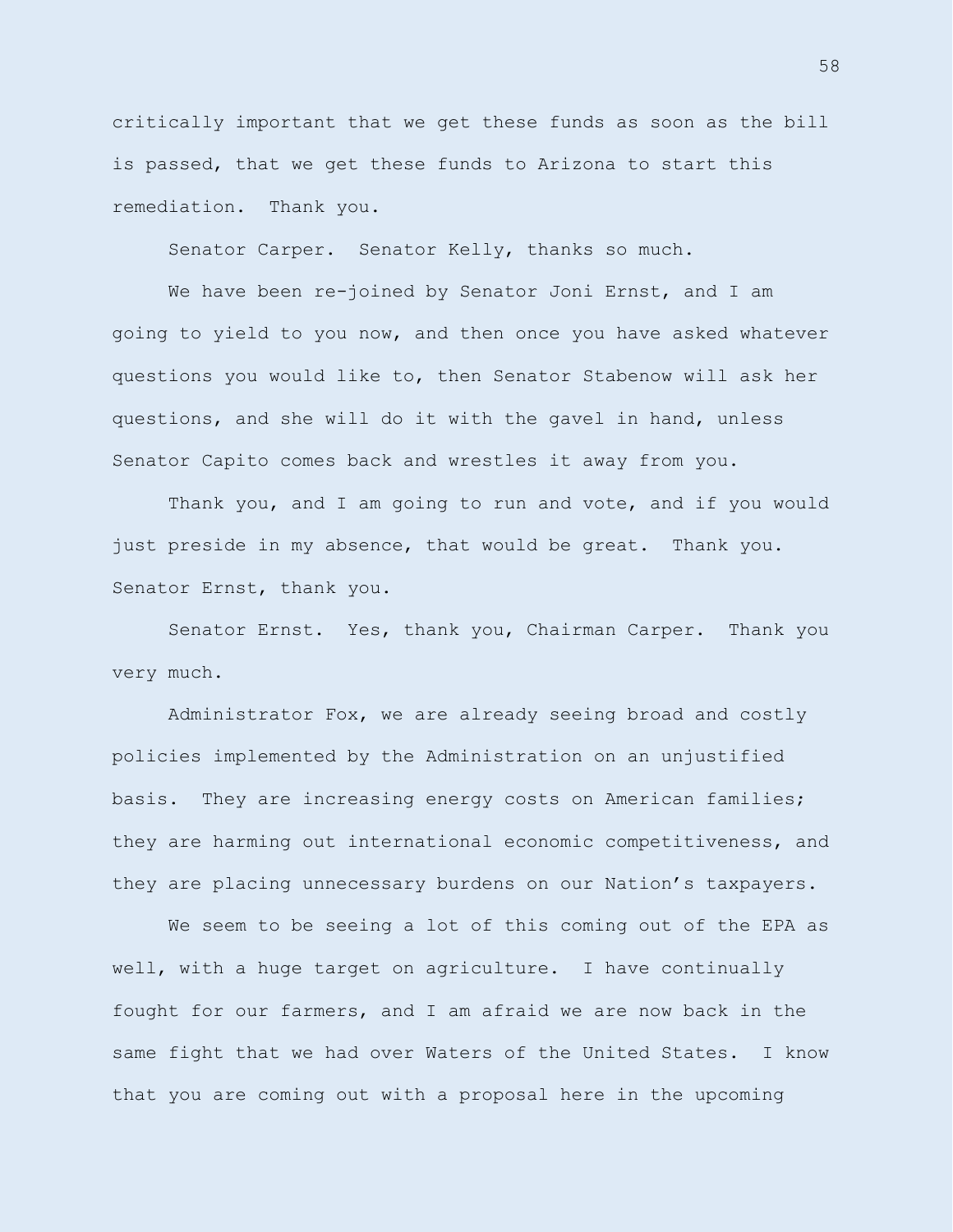weeks, and I am concerned that what we may see will just be a return to the harmful policies we saw under the Obama Administration.

Now, the EPA has told this committee and our staff during a briefing that you would not be removing the exemptions for prior converted croplands. Are you able to confirm that?

Ms. Fox. Yes.

Senator Ernst. Okay. I appreciate the smart decision, I do.

I am very concerned about other provisions that we have seen used by the Obama Administration against our farmers, and since you were able to confirm the details about prior converted croplands, you should be able to tell us what other ag-related implications or elements we should expect to see.

Do you have some of those that you could detail with us today?

Ms. Fox. Senator, I cannot prejudge the outcome of a rulemaking. We will be proposing our Waters of the United States step 1 rule. We anticipate, by the end of the year, there will be ample engagement with the agricultural community, with your State, with a range of stakeholders through the formal process.

Senator Ernst. Yes, and I appreciate that, because we will need to have that stakeholder engagement to make sure that we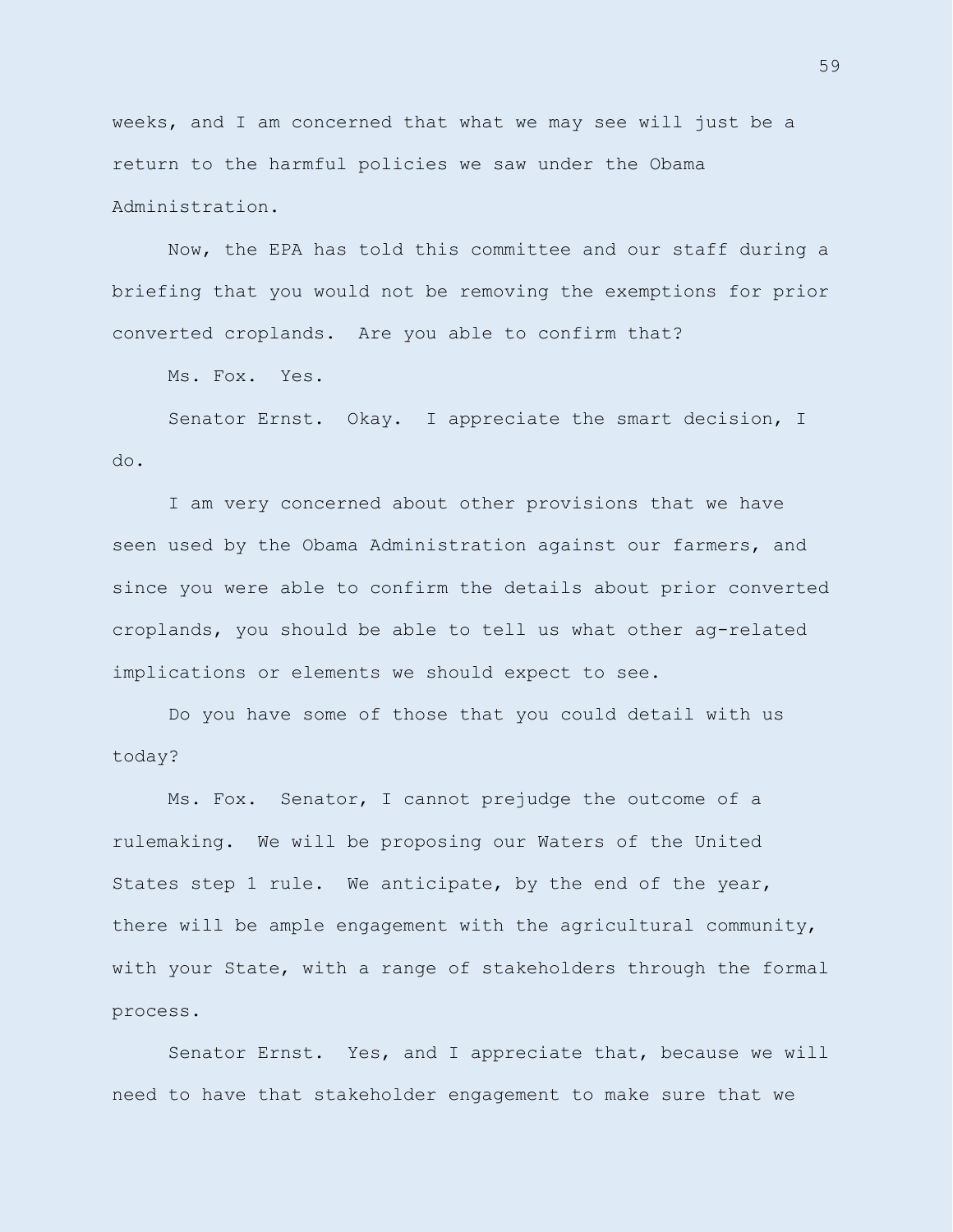are not putting in place policies that would further harm our farmers and our ranchers, and again, I just want to reiterate my huge concerns with the Obama-era Navigable Waters, or Waters of the U.S. Rule.

I know that Senator Lummis also was asking about the repeal of Navigable Waters. I would like to go back to what she was discussing, and the issues that were raised on WOTUS or the claims that you and others in the administration made about environmental damage and harm that was cause by the Trump Administration's Navigable Waters Protection Rule.

That is not really anything that our farmers are seeing on the ground, and I have not seen any data from the EPA or the Corps that shows the Federal Government has documented any of this damage and harm. So I think for Senator Lummis and I, we would like to see evidence of that, rather than just a hypothetical. It is an assumption, and your basing an unnecessary repeal and a rewrite of the rule on information that has not been provided to any of us.

Can you confirm that the EPA has documented evidence of actual environmental damage or harm that was caused by the Navigable Waters Protection Rule?

Ms. Fox. Senator, I am happy to share with you the Army Corps' data, which is publicly available. I can share that with you. I do want to also just reinforce that two district courts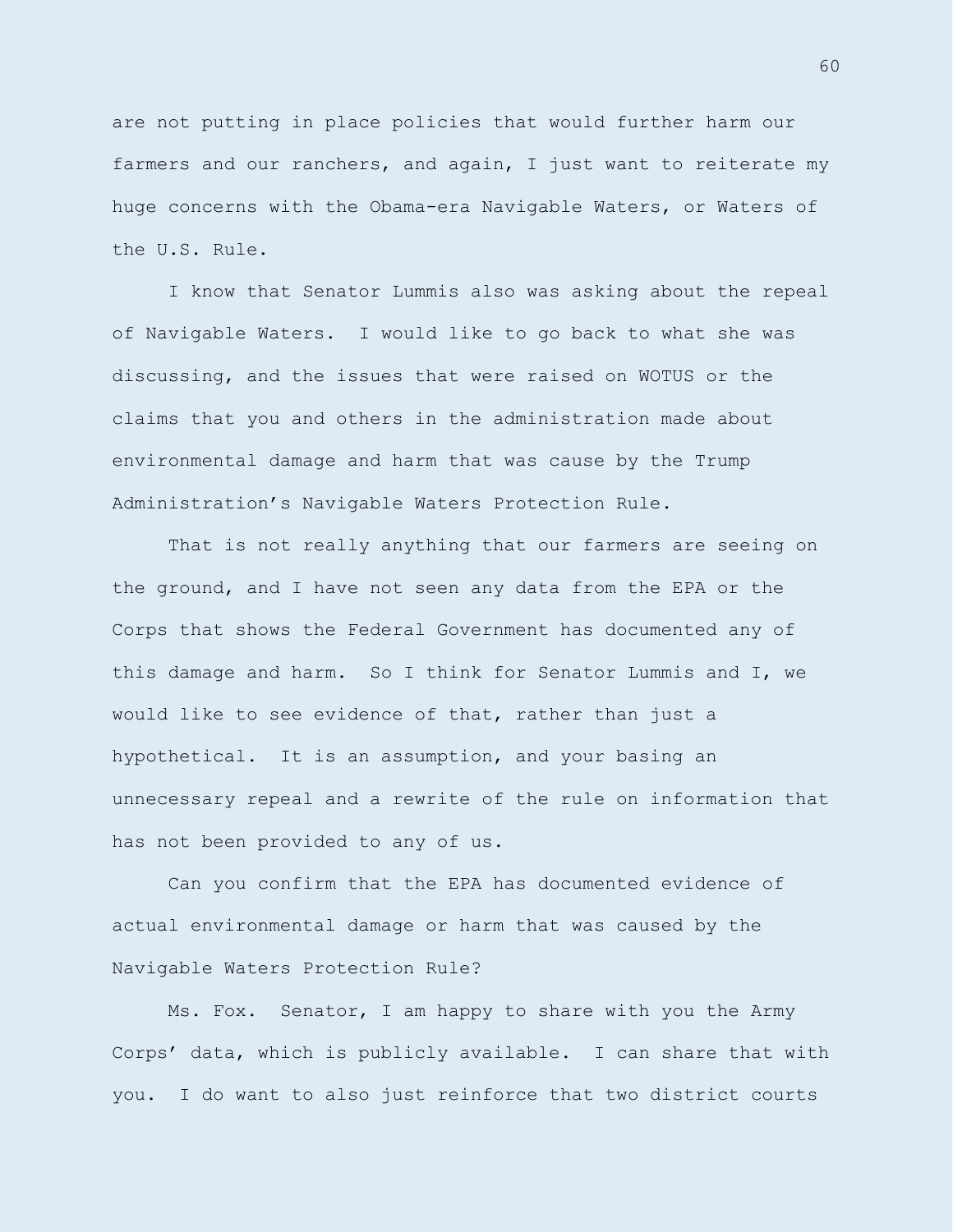have vacated the Navigable Waters Protection Rule, because they felt it had significant concerns with the rule and its consistency with the ultimate objectives of the Clean Water Act.

So we are now trying to look forward and develop a rule that is fair, that is balanced, and that is durable. We think the ping-pong that has happened for far too long on Waters of the United States needs to stop. That is really Administrator Regan's and my priority, as we undertake this rulemaking.

We have, I think, time and again been illustrating our commitment to listen to all sides, to hear the divergent perspectives from regions across the Country. In fact, just last week, we announced a call for hosting 10 regional roundtables. We would love if folks in Iowa would propose for one of those regional roundtables to be in Iowa, so that we can dig in more deeply.

But I think from the day Administrator Regan has taken office, he has committed to listening to all sides, and we have been doing that consistently with the agricultural community, and we will continue to do so.

Senator Ernst. Yes, and I appreciate that. I think that we would be more than happy to host one of those roundtables in our great State of Iowa, because the Navigable Waters Protection Rule is one that was put in place, it was greatly appreciated over the past administration's WOTUS Rule.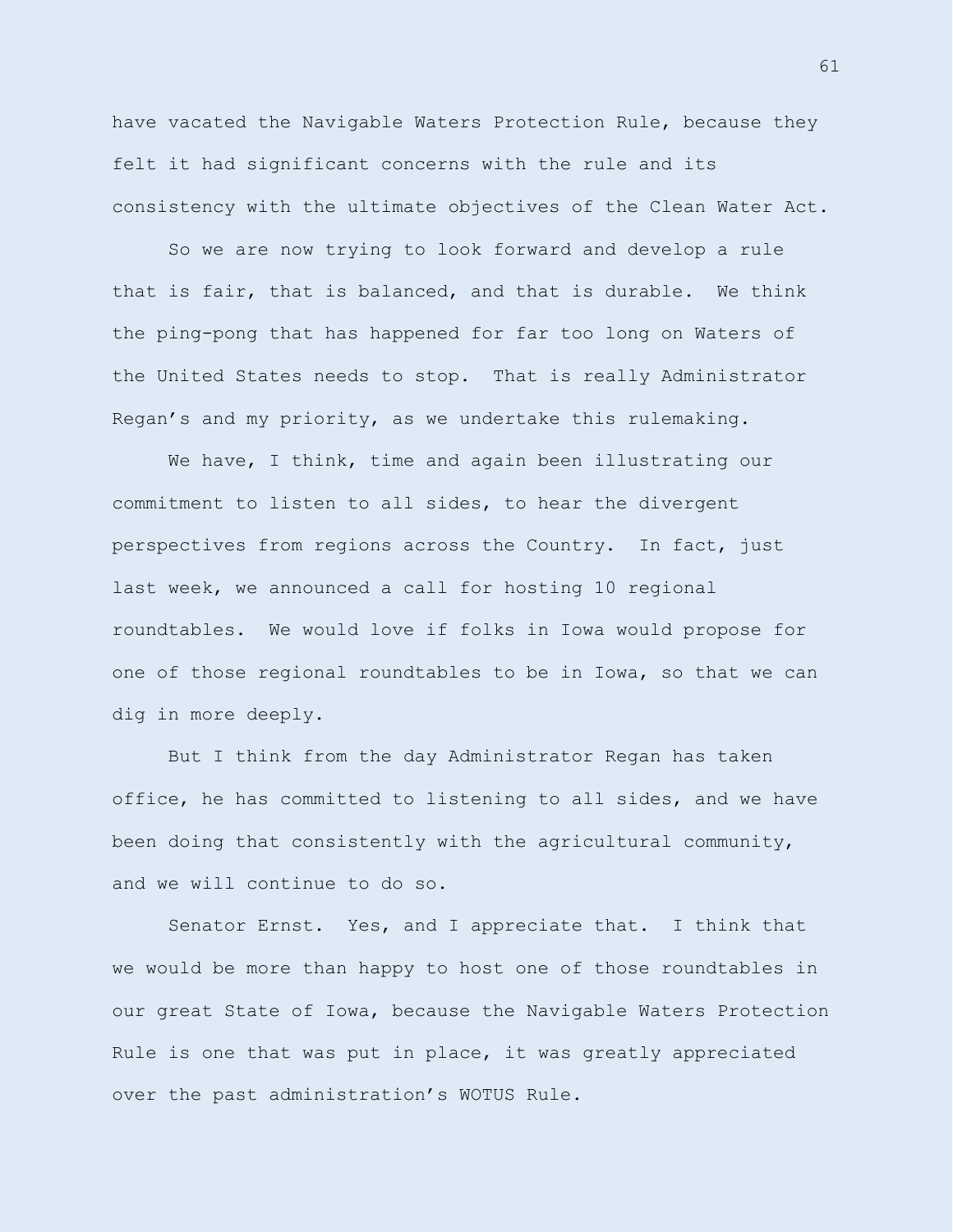But again, what we want to see is the evidence, not just that we have had a couple of courts that have said we should vacate the rule. But we want to see the evidence, because EPA is claiming that there was actual environmental damage caused by the Navigable Waters Rule, not just that they have vacated the rule. But we want to see that evidence, so I hope that as we do these roundtables and we are able to have a dialogue, that that evidence is presented.

Thank you very much.

Senator Stabenow. [Presiding.] Well, thank you very much, Assistant Administrator Fox. I appreciate you and the Administrator reaching out, certainly, in Michigan, and the efforts to really listen to all of our residents in every part of the economy in Michigan.

As a State that is surrounded by water, there are so many issues that I could ask you about today. But I want to specifically focus on PFAS, and thank you for your leadership and the leadership the EPA is showing.

As you and I have discussed, Michigan has had significant challenges when it comes to working with the Department of Defense to address PFAS contamination on and around our military bases. PFAS has been detected on at last 10 bases in Michigan. At one base, we had readings as high as 32,200 parts per trillion, which is huge.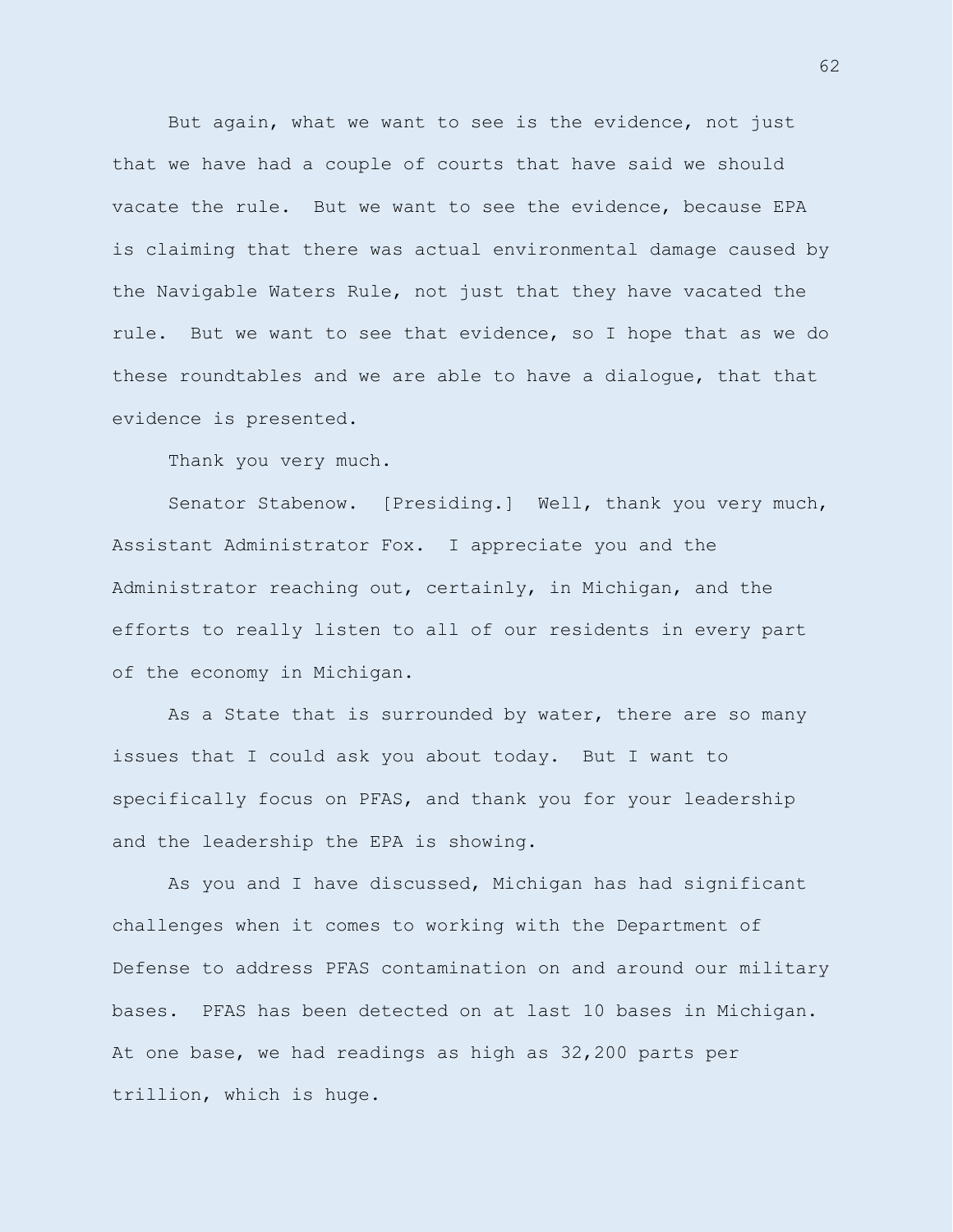At some of our bases, such as Wurtsmith and Camp Grayling, we have PFAS migrating off the base and into lakes, other water bodies. I have seen PFAS-contaminated foam floating across the lakes. It is terrible what is happening; it is really frightening.

On July 22nd, 2020, the State of Michigan finalized its own drinking and groundwater standards for numerous PFAS. It is my understanding that current law is clear: in the absence of national drinking and groundwater standards, the Department of Defense is required to comply with State standards. Unfortunately, it doesn't seem that the Defense Department interprets this statute the way that we do, that I believe that it should be interpreted, and I have had trouble getting a straight answer.

Let me ask you: do you agree that federal statute requires the Department of Defense to comply with State drinking and groundwater standards for PFAS if federal standards don't exist, or a State has more stringent standards than the federal one?

Ms. Fox. First of all, Senator Stabenow, I just share your concern around PFAS, and the people of Michigan have been suffering because of this contamination, and they have waited far too long for a good federal partner to walk with the State on addressing some of these issues.

I cannot speak for the Department of Defense, but what I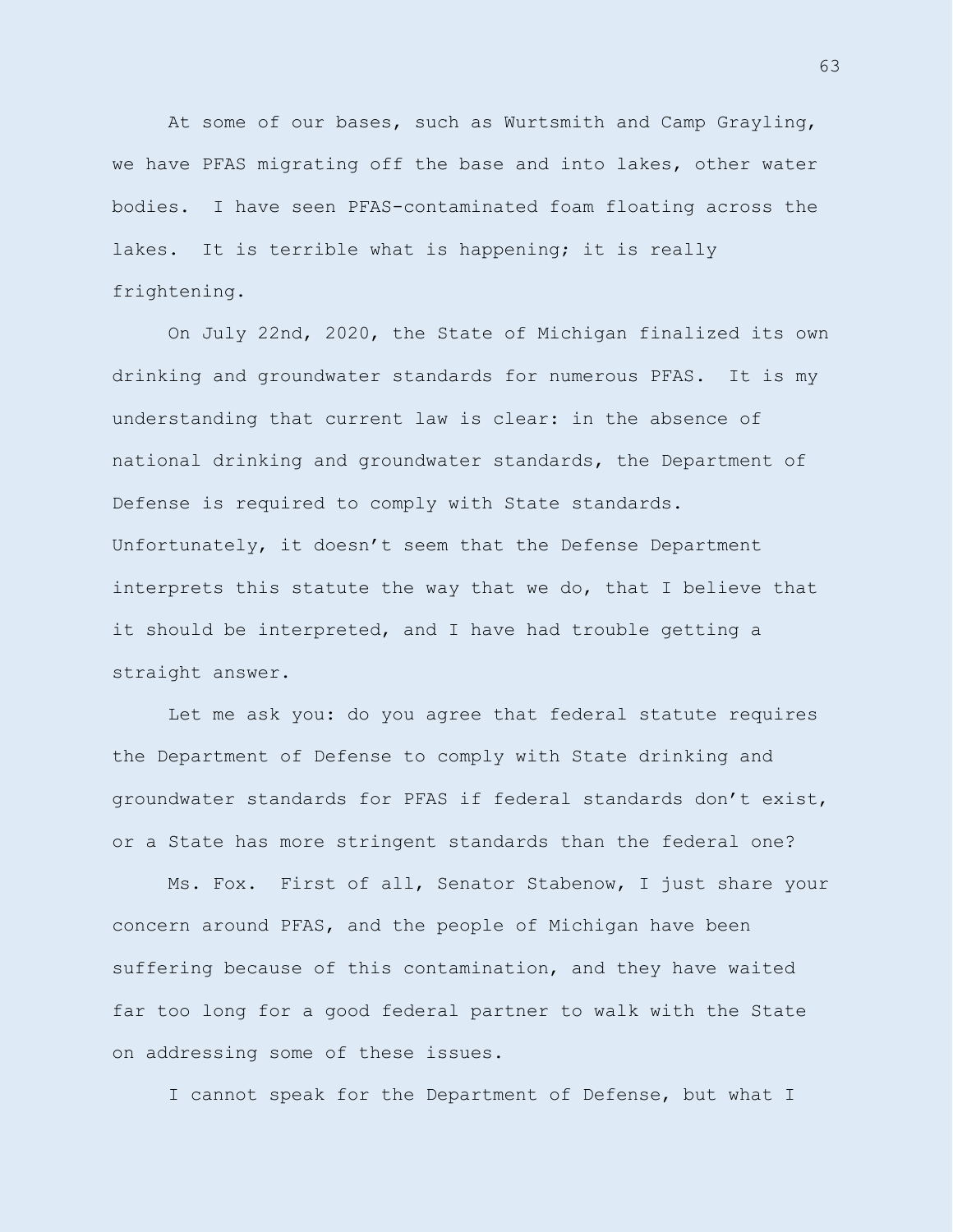will say is that we are doing everything we can at the EPA through this roadmap to restrict new PFAS from entering, to do our part in supporting remediation. We are in regular dialogue with the Department of Defense on areas of collaboration. I will take this back to the Assistant Secretary that I work with at DOD to share this.

I spoke about it a little while ago, but one thing that we are incredibly excited about as well is that, on Monday, the White House Council of Environmental Quality, under the leadership of Chair Mallory, has launched an interagency effort around PFAS, and it is the Deputy Secretaries across the agencies that are engaged in that. So I will share this there.

I also want to say that, as the EPA moves forward with our actions under our authority, we are going to be putting a much stronger federal floor in place through setting a drinking water standard, by moving forward a rule for CERCLA hazardous designation. Because States have for far too long not had a federal floor when it relates to PFAS. It is people's health that has suffered. So you have that commitment from me moving forward, Senator.

Senator Stabenow. Well, I appreciate that. I really appreciate what the White House has announced, and again, the outreach efforts in Michigan around these issues, as well as the steps that you are taking with the EPA in terms of PFAS,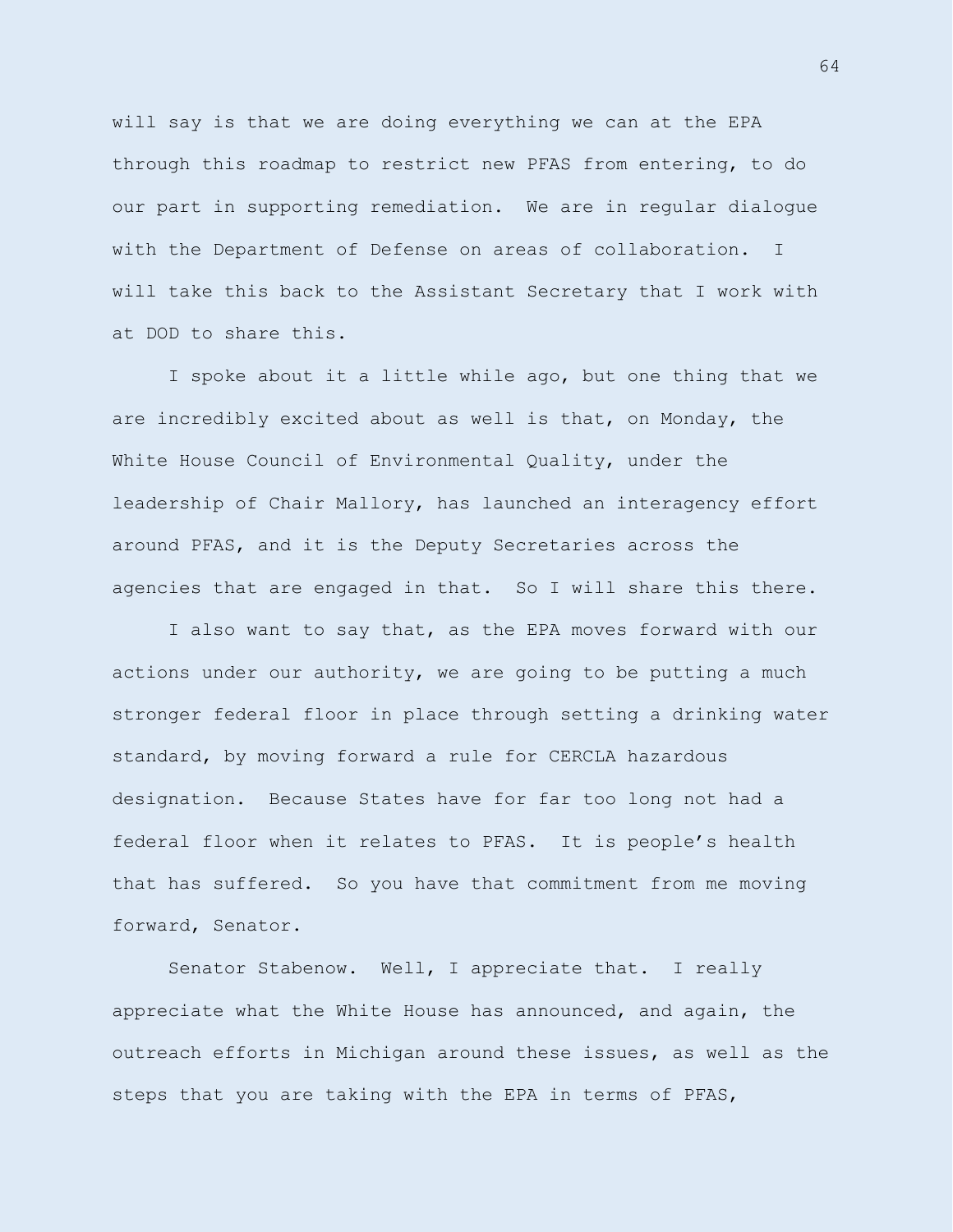including hard timelines for completing drinking water and cleanup standards.

Our difficulty is that Michigan has taken the lead, stepped out, because we have so many contaminated sites, and we have the standards in place. We made sure that it was clear that if there are standards in place, that the DOD sites need to follow those. So while you are doing the great work to finalize your rules, we have a great sense of urgency about this.

I have one other quick comment. I know I am running out of time, but I do need to just ask quickly about the lead situations in Michigan. I was deeply involved still, and I am with the people of Flint and the horrors around not being able to drink the water because of lead. Now we have other situations occurring, including a very important community in Benton Harbor, where we have had very troubling details emerge about high lead levels, dating back now to 2018.

The governor has stepped in and is moving forward on a number of things, and they have done an October 6th decision to recommend bottled water for cooking and drinking and so on. But I wonder if you could just speak for a moment on how the EPA is working with the city and the State to address lead contamination in the near and long-term, because this is such a serious issue.

Ms. Fox. I completely agree with you. We are very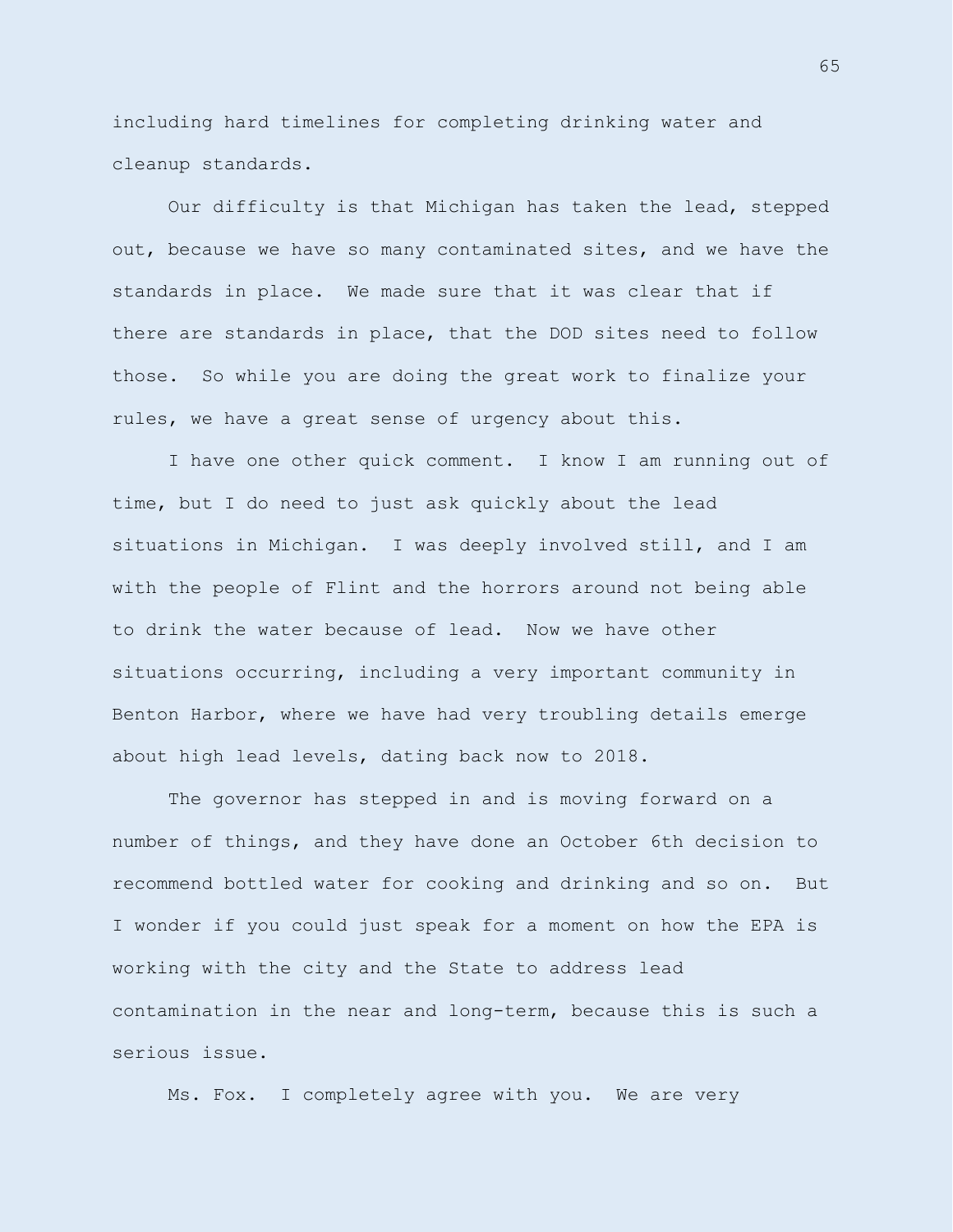concerned about the lead exceedance levels in Benton Harbor that have been, as you said, Senator, going on for some time now. So, we are really spending a lot of time and focus on this issue, both in the very near-term. We have been working closely with the State and with some of the community groups on that bottled water distribution that the State has recently begun, as you just said.

We are providing oversight over that bottled water distribution. We have asked to see their plans; we are providing technical assistance as we can. The EPA is also supporting a filter study that has three parts to it, and so we are proceeding with that.

Senator Stabenow. Let me ask on that one point, because have you gotten any results yet in terms of analyzing whether the water filters that were previously given are working? Do we know?

Ms. Fox. The study that we are doing is moving forward. So we are going to, in the very near future, do sampling in about 300 homes to get a baseline, and then there are some follow-on filter studies that we will be doing. They will be happening within weeks. We are happy to kind of loop back with your office to share the findings of that. So EPA is investing and undertaking that filter study.

In addition, we have been working closely with both the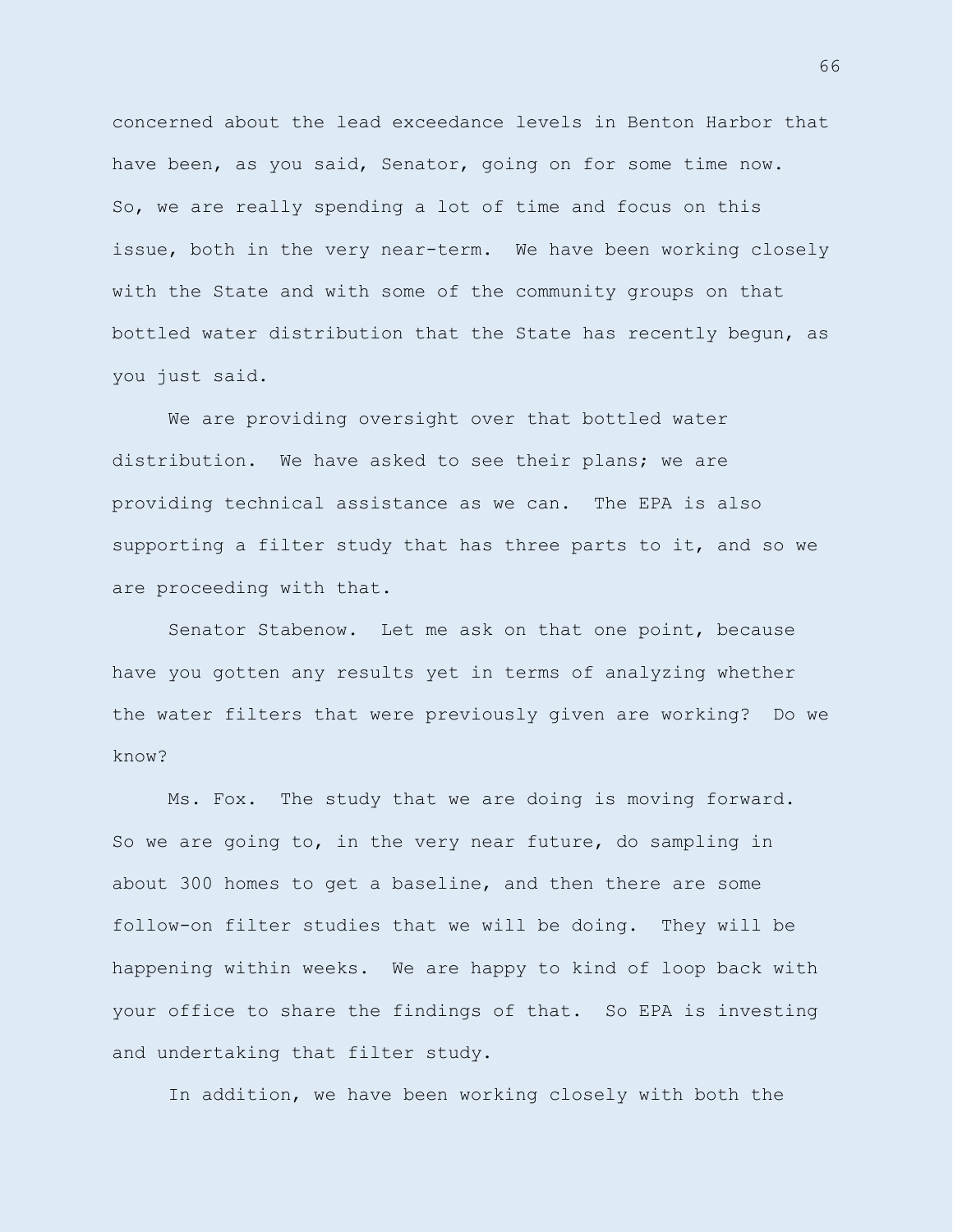city and the State reviewing their data and around the corrosion control, looking at the studies around water chemistry. Really, we have kind of unleashed all of our technical experts within headquarters to help. We also did a recent inspection of the water system in Benton Harbor, and that report should be ready soon. We would be happy to brief you and your office on that.

Please know that we are making this a top priority to collaborate with the State and the city and the community organizations there. The situation is serious, and we have to bring all of our resources to bear.

Senator Stabenow. Absolutely, and I appreciate also the EPA grant we were able to bring in for \$5.6 million to begin replacing, obviously, the lead pipes in our bipartisan infrastructure bill, our Chairman is back, all of his leadership and members of this committee. We certainly have dollars there, but from a community standpoint, when you have to drink water every day and cook with water every day and all the exposures and so on, the sense of urgency couldn't be higher for what needs to happen. So I look forward to working with you.

Mr. Chairman, I am handing the gavel back to you.

Senator Carper. [Presiding.] Senator Stabenow, you are doing double duty. She not only chairs the Agriculture Committee, she is going from this committee to Finance Committee and filling in for Senator Wyden. I don't know, we are going to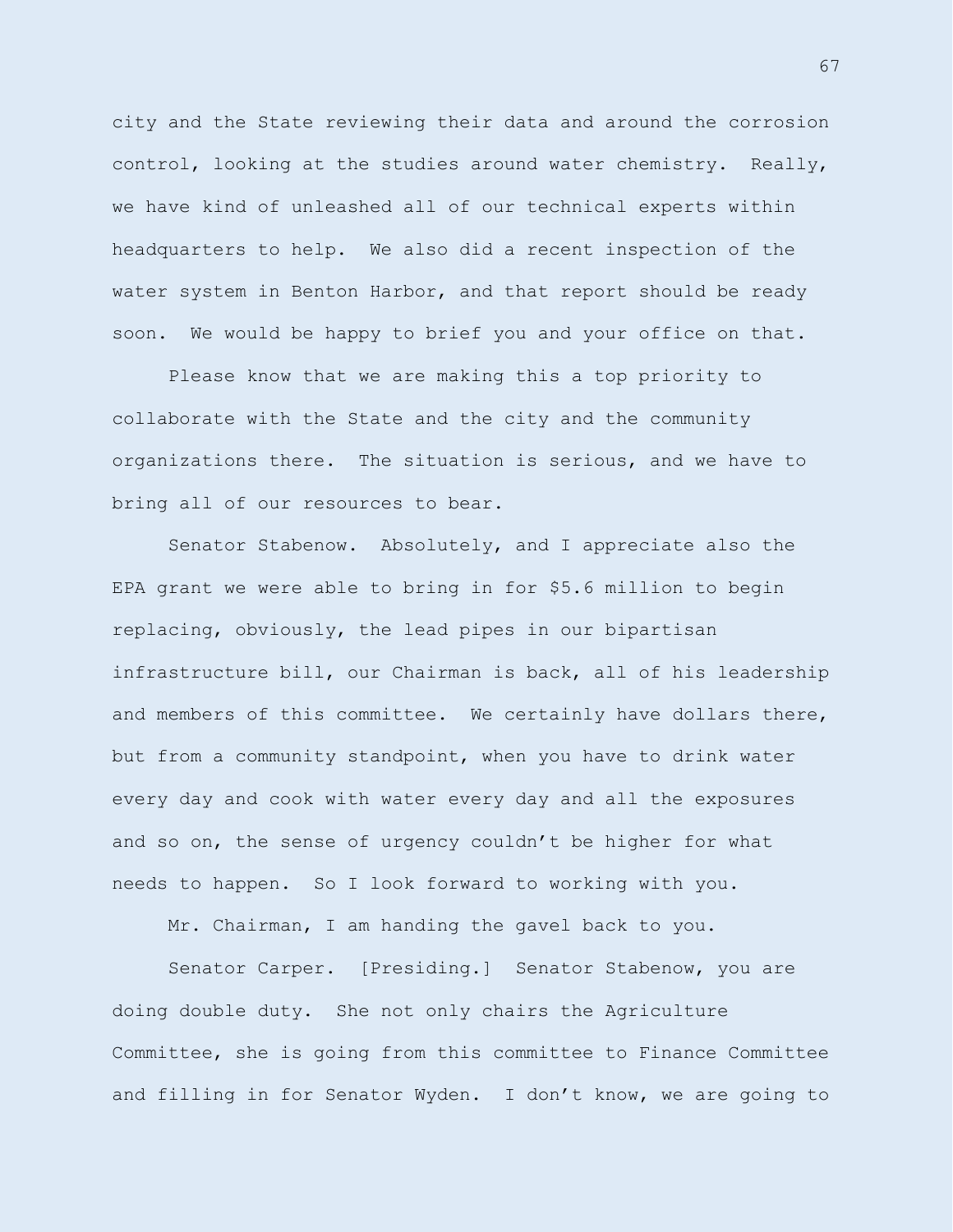have to pay her three times for this day. Thank you so much for chairing.

I have maybe two more questions, and I don't think anyone else is coming back, as far as I can tell, from our members. This is maybe the best question I will ask today, and that is: how can Congress help? How can we help? I want to ask you to make us a guided missile, if you will.

I really appreciate your spending the time with us today and providing some of the details of the roadmap that you and your colleagues have been working on, and I am encouraged that the agency is giving what is a real critical health threat in a lot of our States the close attention that it has deserved and certainly deserves going forward.

Virtually all Americans, whether they know it or not, are exposed to PFAS substances, which never break down, and they tend to accumulate, as we know, in the tissues of living things, including all of us. This is truly, I think what you presented is, my staff described as a soup-to-nuts plan, which is nicer than they have described some other plans that we have received on other issues. I can appreciate the amount of work that it will take to get all this work done.

Just tell us what the Congress could do, ideally, what we could do to help EPA succeed with this effort, either through legislation or maybe additional resources, please.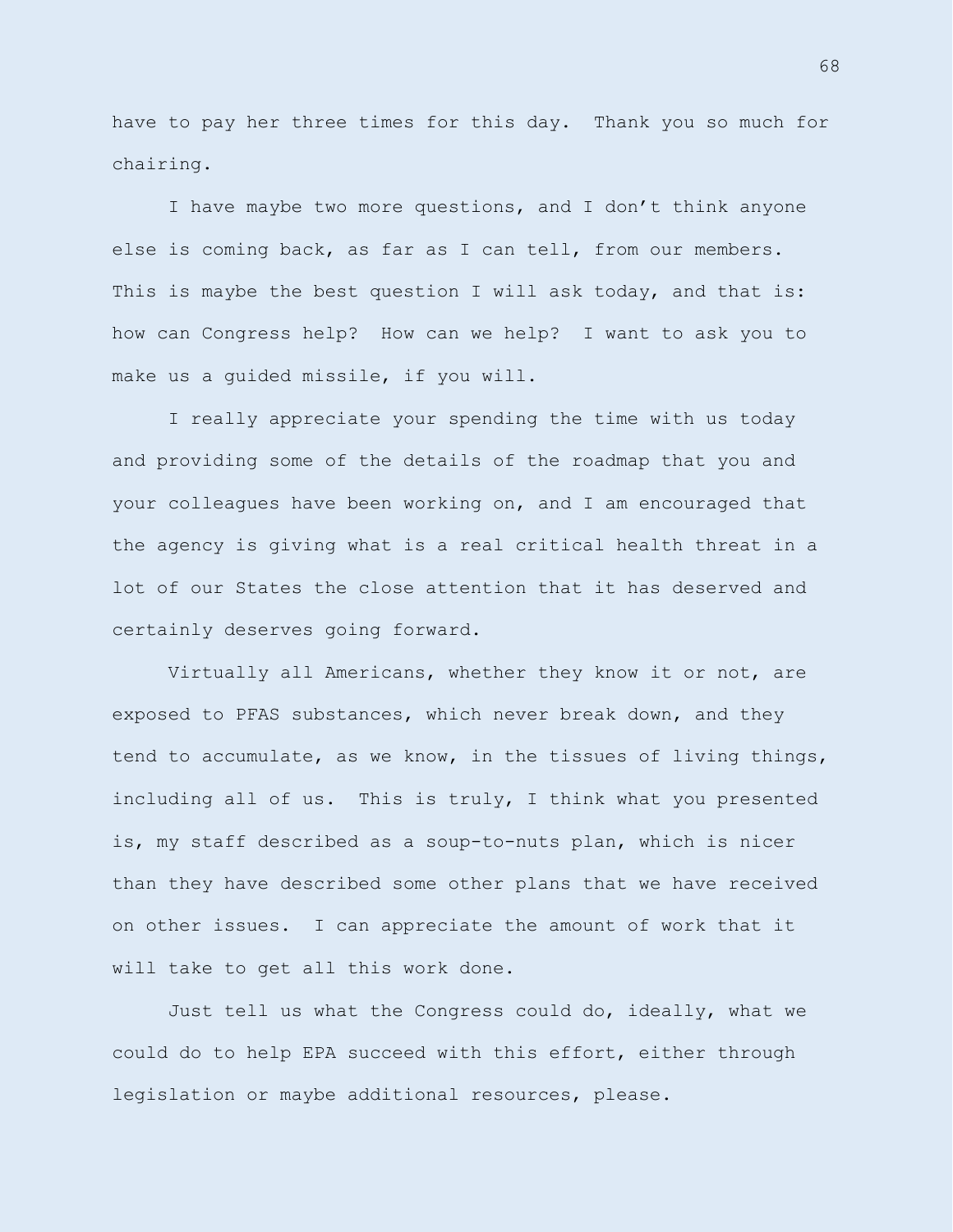Ms. Fox. Thank you for the question.

Senator Carper. You are welcome.

Ms. Fox. So, I would say there are three ways that Congress could be invaluable. One, as you know, Senator, EPA was eviscerated during the Trump Administration. We lost a thousand career staff, science and intellectual capacity that we have to rebuild. So the kinds of investments in EPA that are proposed in the Fiscal Year 2022 budget are just the kind of things that we need to help build back the EPA, so those resources to rebuild the very foundation of our agency.

Two, passing the infrastructure bill that this committee led would be invaluable. The \$50 billion investment in water would be historic for communities across America, and that \$10 billion proposed for PFAS would be a huge down payment on getting our drinking water systems, our wastewater systems, clean and safe and PFAS-free.

Senator Carper. How much was that again?

Ms. Fox. There was \$10 billion for PFAS. Then the third is, I know this committee is contemplating future legislation on PFAS. There is the PFAS Action Act from the House. So as PFAS legislation moves, we would love to be in discussion with Congress about additional authorities, statutory authorities that might enable EPA to go faster.

When we wrote this roadmap, when we put the commitments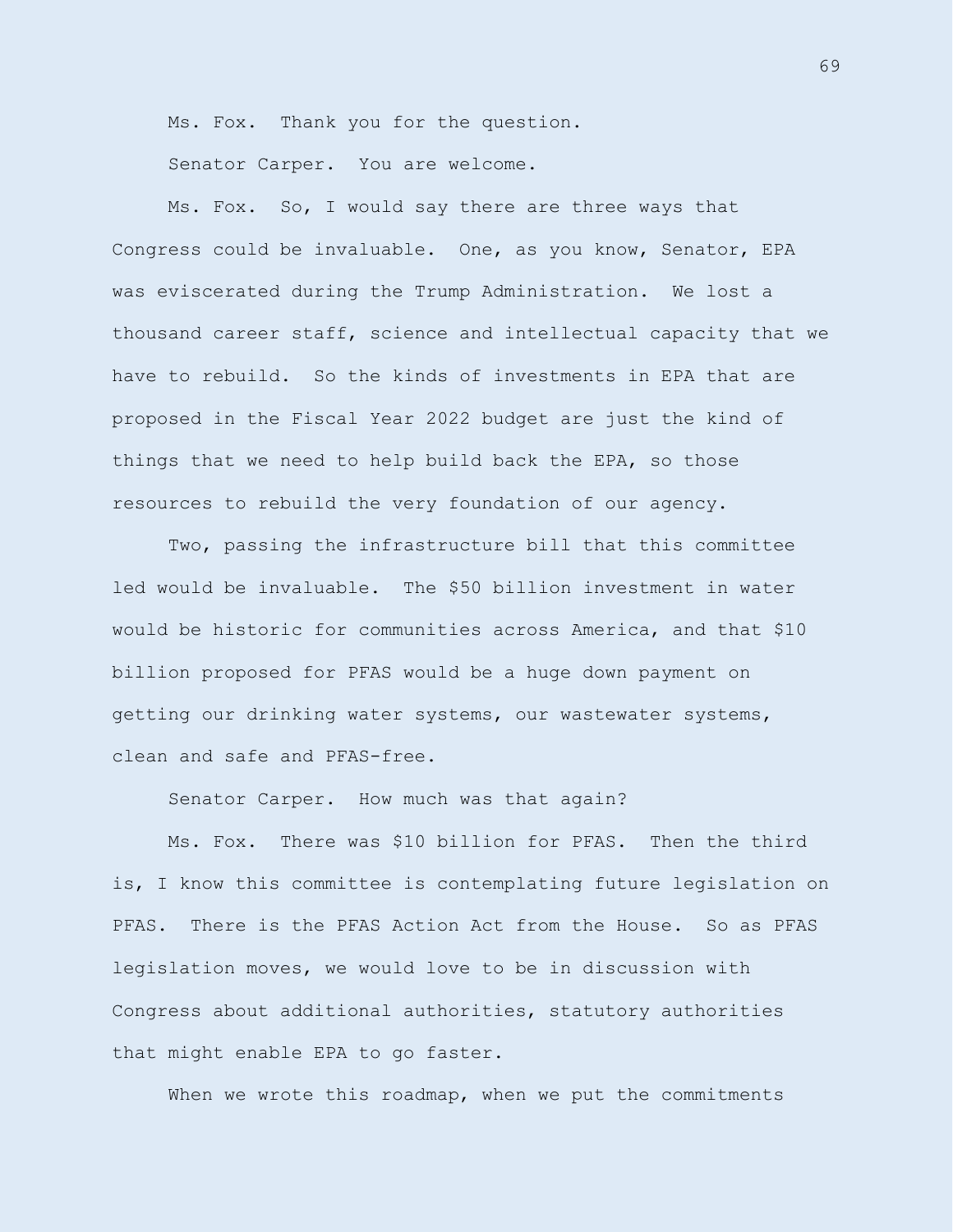that we have made in this roadmap down, the charge from Administrator Regan was, use every statutory authority that you currently have. That is what we are trying to do with this roadmap. But there are places where Congress, through additional authority, could help us move faster, and we welcome that dialogue with you moving forward.

Senator Carper. Great. Thank you. I think this would be the last question I have, and maybe the last question of this hearing. As you know, many communities across our Country have suffered a whole lot by being continuously exposed to PFAS in their environment, in our environment.

One example, it comes from the 49th largest State, that would be the second smallest. We are really small. Every one of our three Delaware counties, we only have three counties, most people live up north in New Castle County, and Kent County is where Dover Air Force Base is, in the middle, and then Sussex County is one of the largest counties in America. We have a lot of chickens, not many people.

Anyway, small State, three counties. Every one of our counties has been plagued by the presence of PFAS in our drinking water. A key component of EPA's roadmap involves holding polluters accountable through enforcement, and according to the roadmap, anyone who causes PFAS contamination will be held responsible for cleaning it up and for preventing future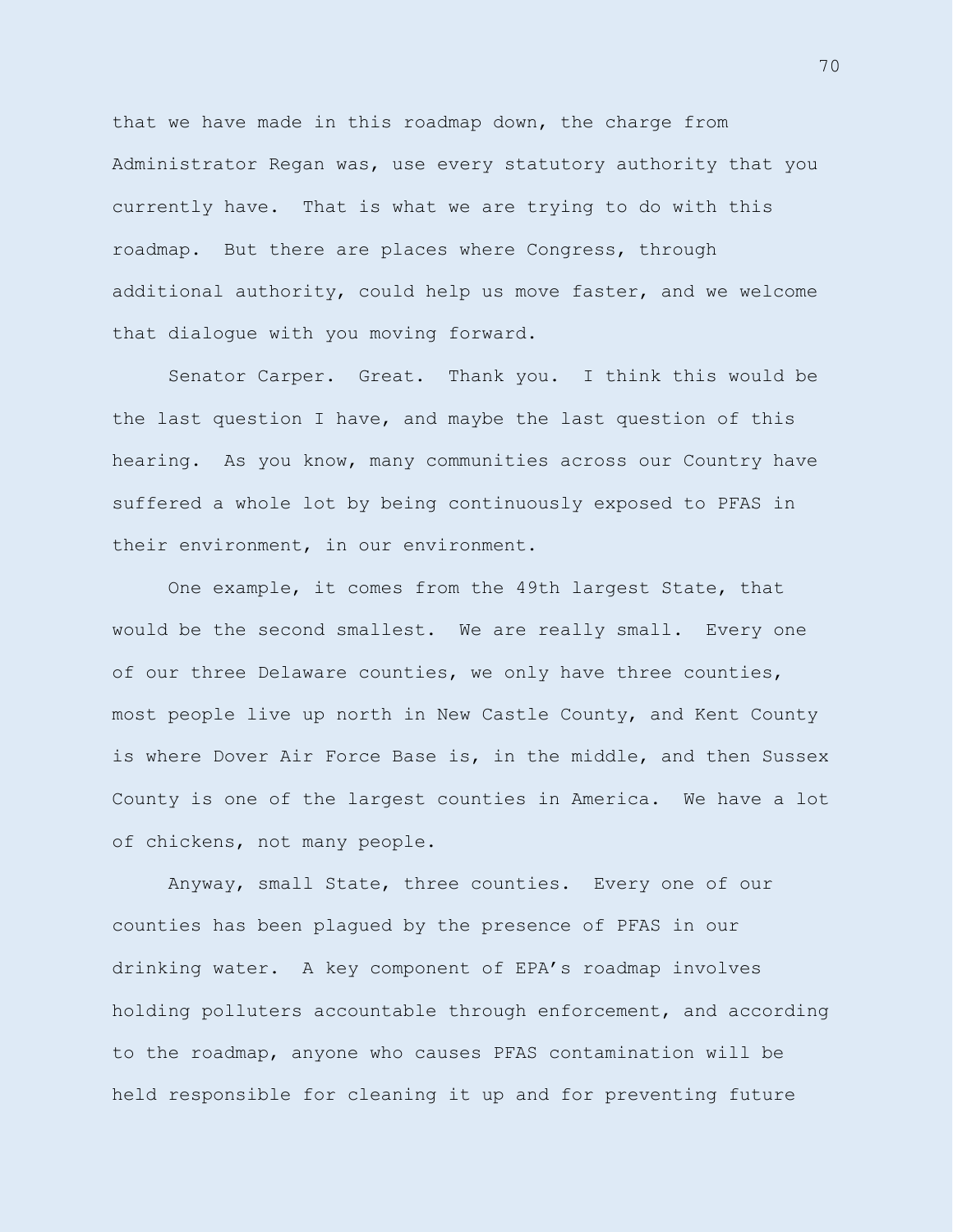releases. Please tell us why enforcement is an essential component of the roadmap and how EPA plans to hold polluters accountable.

Ms. Fox. Well, thank you for the question, Senator Carper. Senator Carper. You are welcome.

Ms. Fox. When I hear the story you just told about Delaware, the thing that really saddens me is this is what communities around the Country have been suffering from for too long. They have been caught holding the bag for contamination that industry or other facilities have created, and they need help.

That is why Administrator Regan has said loud and clear, enforcement is back at the EPA, and that if we see that contamination exists and that there is imminent and substantial danger to communities, we will use our enforcement authority, our current enforcement authorities to act. It is also why one of the linchpin strategies in this roadmap is moving forward, at long last, with a rule to designate PFAS as a hazardous substance under CERCLA. Because States need that tool, we need that tool, to hold polluters accountable. That is what this EPA is going to be about, moving forward.

Senator Carper. Okay. Almost every member of this committee has participated in today's hearing. It gives you an indication of just how important it is, not just to the first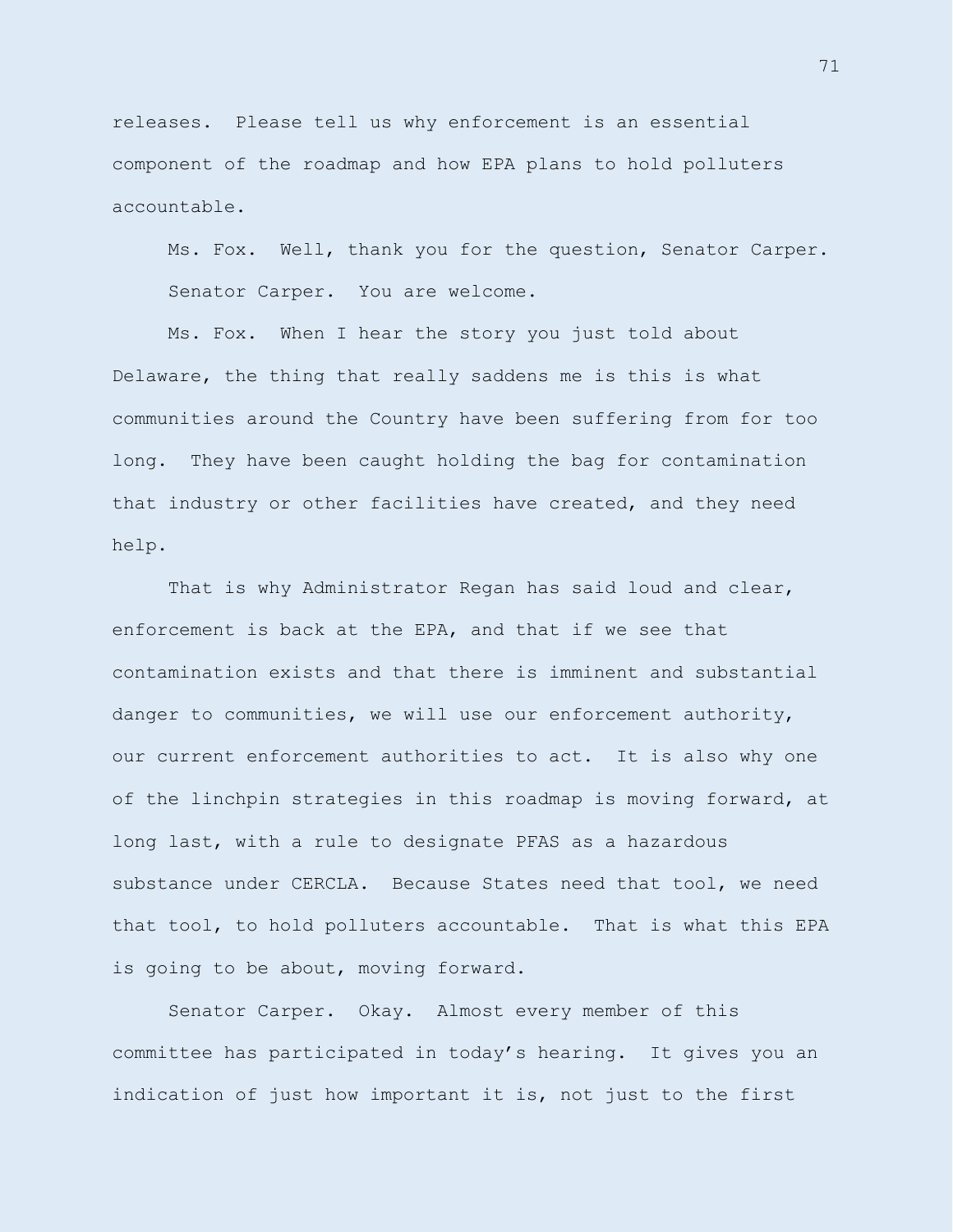State, Delaware, and not just to my native State and Senator Capito's native State, West Virginia, but the entire United States.

We are looking for some action and looking to be a good partner with the agency. You made a good point about the resources, making sure you have people prepared, trained, and so forth, with good leadership. Part of our responsibility is to provide the money for the resources and when we have good nominees from the Administration, like you, to be able to get you confirmed and at work in a hurry.

I want to close by just asking one last question. This would be a question from you. Is there a question that you wish had been asked, but you haven't been asked? A question you wish had been asked, but have not been asked. Go ahead, think about that.

Ms. Fox. No.

Senator Carper. Hillary Clinton was once asked this question, I think when she was Secretary of State, and she was being asked to testify before the House of Representatives. Democrats were the minority, and the hearing lasted forever.

After about five or six hours, she was asked the same question by one of the members: is there a question you haven't been asked that you wish you had been asked, and she said, I wish someone had asked if I needed a bathroom break.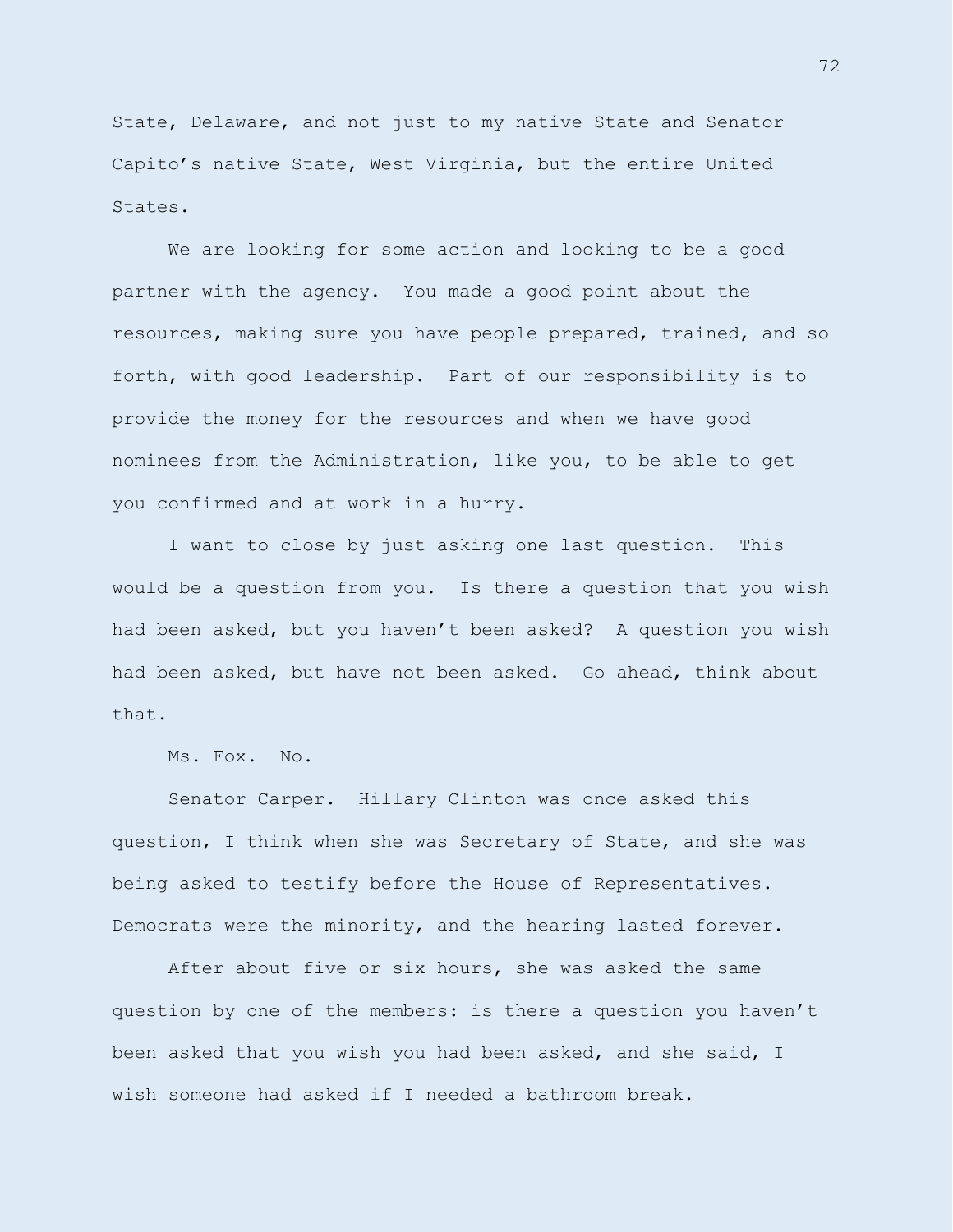[Laughter.]

Senator Carper. I thought that was pretty good, on the spot like that.

Ms. Fox. Yes.

Senator Carper. Do you want to ask the last question of yourself, and give us a good answer? If not, we will wrap it up.

Ms. Fox. No, I just want to say, on behalf of the entire EPA, thank you for your leadership, Senator Carper. You have been such a good partner to the EPA as we are trying to move President Biden's bold vision for the environment forward.

So just thank you, and thank you for the opportunity to participate in this really important discussion this morning.

Senator Carper. Well, you are welcome, and thank you, Administrator Fox, Radhika Fox, best name of any witness in this Congress. We want to thank you for helping us to understand better not just the goals, but the actions and the timelines of EPA's strategic PFAS roadmap.

I was talking, again, with Shelley, Senator Capito, as to whether or not the roadmap might bring you and your team through West Virginia. I know they would love if that would happen. It would be great if you could make it to the first State, but West Virginia has, as you know, suffered hugely through this.

We are grateful to learn how much we already know about the

73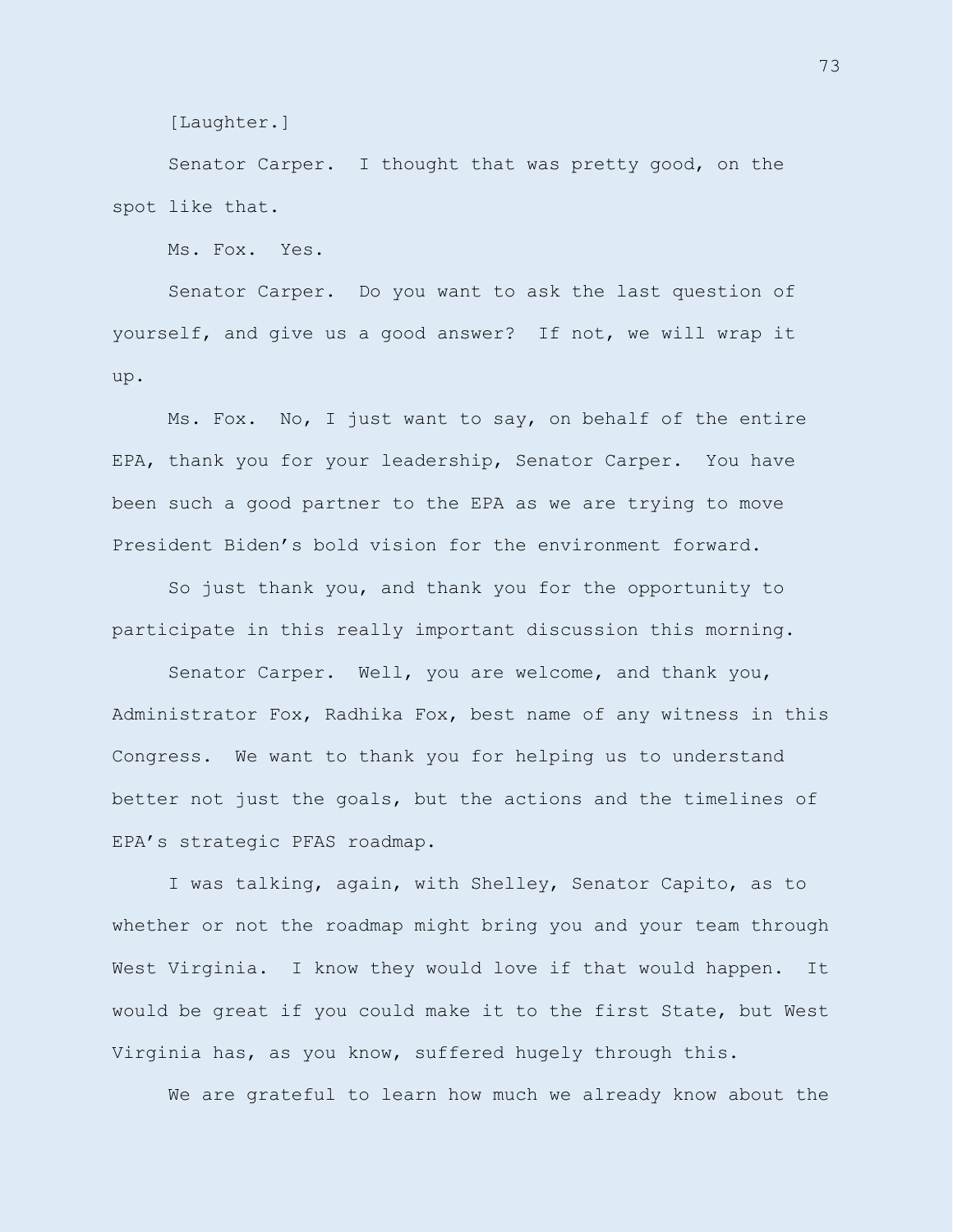threat posed by some of these PFAS chemicals, and we are also encouraged that there are well-informed and rapid steps we can take to address the worst of the risks we face while gathering the knowledge we need to protect our environment, our families, and our children over the long, long-term.

In the Navy, we have a term called all hands on deck. You have heard it, I am sure, in any number of applications, but I also appreciate that this is all hands on deck opportunity. Maybe I should say not just opportunity, but a necessity, a necessity. We look forward to working with you, with your team, with your EPA colleagues, as well as my Ranking Member, Senator Capito, and every member of this committee, most of whom have joined us today, either in person or virtually. We want to make sure that we are doing our best to address the problems we already face and to avoid the threats in the future.

Before we adjourn, I have a little bit of housekeeping to do. I want to ask unanimous consent to submit for the record a variety of materials that include records from stakeholders and other materials that relate to today's hearing. Since I am the only one here, I am not going to object to my unanimous consent request, but I think will just say, without objection.

[The referenced information follows:]